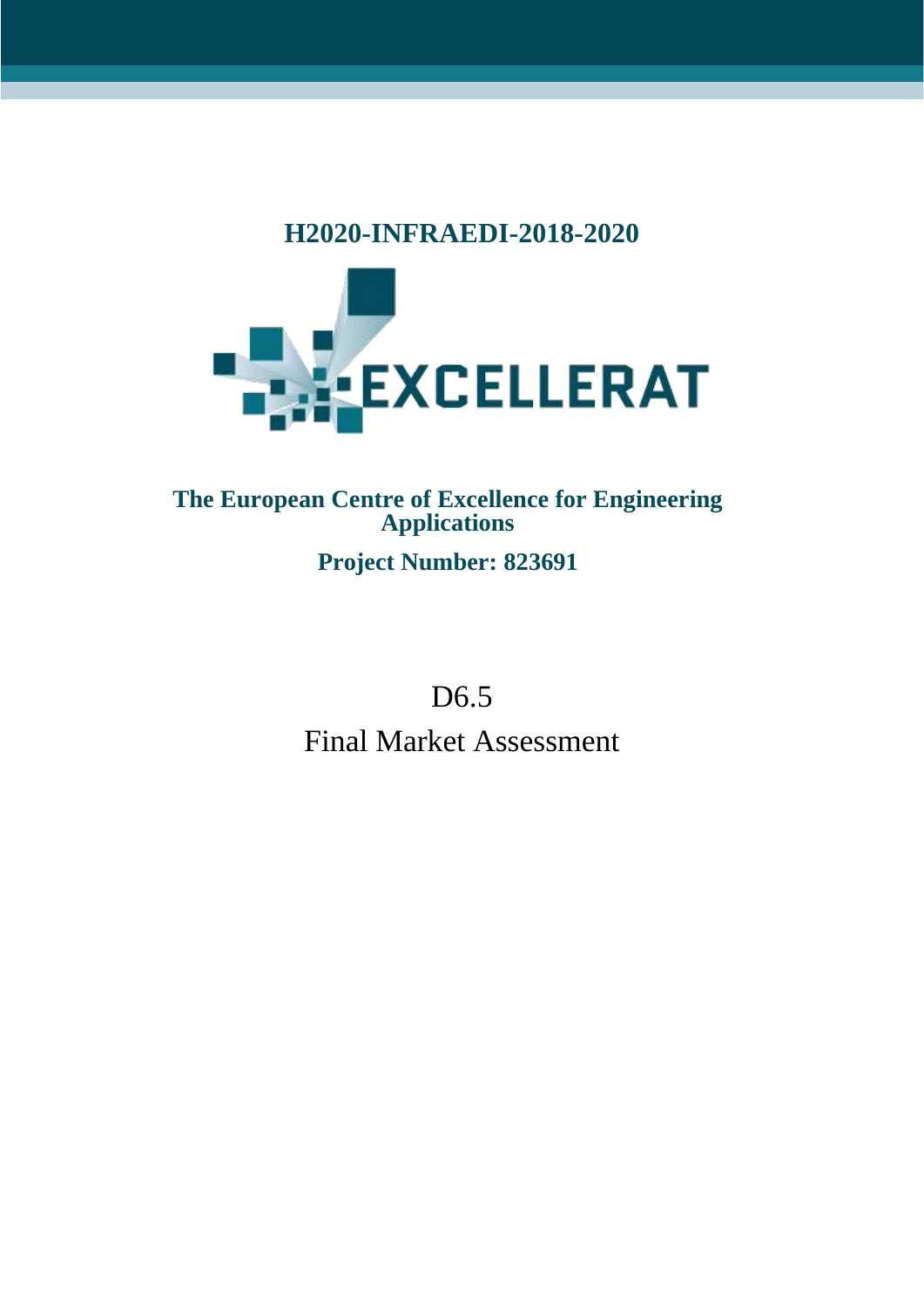

The EXCELLERAT project has received funding from the European Union's Horizon 2020 research and innovation programme under grant agreement No 823691

| Workpackage:                         | WP <sub>6</sub>    | <b>Market Context and Sustainability</b> |                          |  |
|--------------------------------------|--------------------|------------------------------------------|--------------------------|--|
| <b>Author(s):</b>                    | Tina Črnigoj Marc  |                                          | Arctur                   |  |
|                                      | Tomislav Šubić     |                                          | Arctur                   |  |
| Approved by                          | Tomi Ilijaš        |                                          | Arctur                   |  |
| <b>Reviewer</b>                      | Janik Schüssler    |                                          | <b>SSC-Services GmbH</b> |  |
| <b>Reviewer</b>                      | <b>Mark Sawyer</b> |                                          | <b>EPCC</b>              |  |
| <b>Reviewer</b>                      | Joan Farnós        |                                          | <b>BSC</b>               |  |
| <b>Dissemination</b><br><b>Level</b> | Public             |                                          |                          |  |

| Date       | Author                                     | Comments                   | Version          | <b>Status</b> |
|------------|--------------------------------------------|----------------------------|------------------|---------------|
| 10.07.2021 | Tina Č. Marc                               | Document structure and TOC | V <sub>0.1</sub> | Draft         |
| 30.07.2021 | Tina Č. Marc,                              | The Exascale ecosystem     | V <sub>0.2</sub> | Draft         |
|            | Tomislav Šubić                             | SWOT analysis              |                  |               |
|            | Claudio<br>Arlandini,                      | <b>VPC</b>                 |                  |               |
|            | Anne-B. Bedouet                            | internal review            |                  |               |
| 15.08.2021 | Tina Č. Marc,                              | Further content added      | V <sub>0.3</sub> | Draft         |
|            | Tomislav Šubić,                            | internal review            |                  |               |
|            | Claudio<br>Arlandini,<br>Samir B. Chaabane |                            |                  |               |
| 25.08.2021 | Tina Č. Marc,                              | Conclusion added           | V <sub>0.4</sub> | Draft         |
|            | Tomislav Šubić                             | proofreading               |                  |               |
| 1.09.2021  | Tina<br>Č.<br>Marc,<br>Tomislav Šubić      | Submitting to reviewers    | V <sub>0.5</sub> | Draft         |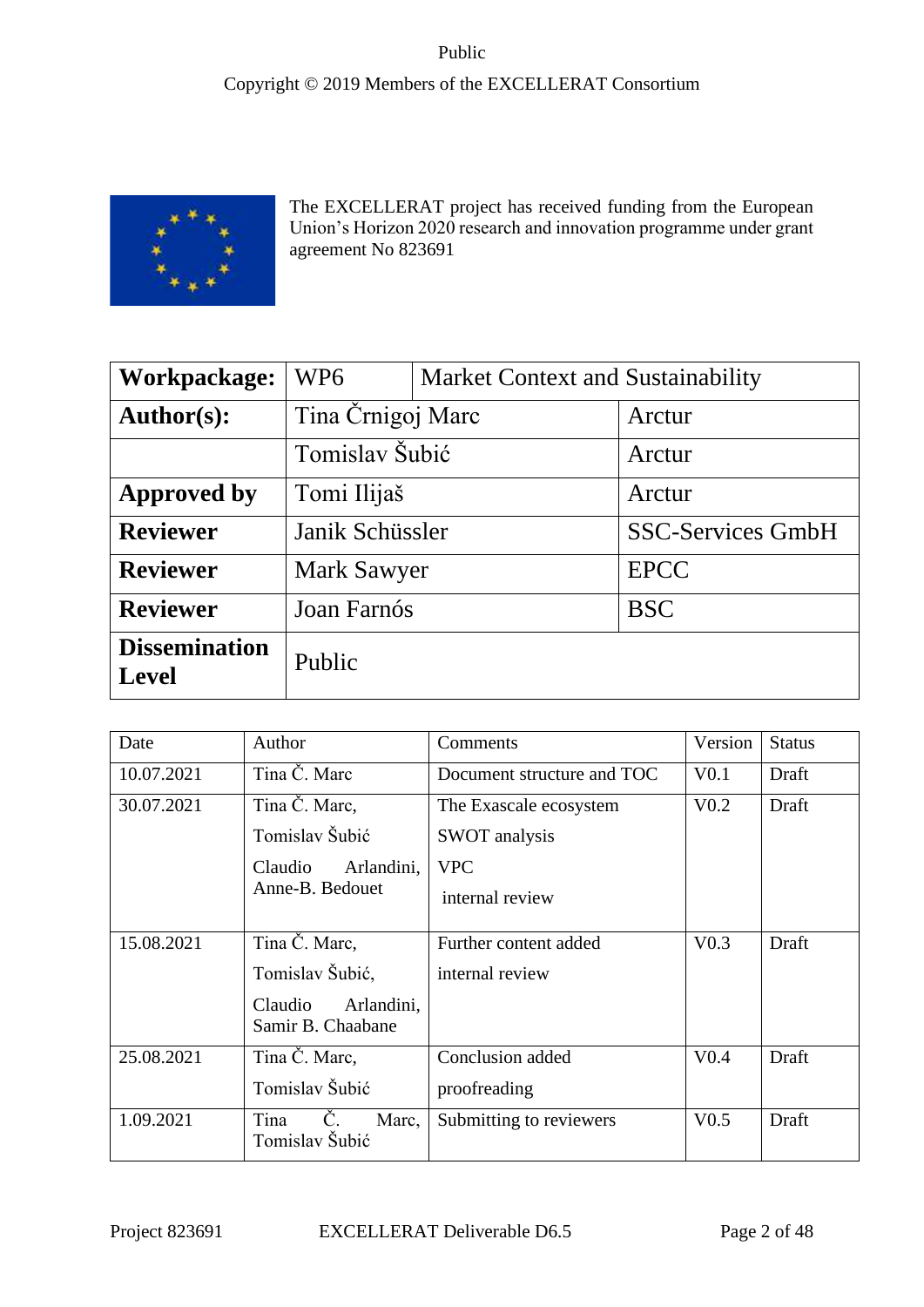| 17.09.2021 | Tina<br>Č.<br>Marc,<br>Šubić,<br>Tomislav  | Address reviewer's comments               | V <sub>0.6</sub> | Draft |
|------------|--------------------------------------------|-------------------------------------------|------------------|-------|
|            | Arlandini,<br>Claudio<br>Samir B. Chaabane | Submitting to reviewers                   |                  |       |
|            | Anne B. Bedouet                            |                                           |                  |       |
| 30.9.2021  | Tina Č. Marc                               | for<br>Document<br>accepted<br>submission | V <sub>1.0</sub> | Final |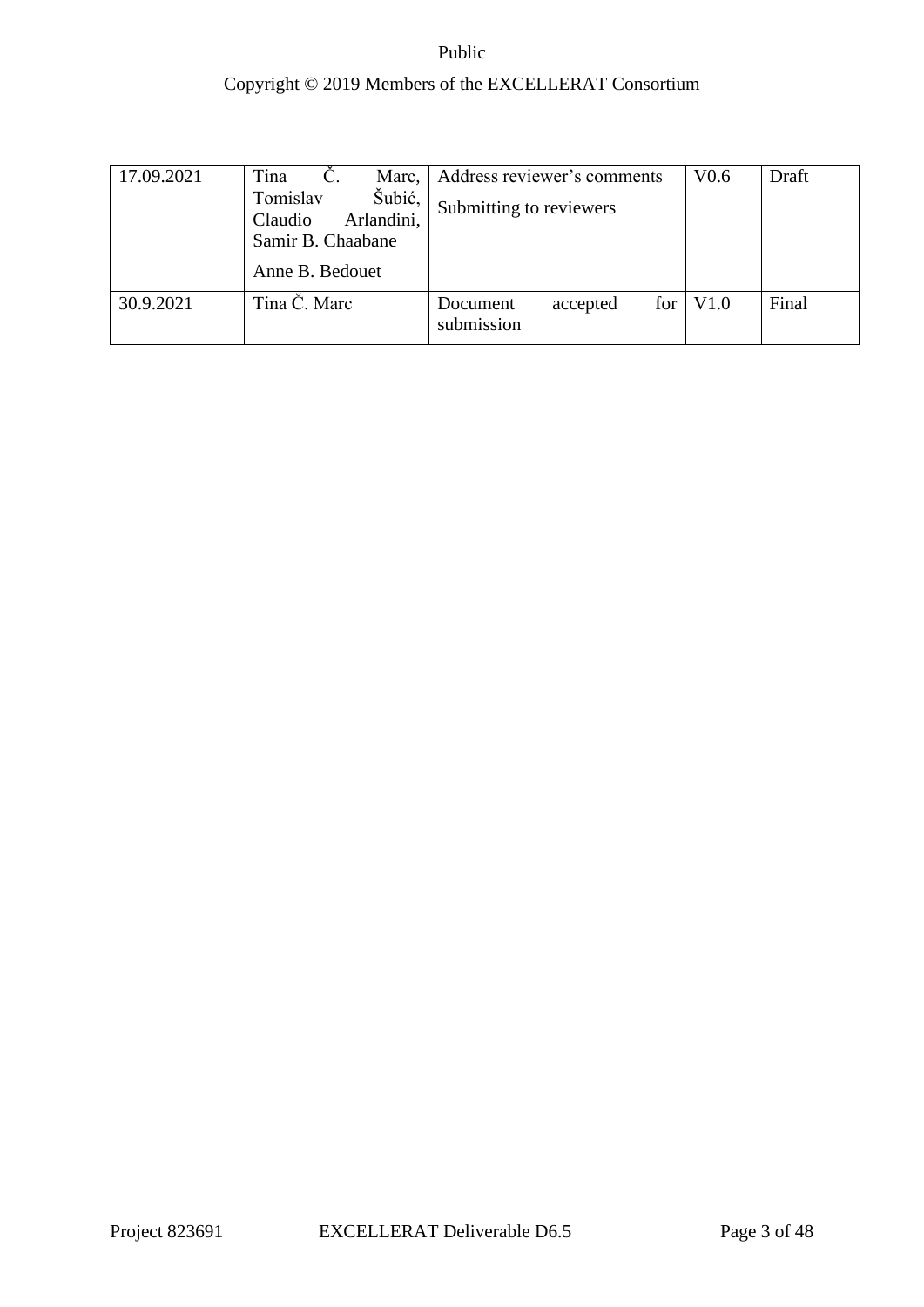## Copyright © 2019 Members of the EXCELLERAT Consortium

### **List of abbreviations**

| AI           | Artificial Intelligence                                     |
|--------------|-------------------------------------------------------------|
| <b>AMR</b>   | <b>Adaptive Mesh Refinement</b>                             |
| <b>AR</b>    | Augmented reality                                           |
| <b>ASCS</b>  | <b>American Sprint Car Series</b>                           |
| bn.          | billion                                                     |
| <b>CAE</b>   | <b>Computer Aided Engineering</b>                           |
| <b>CAGR</b>  | <b>Compound Annual Growth Rate</b>                          |
| <b>CFD</b>   | <b>Computational Fluid Dynamics</b>                         |
| CoE          | Centre of Excellence                                        |
| <b>CPU</b>   | <b>Central Processing Unit</b>                              |
| EC           | <b>European Commission</b>                                  |
| <b>EIBIS</b> | EIB Group Survey on Investment and Investment Finance       |
| <b>EOSC</b>  | European Open Science Cloud                                 |
| EPI          | <b>European Processor Initiative</b>                        |
| ETP4HPC      | European Technology Platform for High Performance Computing |
| EU           | Europe                                                      |
| EuroCC       | <b>European Competence Centres</b>                          |
| <b>GENCI</b> | Grand Équipement National de Calcul Intensif France         |
| <b>HPC</b>   | <b>High Performance Computing</b>                           |
| <b>HPDA</b>  | High performance data analytics                             |
| HPL-AI       | the High Performance LINPACK for Accelerator Introspection  |
| <b>IaaS</b>  | Infrastructure as a service                                 |
| IEA          | <b>International Energy Agency</b>                          |
| <b>IoT</b>   | Internet of Things                                          |
| IP           | Intellectual property                                       |
| ISV(s)       | Independent Software Vendor(s)                              |
| IT           | <b>Information Technology</b>                               |
| <b>KERs</b>  | Key Exploitable Results                                     |
| <b>MEEP</b>  | MareNostrum Experimental Exascale Platform                  |
| Mio          | million                                                     |
| ML           | Machine learning                                            |
| MPI          | <b>Message Passing Interface</b>                            |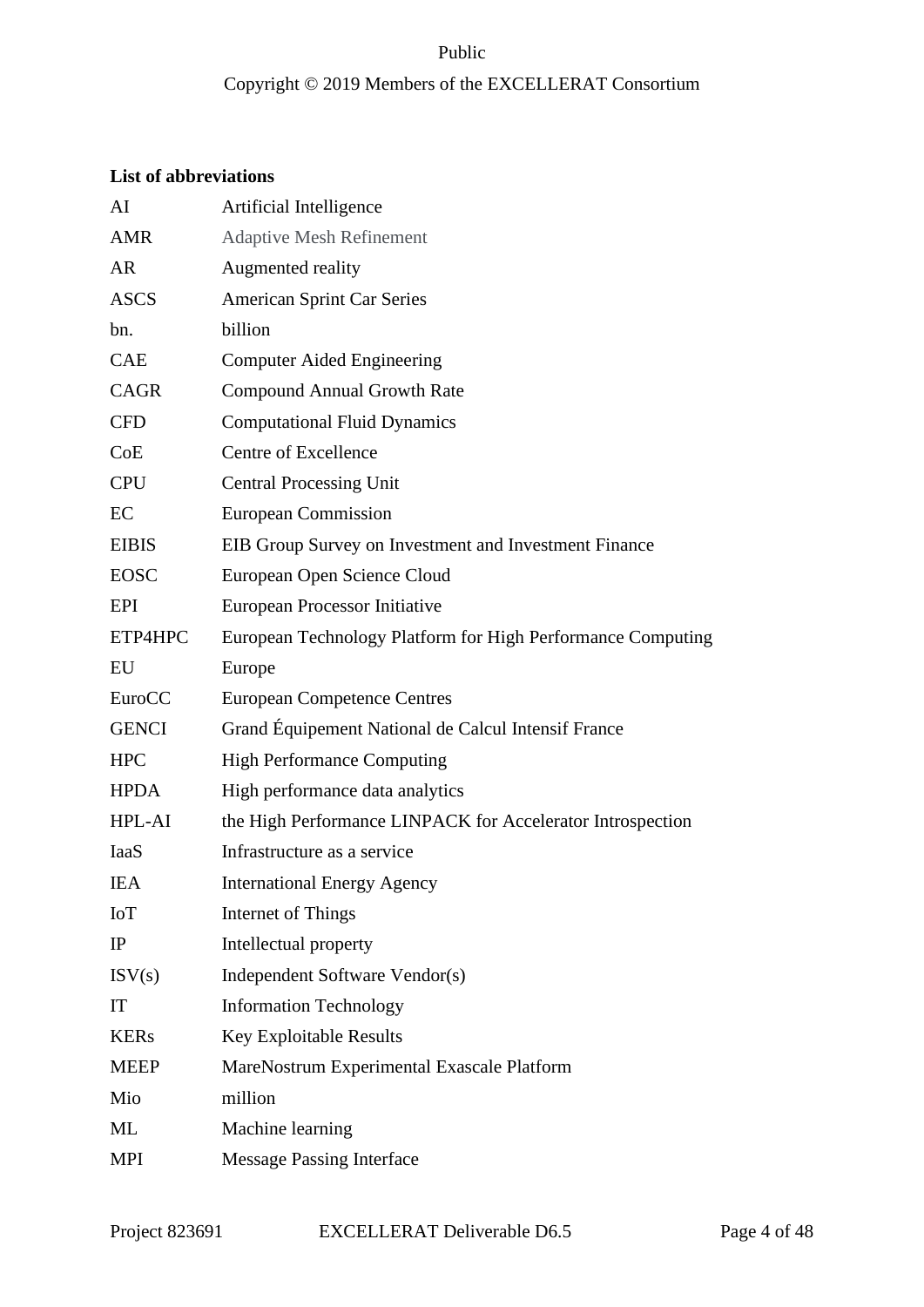| Original equipment manufacturer              |
|----------------------------------------------|
| Partnership for Advanced Computing in Europe |
| Research and development                     |
| Japan's research institution                 |
| Software as a service                        |
| <b>Small and Medium Enterprises</b>          |
| <b>Technology Providers</b>                  |
| <b>United States of America</b>              |
| Uncertainty quantification                   |
| The VDE Testing and Certification Institute  |
| Virtual desktop infrastructure               |
| Virtual Reality                              |
|                                              |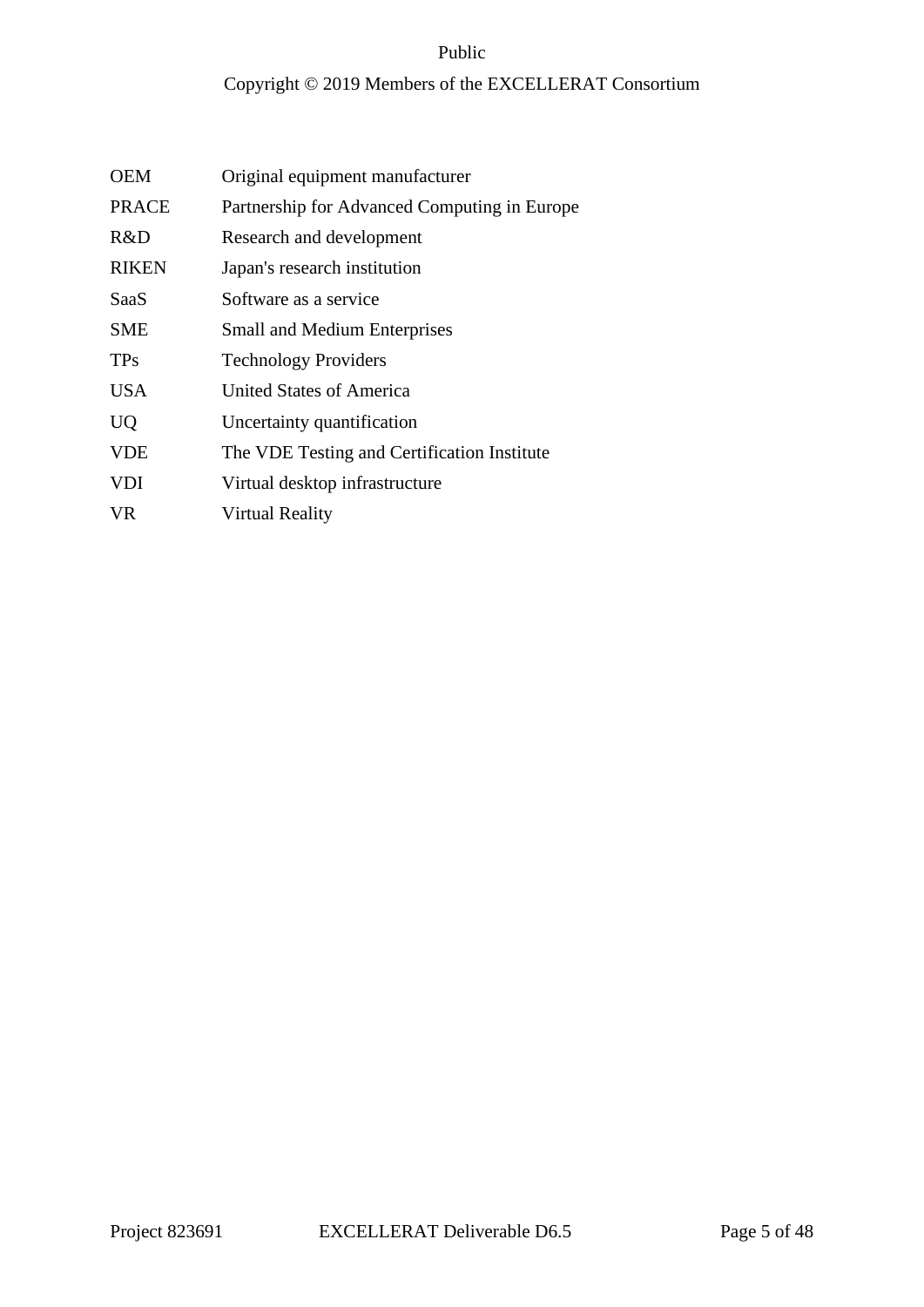#### **Executive Summary**

The main goal of the T6.1 Task Market assessment was to understand the market context in which EXCELLERAT operates in accordance to develop the appropriate business model and support direction in which the Centre of Excellence will develop. During the project lifetime, three deliverables were prepared: in the first deliverable, D6.1 Market Assessment, the initial data on the services that the Centre of Excellence might offer beyond the project were gathered. The second deliverable, D6.3 Market Assessment Update, was focused on the analysis of the potential EXCELLERAT Service Portal target users and provided the overview on the European and global HPC ecosystem and main markets trends. Comprehensive research of services, which are already available on the engineering markets, was done as well and SWOT analysis on engineering communities was developed. The final document, D6.5 Final Market Assessment, supports WP5, WP6, WP7 and includes the information collected through in-depth research on EXCELLERAT Service Portal target users and service portfolio offered within EXCELLERAT Service Portal with the aim to develop and finalise the business model, marketing strategies and plan the future evolvement of the Portal.

The document starts by presenting the HPC ecosystem: the current state in the EU and other World-leading countries. The next chapter focuses on engineering trends and innovations on the main markets. It is important to know in what direction innovation and research is going, what technologies are requested, what experts will be needed for demanding engineering tasks.

In chapter 4, the analysis of the Value proposition canvas is presented. This method helped us to better understand users' needs and pains, and find the proposition value offered on the EXCELLERAT Service Portal. Furthermore, the analysis of the EXCELLERAT Service Portal feedback is presented. The chapter is concluded by EXCELLERAT engineering communities SWOT analysis, providing the information about possible competitors that are providing services for Exascale engineering, but also on communities that could become future collaborators, when considering that they could provide some of the services on the EXCELLERAT Service Portal.

In conclusion, the recommendations for the future EXCELLERAT service portfolio and CoE development are given.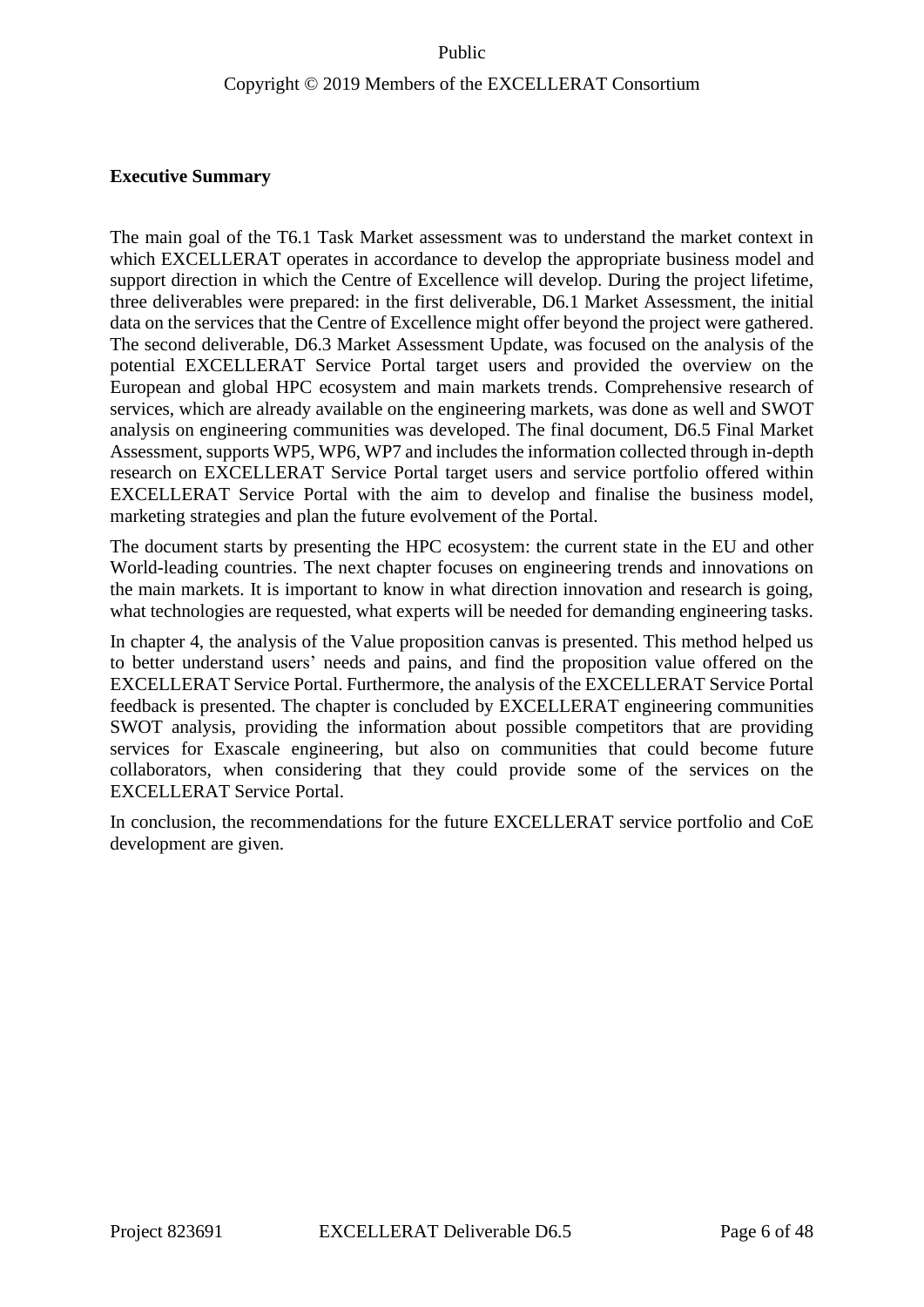## **Table of Contents**

| 1 |     |                                                                           |  |  |  |  |
|---|-----|---------------------------------------------------------------------------|--|--|--|--|
| 2 |     |                                                                           |  |  |  |  |
|   | 2.1 |                                                                           |  |  |  |  |
|   | 2.2 |                                                                           |  |  |  |  |
| 3 |     | Engineering trends and innovation on main markets during the Pandemic  15 |  |  |  |  |
|   | 3.1 |                                                                           |  |  |  |  |
|   |     |                                                                           |  |  |  |  |
|   |     |                                                                           |  |  |  |  |
|   |     |                                                                           |  |  |  |  |
|   |     |                                                                           |  |  |  |  |
| 4 |     |                                                                           |  |  |  |  |
|   |     |                                                                           |  |  |  |  |
|   |     |                                                                           |  |  |  |  |
|   |     |                                                                           |  |  |  |  |
| 5 |     |                                                                           |  |  |  |  |
| 6 |     |                                                                           |  |  |  |  |
| 7 |     |                                                                           |  |  |  |  |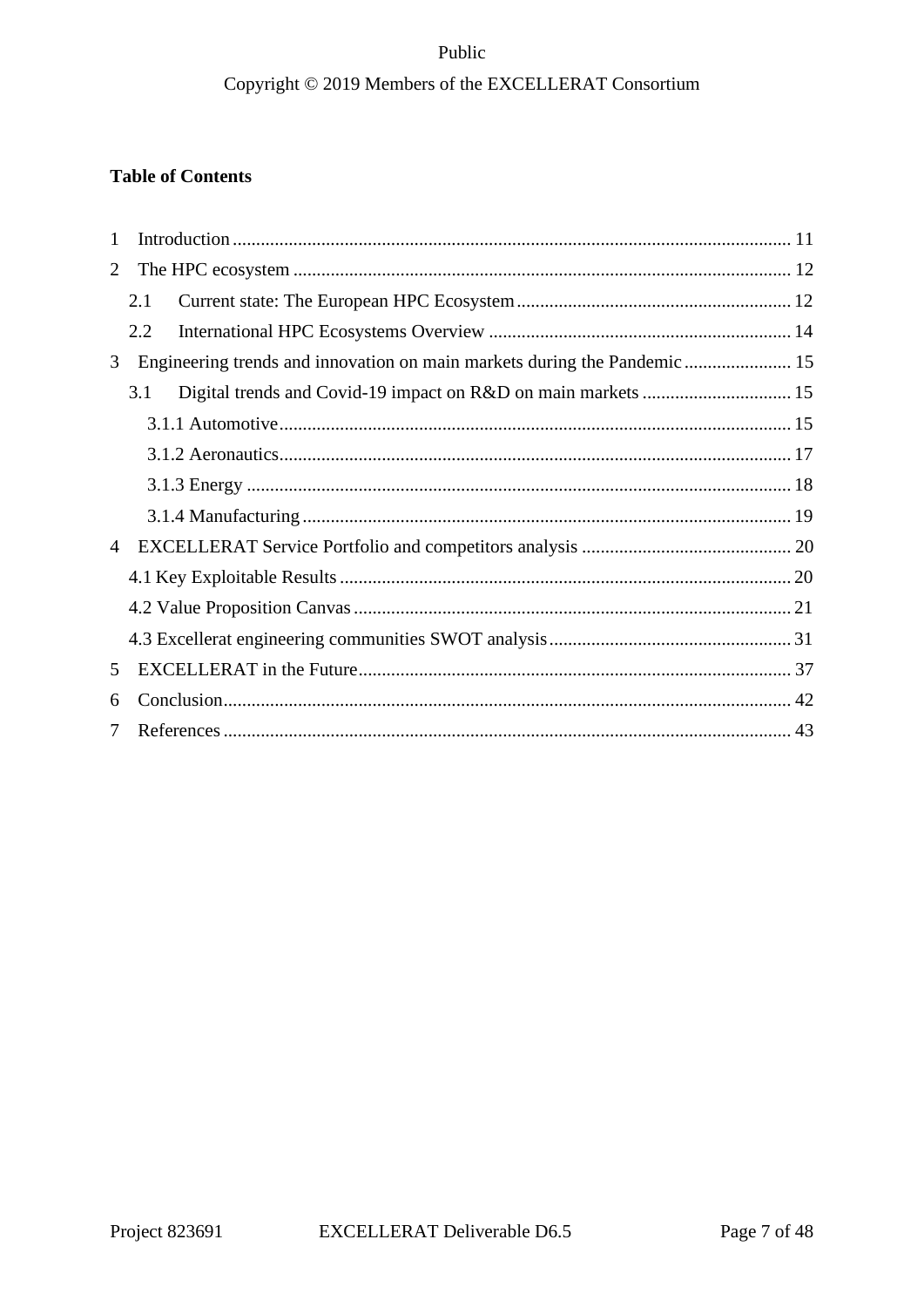## Copyright © 2019 Members of the EXCELLERAT Consortium

## **Table of Figures**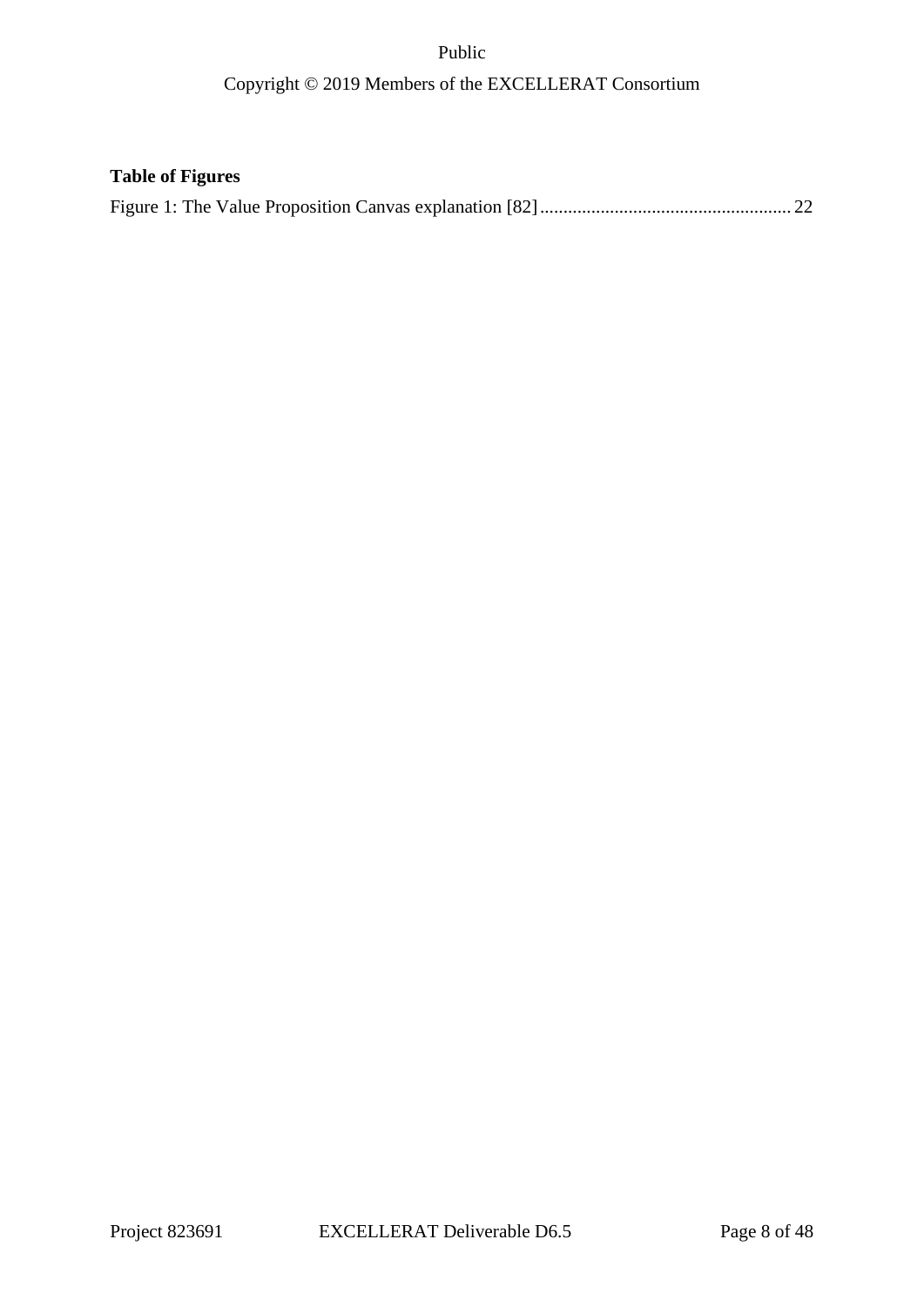## **Table of Tables**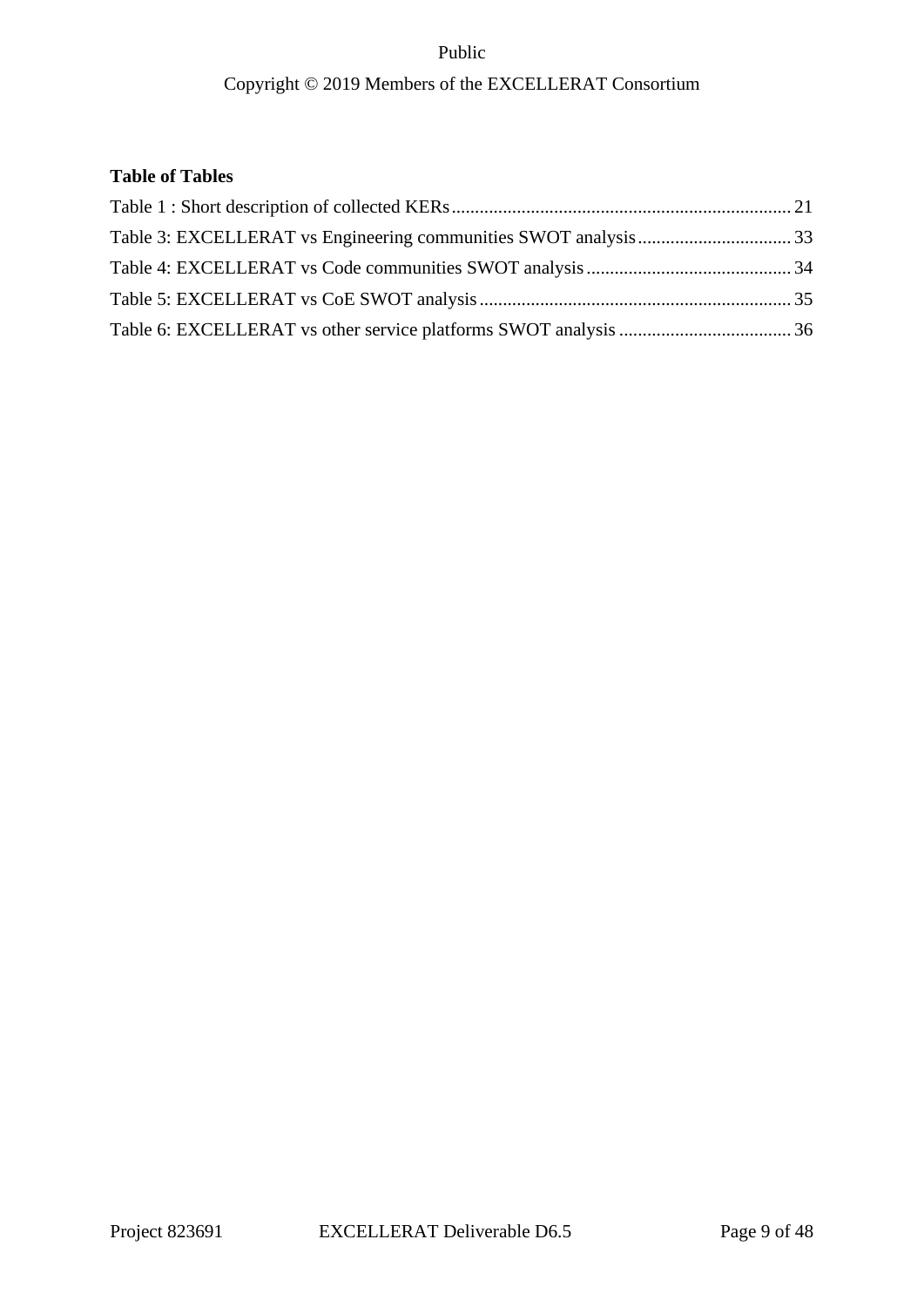## **Table of graphs**

No table of figures entries found.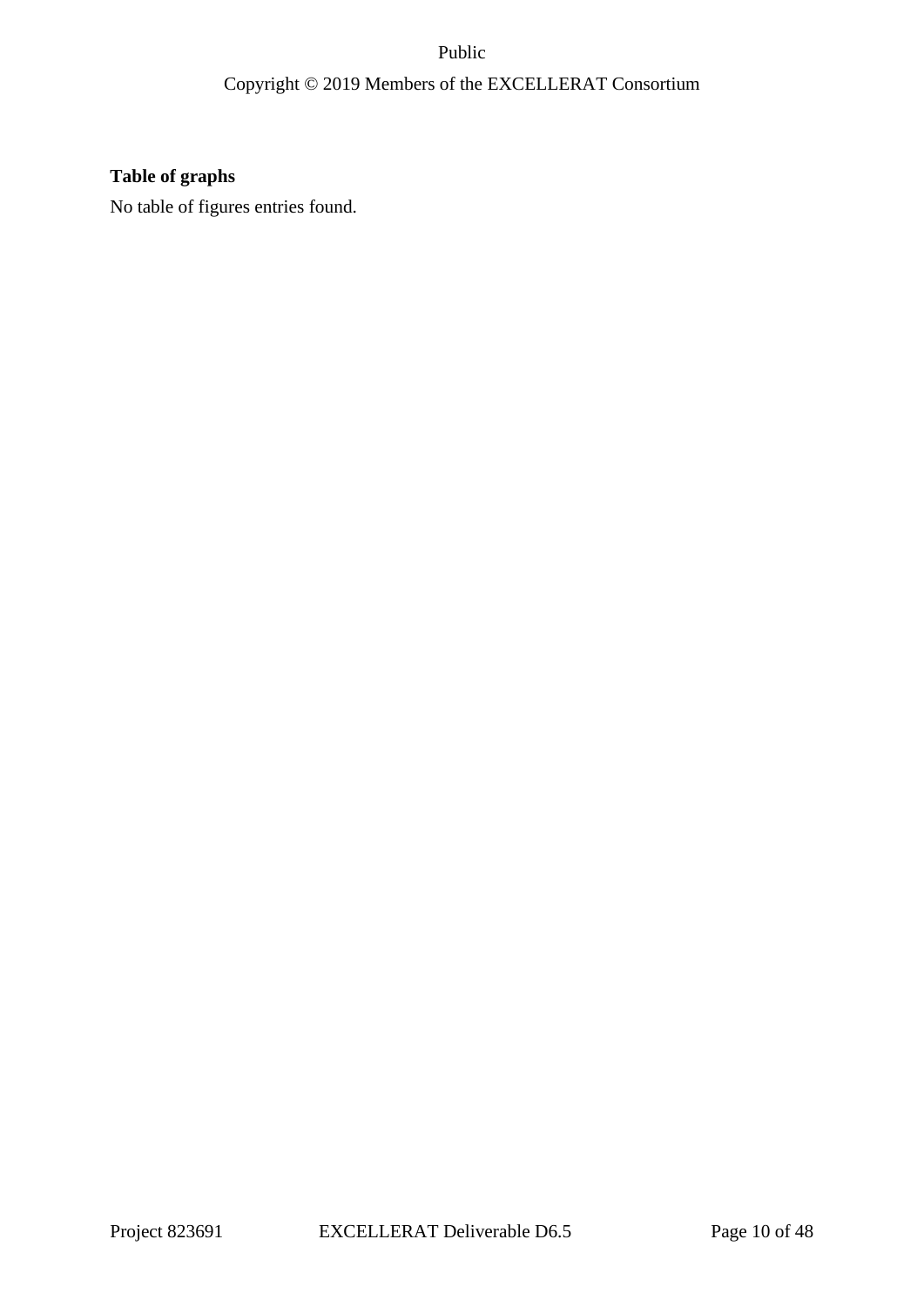## <span id="page-10-0"></span>**1 Introduction**

EXCELLERAT brought together the necessary expertise to set up a Centre of Excellence and boost the competitiveness of European engineering. The aim is to support the engineering community and to pave the way for the evolution of applications towards Exascale by offering an excellent service portfolio to the main engineering sectors: manufacturing, energy, aerospace and automotive. To be able to create a sustainable setup of the centre that will bring added value to its users, it is extremely important to understand the market context in which EXCELLERAT operates. This includes all stakeholders of such a market: code developers, HPC resource providers, software developers (who can offer services to complete the EXCELLERAT services portfolio), hardware companies and HPC expert users as well as the potential industrial users (that might benefit from the centres' expertise to become HPC users). Additionally, the Covid-19 Pandemic stroke at the beginning of 2020 and shook up the engineering world. In the field of engineering, HPC has established itself in a wide variety of application options. Large companies and high technology SMEs working in above mentioned industries rely heavily on the use of HPC-based simulations. Big data are playing an important role in innovation and, consequently, technologies such as AI and ML are coming to the forefront and will more and more demand state-of-the-art Exascale technologies.

To develop the most suitable service portfolio, CoE operation and business model, it is crucial to know the market context. What services are requested? What services will bring our users added value or value proposition? What services will be unique? How will EXCELLERAT services relieve users' pains and challenges? For this purpose, the market context was analysed:

• Target users that already use HPC extensively today, that might have a need for more resources or more capable Exascale systems soon. They will appreciate any activity and product that helps them to improve their efficiency, product development, and especially expert support for solving the most demanding engineering tasks.

• Each target market has its own specifics when talking about engineering tasks and challenges, technological trends that are expected in the near future, and new technologies adoption.

• Competitors are already offering some similar services and products. For instance, when coming to codes, EXCELLERAT´s biggest rival are Ansys and Dassault Systems with a very large set of tools going far beyond CFD. A competitor of co-design developers could be any organisation or CoE that offers this kind of service (port to new hardware) but specifically for engineering applications (HPE, Intel, EPI, ...). When talking about services and platforms, some CoEs already offer trainings, consulting, and platform (E-CAM). If we would like to develop services carrying in mind boosting European competitiveness and innovation, the right way is to turn competitors into collaborators and invite them to present their services jointly on the EXCELLERAT Service Portal. Knowing the services they already provide can avoid duplicating similar services in the EXCELLERAT portfolio, and rather building new, strong partnerships, create a strong community with all stakeholders and make easier for the stakeholders to find correct services, products and partnerships

HPC is an indispensable tool, and AI, ML, Industry 5.0 are not any science fiction anymore. Organisations and factories are transforming into IoT-enabled smart facilities, connected to clouds and using novel technologies that will support workers with AI and ML processes [1]. These technologies are vital for the advancement in research and science. Smart machines and robots, self-driving cars and airplanes and IoT networks demand intensive support systems such as Exascale, as new technologies will require massive data analytics, complex simulations and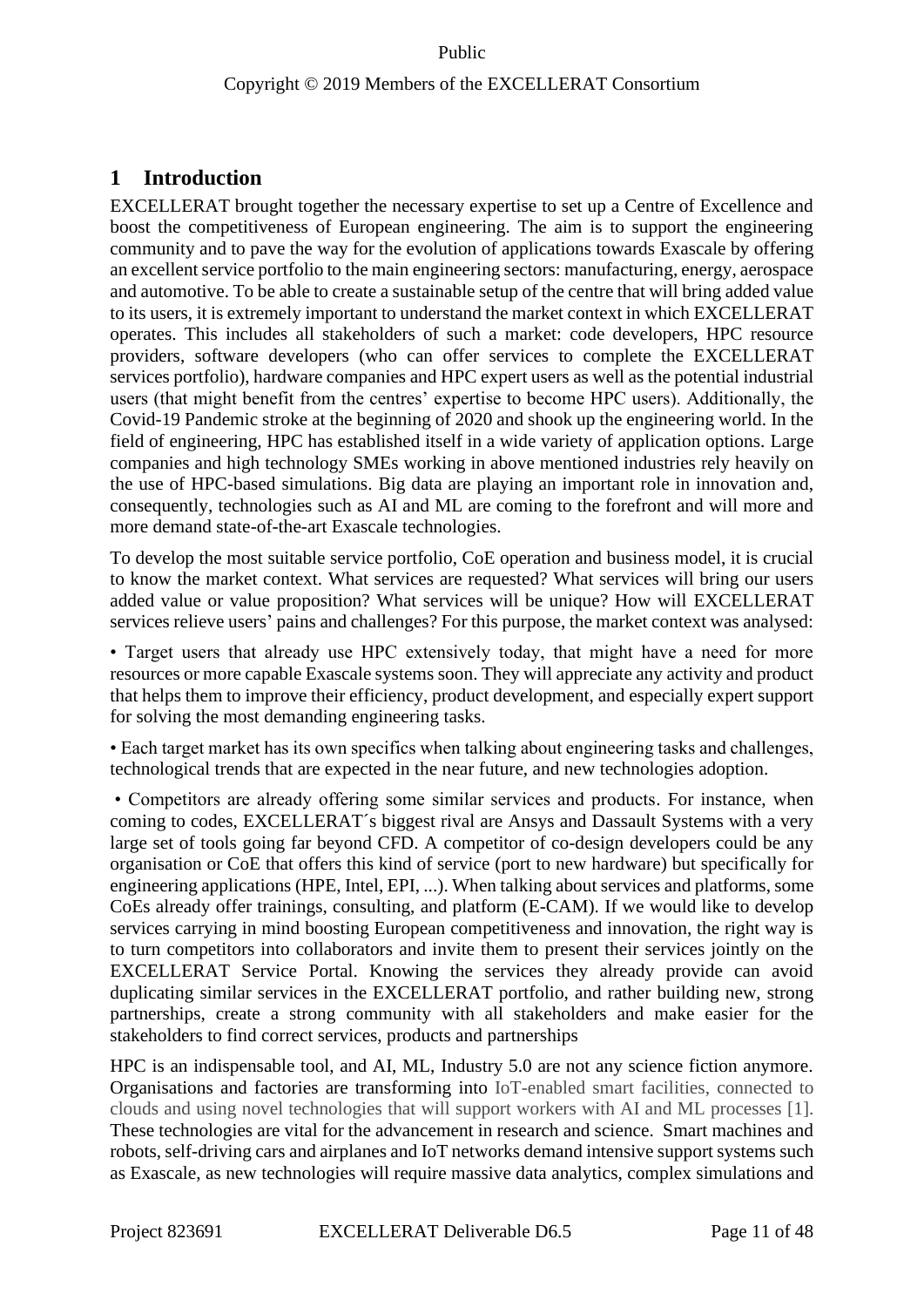huge data sets for ML training. The Exascale future is now, but some fine-tuning on co-design, big data analytics and security issues is needed. Thus, EXCELLERAT partners are working hard to lay the foundations for the engineering at Exascale level. As they did in the last three years of the project lifetime. Those foundations should be in the future continuously developed and optimised, that the EXCELLERAT experts could in the future support the engineering community to take advantage of Exascale computing power and launch a new era of technological innovations and scientific discoveries.

## <span id="page-11-0"></span>**2 The HPC ecosystem**

Many world countries: EU, USA, Japan, Russia, China, Brazil, and India are highly encouraged today to enter the HPC race to release the first Exascale system and dominate at the top world HPC position. All these countries have announced ambitious plans to build the next generation of HPC with Exascale performance and deploy state-of-the-art supercomputers a few years ago. We have been witnessing dramatic turns– the race between China and the USA, who have been holding the leading position by owning the most powerful HPC system in the last decade, was taken over Japan, when the [Fugaku](https://www.r-ccs.riken.jp/en/overview/exascalepj) supercomputer was ranked no. 1 on Top500 List in June 2020 and still dominates up to date (June 2021).

The last update of the TOP500 list [1] in June 2021 shows that the highest number of supercomputer systems are owned by China (38%), which has 118 supercomputers (out of 500). By performance, China (19%) holds third place and is behind the USA (31%) and Japan (23%). The USA is still ahead of China in terms of installed performance. The USA is following China by owning 122 supercomputers in total (24%). Japan is settled on third place with 34 systems in total.

HPC leaders would like to would like to increase their sovereignty across the technologies to become less dependent on big technology suppliers from competitive countries. For instance, China´s most supercomputers are built by Lenovo, Inspur and Sugon are following [3], meanwhile the USA are building their Exascale machines in partnerships with Intel, IBM, HPE and Nvidia [4], [5], [6]. Lenovo is also the main supplier covering European market [3], Atos, the French-based company, is the second one. Fugaku, World´s fastest supercomputer was developed jointly by RIKEN and Fujitsu Limited and based on Arm technology [7].

## <span id="page-11-1"></span>**2.1 Current state: The European HPC Ecosystem**

In Europe, 29 European countries are joint under EuroHPC JU with the aim to fund world-class integrated European HPC and data infrastructure and support a highly competitive and innovative HPC and Big Data ecosystem [8]. Europe could be in a first position on the global HPC market as the European market is composed of several countries, financially supported by the EU, meanwhile, the USA, China or Japan stand as single countries alone. Steve Conway, expert of Hyperion Research explained Europe is already a main player on the world scale as about around 30% of the global HPC market is in Europe [9].

The EU aims to become one of the world leaders in the field of HPC. To date, Europe has two HPC systems in the world´s top 10 List. Since June 2021, the most powerful European system is JUWELS Booster Module (44.1 PFlops), built by Atos and located in Forschungszentrum Juelich in Germany. The second most powerful European system is HPC5, (35.5 PFlops), built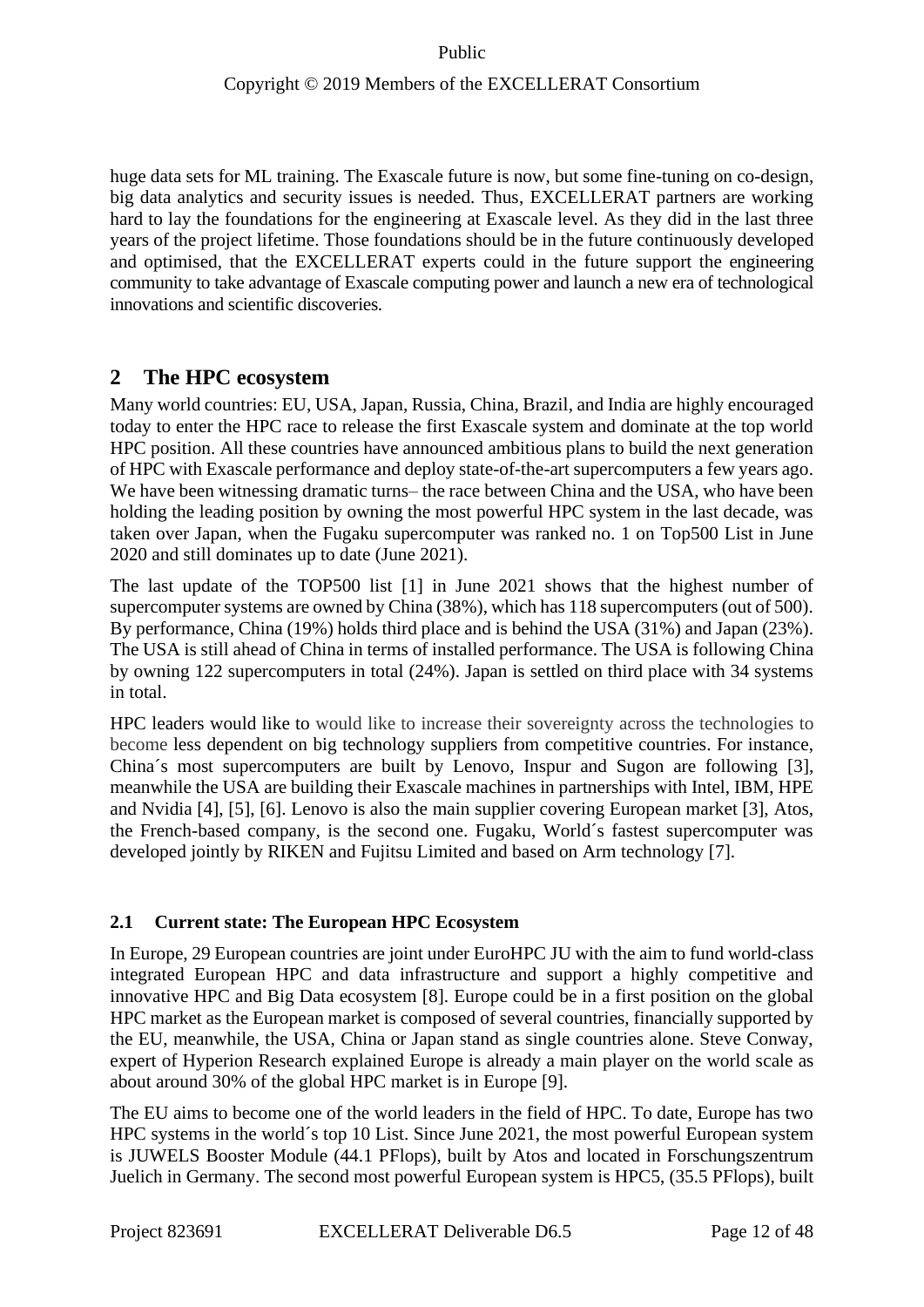by Dell and installed by the Italian energy firm Eni S.p.A. On the Top500 List, 111 European supercomputers are placed recently, located in 18 countries (the most: Germany 23 systems, France 16 systems, the Netherlands 16 systems, Ireland 14 systems) [4].

EuroHPC JU exposed two key issues on the EU HPC domain: One of the challenges Europe is facing is that all European supercomputers depend on non-European technology as the main hardware and software providers are based in the USA or China. EU thus depends on their supply chains, rules, and some European policies are not aligned with the policies from non-EU countries. Europe is mostly buyer but it works hard to become a builder of the HPC systems to offer the European stakeholders services and products according to European policies. The second one is the fact that Europe consumes 33% of global HPC resources, but supplies only 5% of global computing power [11]. To deploy the autonomous world-class supercomputing infrastructure and a competitive innovation ecosystem in supercomputing technologies, applications and skills, several projects are running under EUR 1 bn. joint initiative EuroHPC JU [10]. To make Europe a leader in a high-technology sector, in the mid- 2019, eight locations have been selected across the EU to host the first (pre-) Exascale EuroHPC founded supercomputers. Five are petascale systems, and were deployed in 2021 in Sofia (Bulgaria), Ostrava (Czechia), Bissen (Luxembourg), Minho (Portugal), Maribor (Slovenia). Three systems will be pre-Exascale and will be implemented by the end of 2021 in Kajaani (Finland), Bologna (Italy) and in Barcelona (Spain) [11]. Europe is striving for self-sufficiency. As microprocessors remain a short supply, the first low-power central processing unit based on European technology is being developed and will be delivered by EPI [12], under the H2020 funding programme. Furthermore, MEEP project explores hardware/software co-design for Exascale supercomputers and other hardware targets that are based on European-developed intellectual property (IP) [13].

Supercomputing will play a key role in the recovery era and will encourage innovation.

EU research and development policies are encouraging the development of supercomputing market as the EU top priority. According to the Digital Europe programme, EUR 2.7 bn. budget was proposed to found supercomputing in Europe during the 2021-2027 period [14]. At the end of June 2020, 19 projects were selected during evaluation with a total budget of EUR 55 Mio: the 9 selected projects are expected to develop energy-efficient hardware in European lowpower processing technologies, the 5 selected projects will focus on the development of energyefficient HPC Software and the 5 selected projects are expected to further develop, adapt and optimize HPC Software for applications in the European industry [15].

Within FocusCoE, fifteen Centres of excellence for supercomputing applications have been identified. Every CoE develops services offered to their target users: training, support to Code Optimization, offering Code and Software packages, presenting data catalogues, providing access to repository and success stories and offering expert consulting [16]. EXCELLERAT is one of the CoEs, serving as a key single access point for engineering applications [17].

Within ETP4HPC, the 2021 [European HPC Handbook](https://www.etp4hpc.eu/pujades/files/European%20HPC%20Handbook%202021%20final.pdf) [18] with a description of 68 on-going HPC projects was released, proving that EU countries are doing great progress in the HPC landscape. At the beginning of 2020, th[e Strategic Research Agenda, number 4](https://www.etp4hpc.eu/pujades/files/ETP4HPC_SRA4_2020_web(1).pdf) was issued. This is a strategic document that outlines a roadmap for the achievement of Exascale capabilities by the European HPC ecosystem. The last edition focused on the most important research challenges for Work Programmes 2021-2022 and beyond.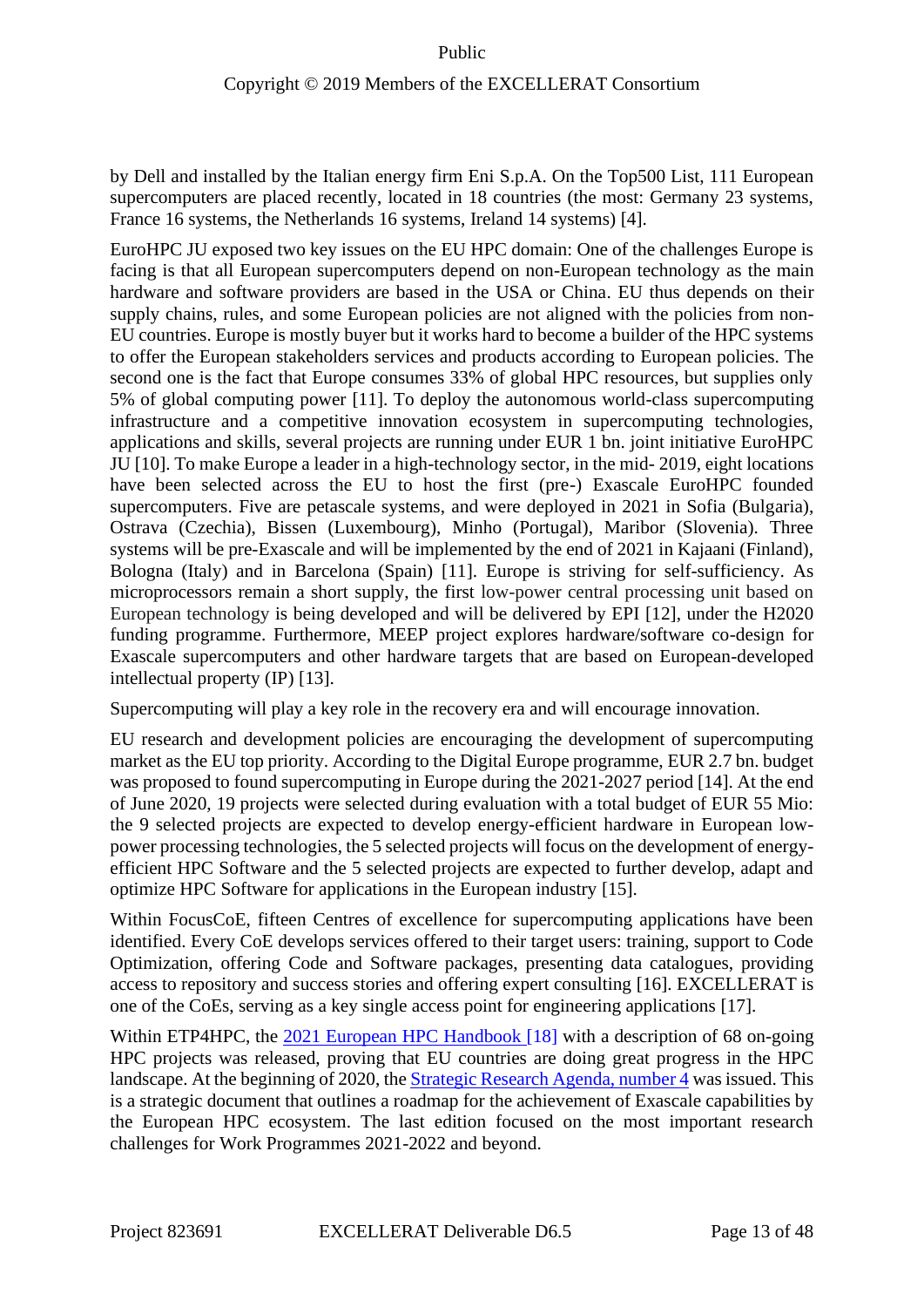To provide a high level of expertise in HPC and related domains, such as HPDA and AI, the EC supported 33 partners to establish national HPC competence centers, called EuroCC [19]. The aim is that the NCCs become national resources for identifying and coordinating technical knowledge, training resources, industrial outreach, and HPC services and tools for all computing centres in their home countries. Parallelly, the support activity, named CASTIEL (Coordination and Support for National Competence Centres on a European Level), is running with the goal to promote interaction and the exchange of expertise across the entire EuroCC network. EXCELLERAT will support EuroCC project and collaborate further with NCCs.

## <span id="page-13-0"></span>**2.2 International HPC Ecosystems Overview**

The most advanced actors in the Exascale computing world are the United States of America, China, Japan and Europe. The USA and China Exascale ecosystems are particularly interesting, since both countries predicted the first Exascale installations already in late 2020 to 2021, and will probably be deploying the largest number of these systems over the next years.

### **USA**

Most prominent Exascale projects in the USA are funded through the \$1.8 bn. investment by The U.S. *Department of Energy*. The Exascale Computing Project was set up to build up the Exascale ecosystem [20]. Aurora was expected to be the first Exascale supercomputer, set into operation in 2018, but the project was postponed a few times and finally delayed with a planned delivery date in Q1 2022 [21]. The first Exascale supercomputer will be Frontier, scheduled for delivery in 2021 and dedicated to research in science and technology. It will operate at a computation performance of 1.5 ExaFlops, and will be located at the Oak Ridge Leadership Computing Facility [6]. World-class supercomputer with AI capabilities, Perlmutter, will be used for complex scientific research in different applications, and will be delivered by the end of 2021 at the Energy Department's National Energy Research Scientific Computing Center [22]. According to the Top500 List [4], five most powerful system out of ten are in the USA. The USA holds a 24.4% share of all supercomputers on the Top500 List (122 systems).

### **China**

A large part of the last decade China has been the leading player in the development and deployment of HPC installations. Regarding List Top500 [4], China is the World leader in the number of HPCs. China owns two supercomputers in the World´s top 10 list: Sunway TaihuLight at National Supercomputing Center in Wuxi in 4th place and Tianhe-2A at National Super Computer Center in Guangzhou in 7th place. Currently, first three Exascale systems under production in China are all built around CPUs, manufactured in home country. However, China's program for the period 2020-2025 was similar to the USA: two pre-Exascale machines should be installed by 2021, and five to six Exascale machines will be put in operation by 2025 [23], but by to date, it has not happened yet.

### **Japan**

Japan's Exascale machine, [Fugaku,](https://www.r-ccs.riken.jp/en/overview/exascalepj) is being jointly developed by Fujitsu and RIKEN Center for Computational Science and put in the public service in March 2021 [24]. Fugaku became the fastest World´s supercomputer in June 2020, and since it has been ranked nr. 1. With the distribution of 34 HPCs on the Top500 list, Japan is ranked on 3rd place among World countries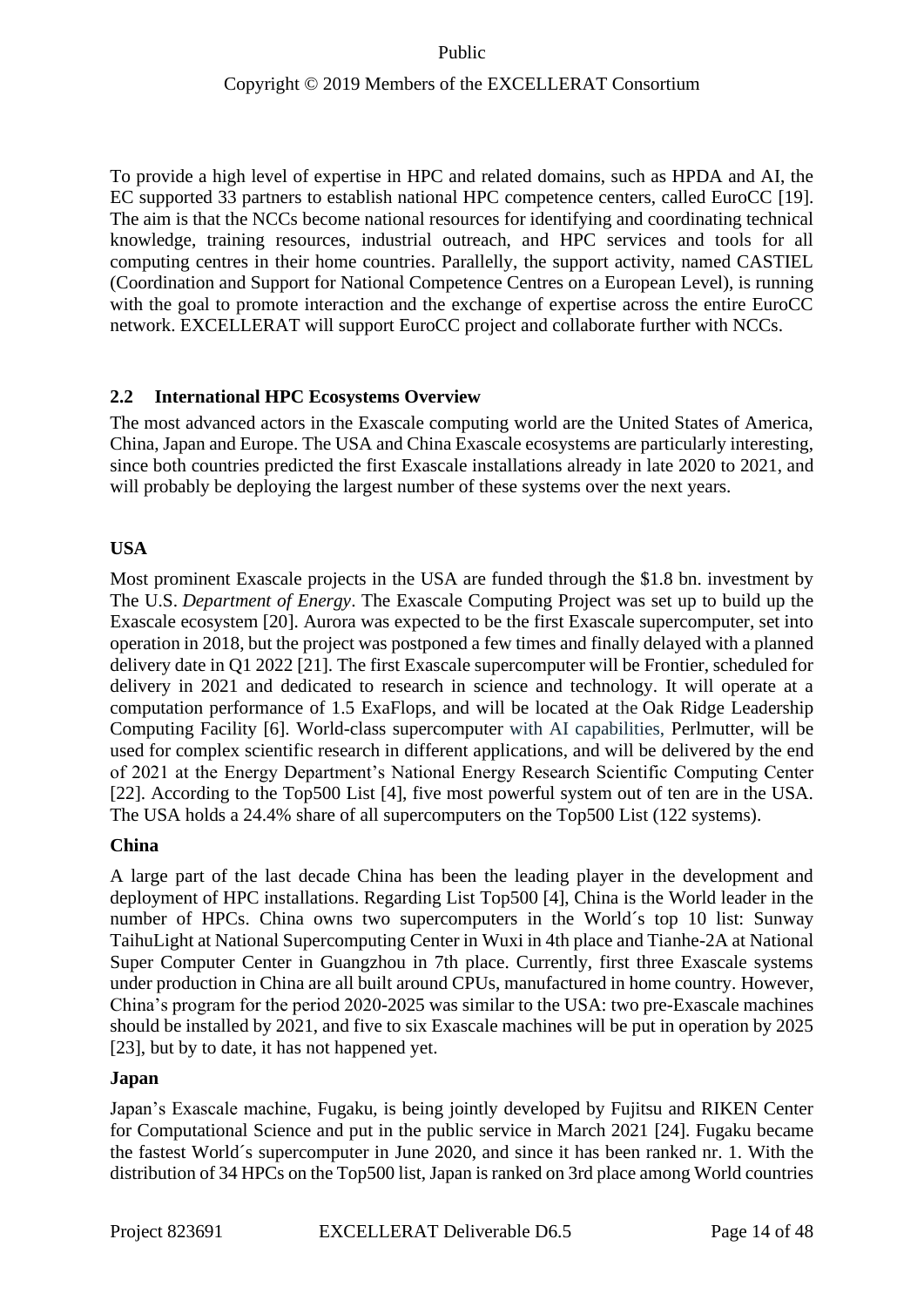(behind China and the USA) [4]. In spring 2021, Japan presented Wisteria/BDEC-01, the first system of Japan's big data and extreme computing platforms. Project will be led by University of Tokyo/Riken R-CCS [25].

The race for Exascale is not over yet. The leading countries are preparing tools and resources for the Exascale level mainly to support research, science and industrial sectors. To step on the path of the sustainability and independency, Europe needs to shift from buyer to builder. EXCELLERAT will contribute its part by offering services and expert support for further Exascale development and thus creating added value in the European HPC ecosystem.

## <span id="page-14-0"></span>**3 Engineering trends and innovation on main markets during the Pandemic**

Pandemic hit the World in many ways. Due to Covid-19 restrictions, many sectors were affected severely. But the Pandemic has also shown that digitalisation can help to keep organisations alive and to address future challenges, less-digitised organisations will need to step forward to innovation and digital transformation. EU prepared the updated European industrial strategy [30] that will guide the European industry on the road to more sustainable, digital, resilient and globally competitive economy. The European Commission has released EUR 2.018 trillion stimulus package, that consists of the EU's long-term budget for 2021 to 2027 (EUR 1.211 trillion) and NextGenerationEU, a temporary instrument to power the recovery (EUR 806.9 billion) [31]; a EUR 8.2 bn budget for Digital Europe Programme, that is a part of Multiannual Financial Framework 2021-2027 [32]; and Horizon Europe, EUR 95.5 bn. funding programme for research and innovation [33] to encourage European organisations to invest in research and innovation and set the Union on the path to a sustainable and resilient recovery. EU Member States offered support to national organisations, mainly in fiscal nature [34]. People thought that organisations will stop their R&D expenses and lower innovation budgets, but the data show the opposite [35]. In some sectors, EU still contributes the highest share to global R&D investments – in the automotive and health sectors, EU contributes to 45% and 20% of total R&D[36].

In the next subsections, the results of Covid-19 impact on main markets are briefly presented. Additionally, R&D investments and innovation trends on main markets are highlighted to get an overview in what areas and technologies will be the focus put for further digital transformation and research.

## <span id="page-14-1"></span>**3.1 Digital trends and Covid-19 impact on R&D on main markets**

### <span id="page-14-2"></span>**3.1.1 Automotive**

The automotive industry is being a key GDP driver in many countries and is crucial for Europe´s prosperity. The automotive sector employs 13.8 Mio. Europeans and the sector represent the largest private investor in research and development (R&D) [38].

The Pandemic hit this industry heavily in 2019 and 2020 as it affected the whole automotive value chain. Car sales worldwide shrank for the first time in eight years in 2019 when the Pandemic hit for the first time, and bounced back well in the first quarter of 2021. Automotive industry has been already triggered by new trends in mobility, digitalisation and applying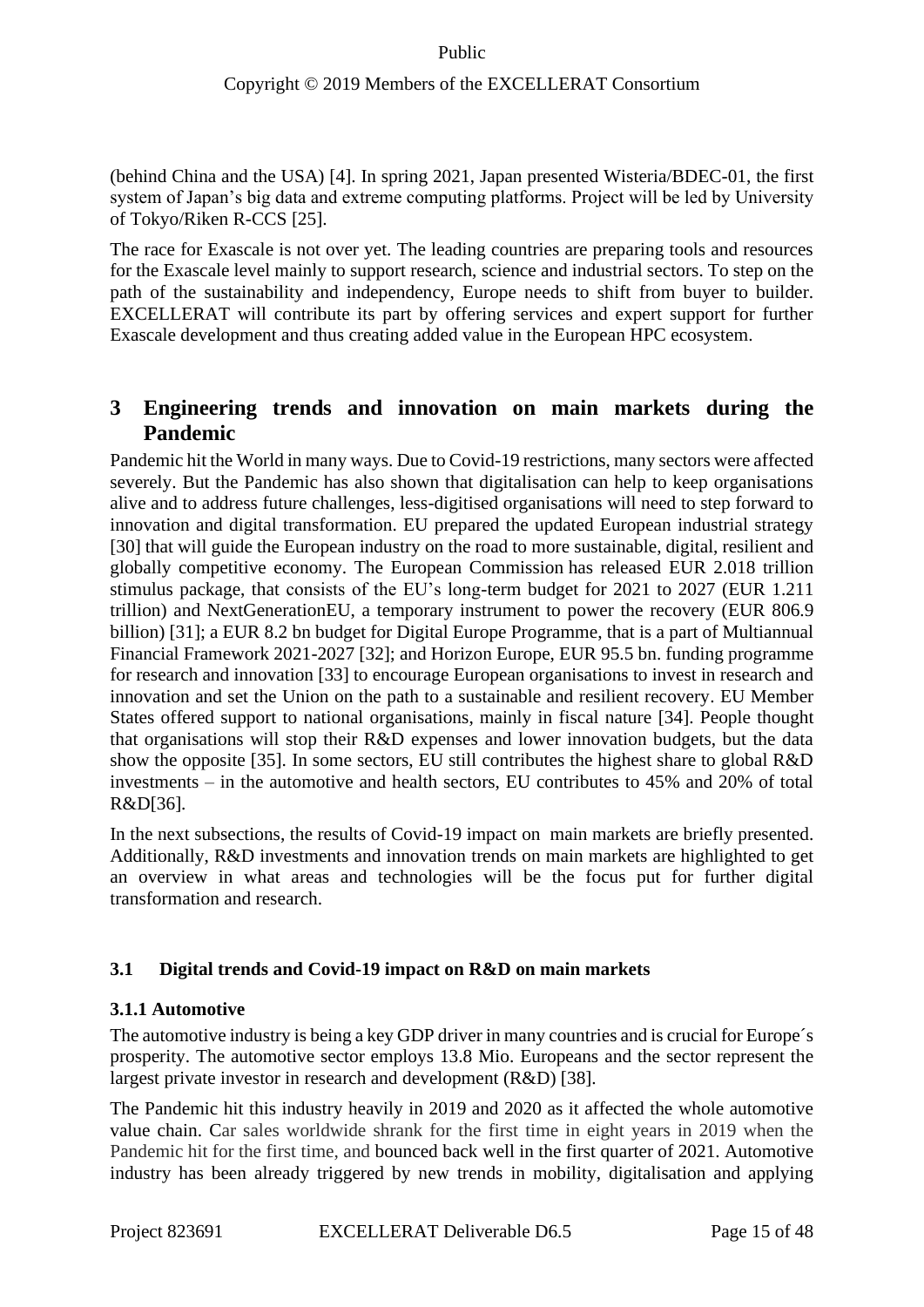### Copyright © 2019 Members of the EXCELLERAT Consortium

sustainability policies that requested shift to new products and business models. Nowadays, the greatest emphasis in development is given to electric, connected and autonomous vehicles, which require a comprehensive investment budget. The study on carmakers R&D costs prediction show that the companies that will cut investments in electric, autonomous, shared and connected technologies during the Covid-19 times could face issues of falling behind their competitors. Carmakers in Europe spent far more on R&D than their competitors in the USA and Asia - between 2011 and 2019 R&D spent in Europe increased for 75% (to EUR 42 bn.) [39]. Despite the predictions shows car sales will be in decline, electric vehicles are expected to gain shares driven by higher-driven demand [40]. According to BBC report, the prediction shows that by 2025, 20% of all new cars sold will be electric, and the share will rise on 40% by 2030 and to 100% to 2040 [41]. On the other hand, according to the HIS Markit research [44],emobility technology (battery, e-motor and power electronics) is the area that will be the most negatively impacted by Covid-19.

OEMs can make their R&D operations more cost-effective by using novel technologies such as AI, VR/AR, blockchain, product lifecycle management and additive manufacturing [39]. To support novel technologies, the request for Exascale and hi-capable hardware will rise significantly. These technologies request talents – mainly software developers and engineers as rising importance of in-vehicle software and connected and autonomous cars increases the need for full digital skills. Despite R&D costs shrinking, OEMs and suppliers are focusing on software development in the immediate-term, followed by electrified vehicle-architecture development [42]. The predictions show growing importance of software – areas with the strongest growth will be software functions (CAGR 11%) and integration testing (CAGR 12%) [43].

The automotive industry was also affected by the global microprocessor shortage. It affected chip prices and availability for crucial components which forced them to change supply chains and slow down production rates [44]. This has not only affected car manufacturers, but the whole industry, since most car manufacturers rely on third parties to develop systems which need computer chips, like infotainment systems.

Most companies shrank R&D investments during the Pandemic. To keep European automotive sector competitive, the EU supported this sector with financial funds and state aids [45]. According to the Volkswagen annual report [46], in 2020 company spent EUR 13.8 bn. for R&D activities (driver assistance systems and automation, lightweight construction, connectivity, and alternative drive systems). These costs were 2.9% lower than in the previous year due to the fall in sales revenue because of the Covid-19 pandemic. Porsche did not tighten their budget for R&D, even more, in 2020 company presented several innovations for their sport electric and hybrid cars [47] and built in Germany three new state-of-the-art buildings worth \$200 Mio. - a design studio, a concept car construction facility, an aero-acoustic wind tunnel and an electronics integration center [48]. BMW Group R&D expenses in 2020 decreased to EUR 5.7 Mio. (in 2019 EUR 5.9 Mio.) due to benefiting future-oriented mobility technologies, such as vehicle connectivity, highly autonomous driving and electric mobility as well as the new vehicle projects [49], [50]. By 2025, BMW group plans to invest more than EUR 30 bn. in R&D activities to keep its position as innovation leader [51]. Renault invested in the R&D in the first half-year of 2021 EUR 1.247 Mio. (H1 2020: EUR 1.310 Mio.). The decrease in R&D expenses over the first half-year of 2021 is explained by the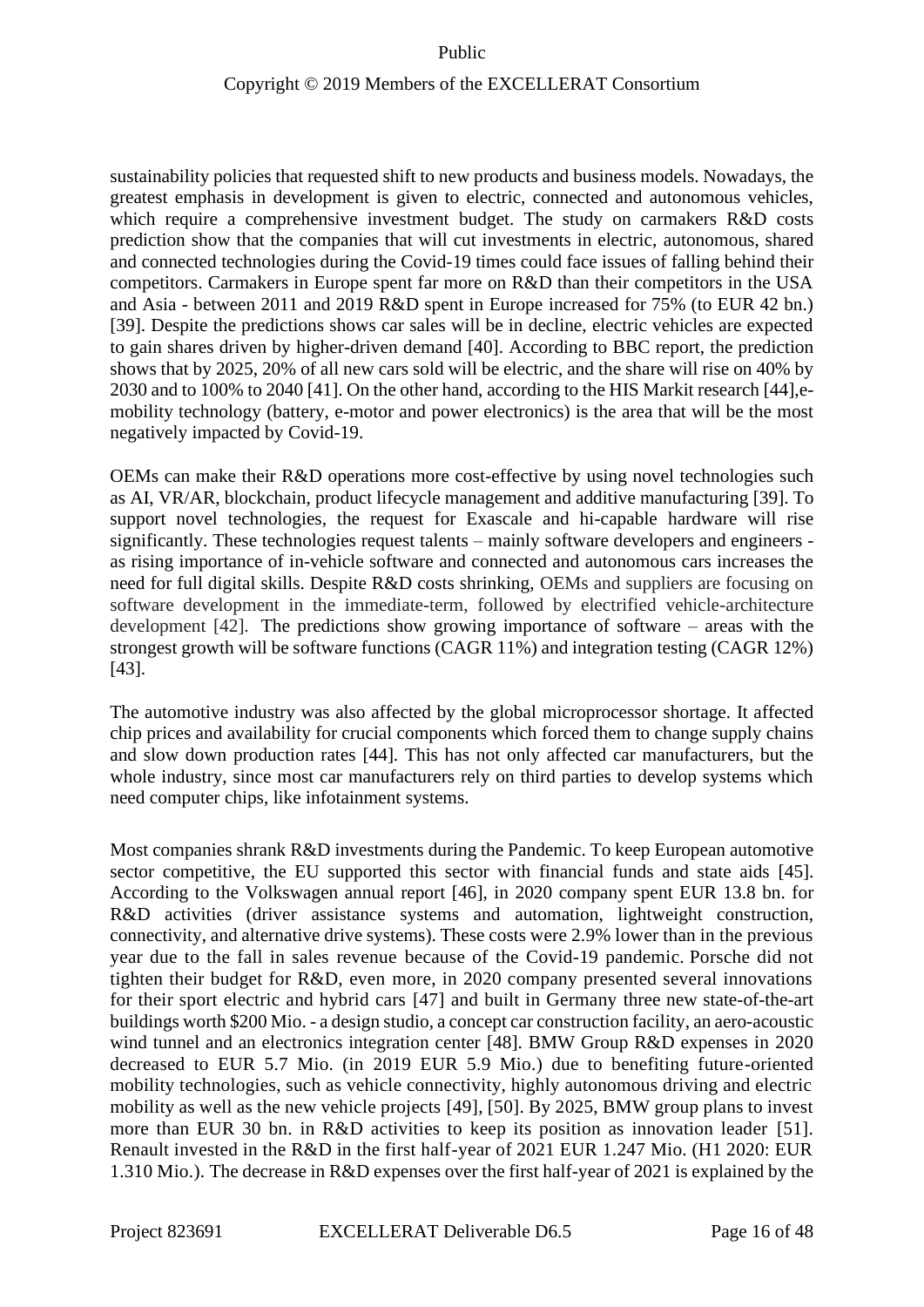end of an initial cycle of upgrades to the product range, the lower level of business, and actions to reduce fixed costs, which focused particularly on subcontracting and purchases of prototypes. This decrease was accentuated by the Covid-19 pandemic [52]. Daimler significantly decreased the level of investment in R&D activities to EUR 8.6 bn. in 2020 (2019: EUR 9.7 bn.) [53].

## <span id="page-16-0"></span>**3.1.2 Aeronautics**

The Covid-19 crisis has not spared the aeronautics sector either. Globally, more than 60% of aircraft stayed grounded as there was less demand for air travelling. Due to less maintenance, demand for spare parts dropped, and customers cancelled delivery of new aircrafts. The analysis on the aeroplanes suppliers estimates a 20-50% reduction in OE demand in period 2020-2028, depending on the future market scenario [55]. Aerospace industry continually makes improvements and innovate technology trends. We need to take into consideration that aeronautics sector has wide spectrum of subsectors – civil and military aviation, helicopter aviation, spacecraft and space systems, unmanned aerial systems– that cover all areas from research, design, manufacturing, operating and maintenance and request reliable hi-end technologies, bug-free software and exceptional software engineers. In the next years, engineers will focus on development of the zero-fuel aircrafts to meet global environmental sustainability policies. Airbus step ahead and already presented concepts for the world's first zero-emission hydrogen commercial aircraft [56]. Engineers will put their effort also in observation and analysis of a system to monitor structures (structural health monitoring - SHM) with the help of SHM sensors, developing hardware and software for demanding analysis. The low-cost computational hardware, as for instance GPUs, are enabling engineers to run complex workflows for advanced data analytics using AI and ML. A big progress in development of a new, advanced materials is expected. Another area that requires an intense engineering approach is the thermal design of aerospace equipment. With the help of blockchains and smart automation data exchange between manufacturers and customers remain secured. Priority will be also given to additive manufacturing. The usage of novel technologies will rise: Aircraft maintenance companies already use IoT for predictive maintenance of aircraft parts and equipment meanwhile researchers will implement AI more and more to gain new insights (into materials, engine work, security). One of the most exciting innovation is developing autonomous flight systems (Airbus is also building autonomy systems and programmes [57]), and supersonic aircrafts – an aircraft that travels faster than the speed of sound [58]. . Engineers working in harsh, complex environments such as air and space, must develop precise technologies where no mistake is acceptable.

European demand for aerospace manufacturing decreased overall by 43% in 2020 [60]. During the Pandemic aerospace companies had to tighten their R&D budgets as well. In comparison to 2019, the 2020 Airbus R&D expenses decreased for 15% (2020: EUR 2.858 Mio., 2019: EUR 3.358 Mio.) [61]. Dassault Aviation decreased its budget by 5% (H1-2021: EUR 250 Mio., H1- 2020: EUR 262 Mio.). The priority of the company remained project Falcon 6x, and at the beginning of this year, the first three development aircraft were delivered [62]. Dassault Aviation is investing in high-performance information system, they set up a single 3D experience platform for all their programmes and adapted the collaborative system engineering model to coordinate everybody involved in the development of large airborne systems [63]. The priority of Safran Group is to contribute to the decarbonization of aviation. Safran Group received a EUR 500 Mio. loan that will be used for development of propulsion systems for the next generation of single-aisle commercial aircraft. One of the first steps was signed agreement with GE Aviation to launch a technology development program with the aim to lower fuel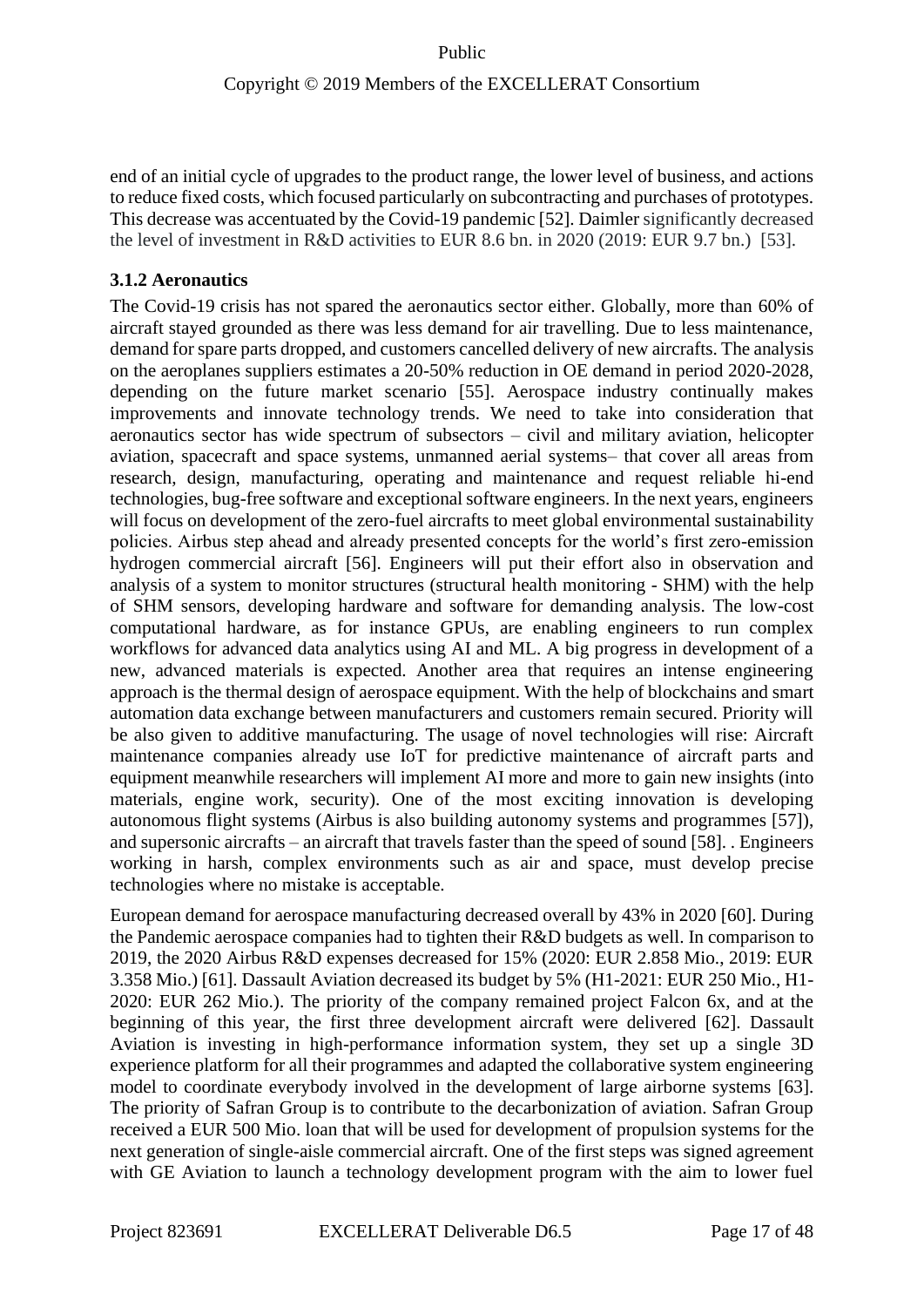consumption and  $CO<sub>2</sub>$  emissions compared to today's engines for more than 20%. Safran's R&D expenses were decreased by 5% (H1-2021: EUR 426 Mio.) [64].

### <span id="page-17-0"></span>**3.1.3 Energy**

Energy sector has been severely affected by Pandemic crisis. IEA´s data show that the energy demand in countries in full lockdown was on average 25% in decline, while in countries in partial lockdown the demand was lower for 18% per week. Due to lockdowns and more uncertain expectations in the years ahead, the investment in energy sector in 2020 was decreased for 20% [65]. While the demand on oil, gas and electricity decreased during pandemic, the statistics show that renewable markets, especially electricity-generating technologies, are more resilient to the crisis. In 2019, the renewable energy increased for 7%, but the IEA forecasts the decline by 13% in 2020 (compared to 2019) [66] as a result of lower investments, projects decline or cancellation, supply chain disruptions, delays in construction activities and Pandemic restrictions. Again, while the public spending on energy R&D continued to rise, private sector decreased their budget for R&D for 2% in 2020 [67].

Implementing HPC technologies into energy industry is needed and can significantly aid in the improvement of energy sector: development of new energy resources, maximising the potential of existing resources, forecast electricity demand, development of robots for dangerous situations and providing electricity smart trade platforms. The near future trends show further implementing AI, blockchains and data analytics that will help transforming energy sector [69]. The future belongs to renewable energy (sun and wind energy, geothermal sources) – building renewable energy infrastructure, new power systems and energy platforms. The main challenge remains building cost-effective energy storage that will occupy engineers in the next years [70]. The EC outlines in the revised Renewable Energy Directive that target for the share of renewables in the EU energy will be 40% by 2030 [71].

- The Internet of Energy is another term that is coming in front of future innovation to optimise the efficiency of energy infrastructure and reduce wastage [72]. Not only energy generation, but also development of cost-effective energy storage solutions with the help of AI, uniting all energy stakeholders with the use of blockchains, providing energy-as-a-service (EaaS) solutions, development of Vehicles-to-grid, and emerging Power-to-X technologies by industry that convert energy and carbon dioxide into new materials and innovative products will significantly change the energy industries we know today [73]. Future trends require Exascale methodologies / technologies. If we list just some from the HPC4E project and EoCoE2 [77], [78]:
- multiphase flows simulation in pipelines with heavy oil;
- molecular modelling of catalysts for heavy oil refining;
- combustion simulation tools to optimize fuel-biofuel design and performance towards more sustainable and greener transport systems;
- methodologies development to understand and predict the multi-scale atmospheric motion relevant for the operation and performance of wind farms in complex wind situations;
- farm design and short-term micro-scale wind simulations to forecast daily power production;
- simulate a wind power plant to optimise its production;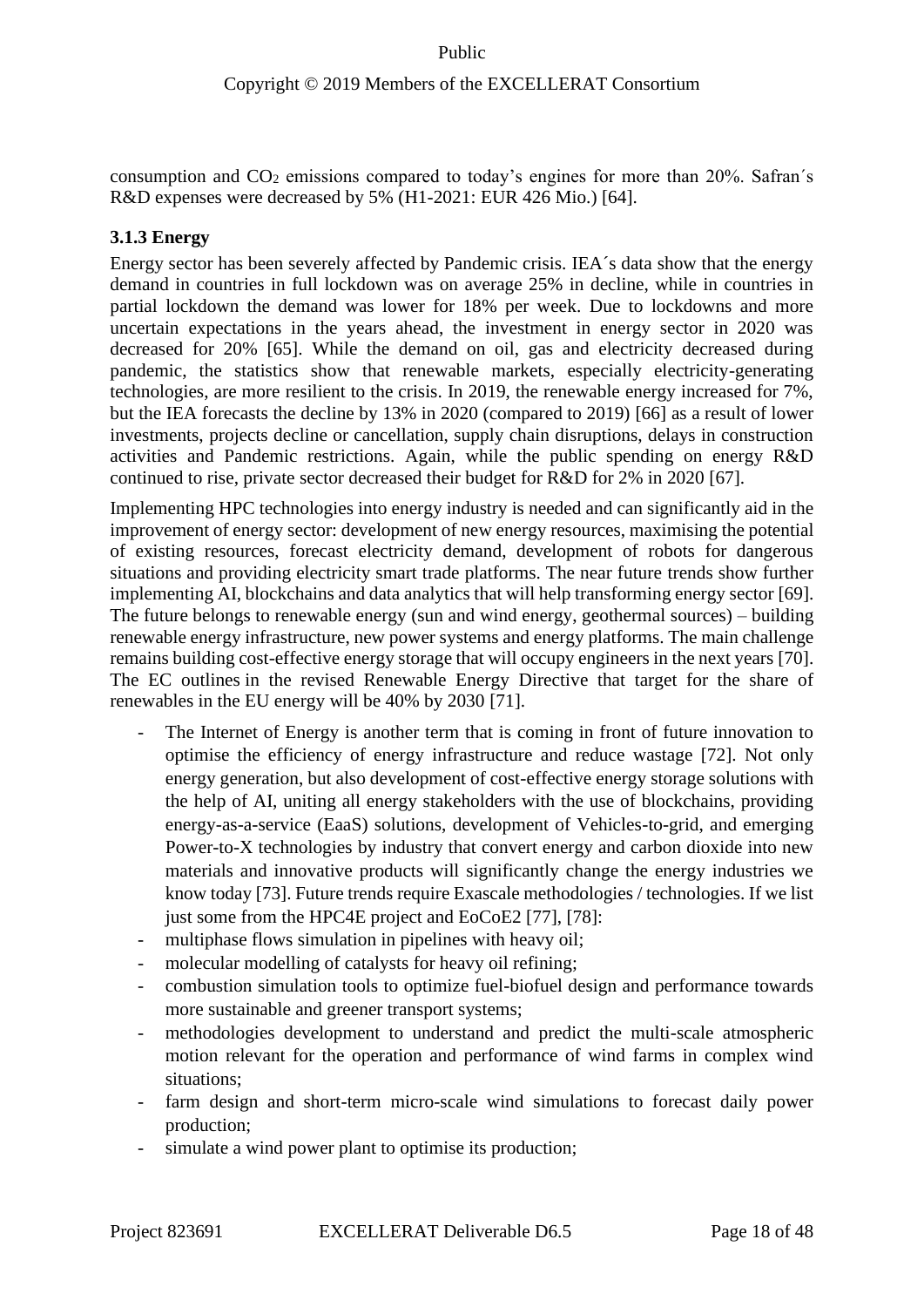#### Copyright © 2019 Members of the EXCELLERAT Consortium

- use of high-end numerical tools to determine the properties of new materials for photovoltaic power panels, or for batteries and super-capacitors,
- multi-scale simulation methods (molecular dynamics, kinetic Monte Carlo, quantum Monte Carlo, ...) for materials modelling (solar cells, batteries, supercapacitors....);
- geothermal and heat reservoir modelling;
- predictive hydropower capacity modelling; high-fidelity simulations for providing further understanding on the combustion process and emissions characteristics;
- massive data simulations: exploration data processing requires fine meshes to capture small geological features in areas of several square kilometers, exploitation relies heavily on hydrocarbon flow forecast at reservoir scale which needs robust simulations Application for uncertainty quantification in seismic imaging.

The simulations and visualisations in the energy sector have become far from simple, requesting state-of-the-art software systems and parallel processing on a vast scale [75]. Energy companies have insufficient software engineering resources, they do not have software developers skilled in solutions dedicated to their sector [76].

### <span id="page-18-0"></span>**3.1.4 Manufacturing**

Manufacturing has been one of the sectors that were struggling most in 2019 and 2020 due to Pandemic, trying to survive all disruptions. In 2021, manufacturing is coming back on track and is striving to become more innovative and digital. We are not talking about Industry 4.0 anymore, but can already focus on Industry 5.0. – from using high-end technologies to optimise the processes to connecting smart machines and people. In the next years, manufacturing will "become smarter" with the help of AI, 3D printing and 5G/6G networks. The quality issues, costs and production processes will be decreased by digital twins' replacements (e.g. IoTwins project aims to build reference architecture for the development and deployment of distributed and edge-enabled digital twins of production plants and processes [82]). Digital connectivity will become one of the major trends as business will rely on IoT. Also, manufacturing is following SDG goals for sustainable future that will lead to green innovations (switching to renewable energies, lessen waste, shorten supply chains, optimising manufacturing processes, use of smart machines for predictive maintenance, real-time communication for dispersed workforce) [77]. Manufacturers will integrate AI to innovate operations and improve productivity. AI in the combination with Computer-Aided Engineering (CAE) software will support demanding simulations that generates tonnes of data. With the help of powerful Exascale computers, companies could accelerate compute-intensive CFD and computer-aided design and engineering workloads [78]. Exascale systems, powered with AI will enable to train predictive models using the massive amounts of data, derived from actual laboratory experiments. AI in combination with ML will be applied in manufacturing robots. [79].

Manufacturing industry relates to different sectors, thus the R&D investments in 2020 varied significantly. In 2020 industry spent 6.2% more than in 2019, but if we look through sectors, software and technology companies invested more in R&D than in 2019, meanwhile the automotive industry cut their R&D budgets, the same cuts were done also by airliner manufacturers [81]. With the help of powerful Exascale systems, engineers will run advanced simulations, build innovative models and make better predictions based on big data inputs.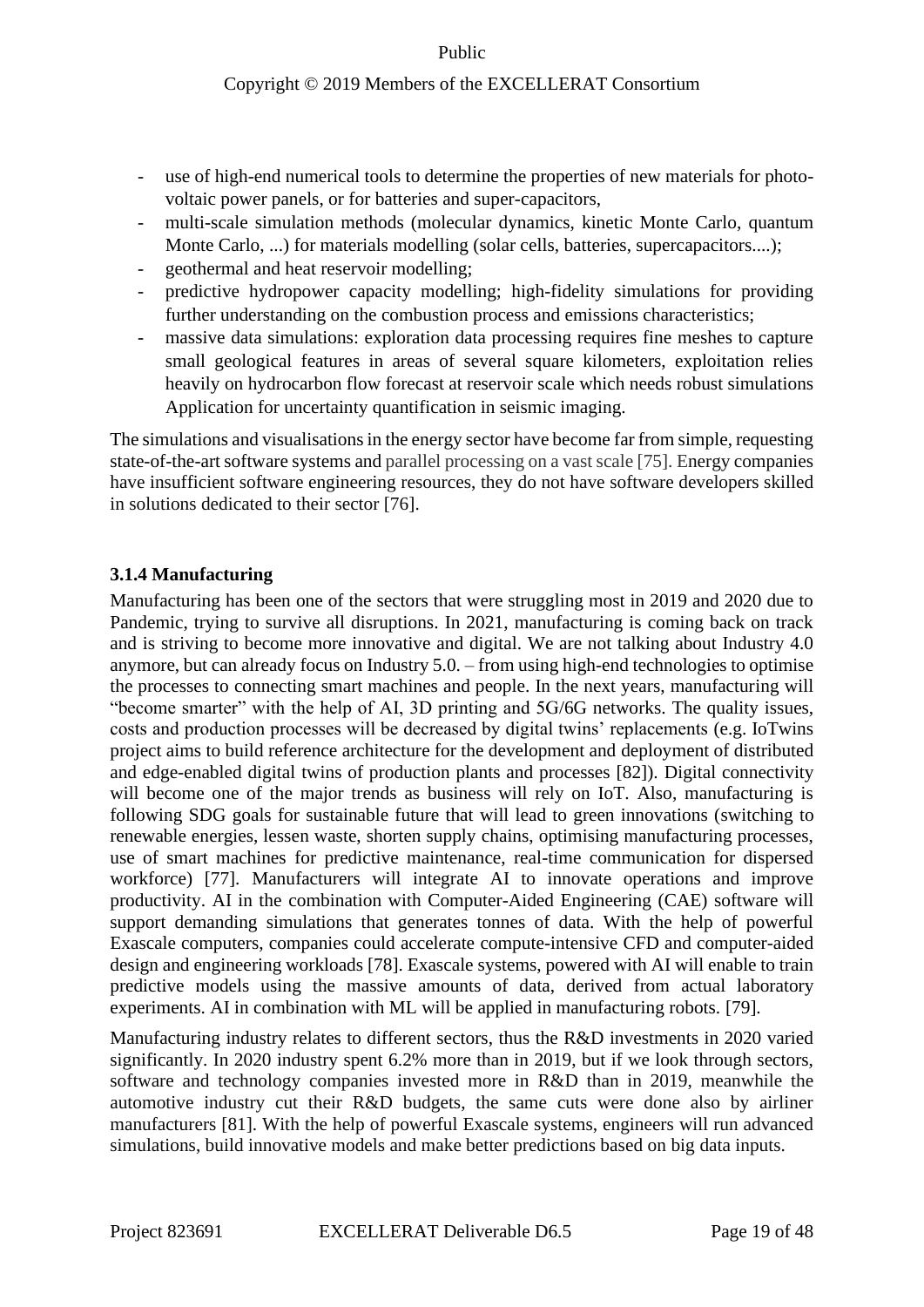## <span id="page-19-0"></span>**4 EXCELLERAT Service Portfolio and competitors analysis**

## <span id="page-19-1"></span>**4.1 Key Exploitable Results**

A campaign of identification and update of the results issued from the developments conducted by EXCELERAT teams was performed. The objective was to refine the results planned at the beginning of the project and to prioritise the most relevant ones based on the following criterion: identify significant results which could potentially represent a new business or research activity to satisfy market expectations: Key Exploitable results (KERs). Characterisation tables were filled-in by all partners for each identified result. A characterisation tables describe in a simple way each component of the result, providing data / facts and identifying alternative available solutions to addressed target. The IPR and risk management aspects are also considered in the characterisation tables.

EXCELLERAT partners have provided 16 technical KERs. A short description of the identified KERs is presented in the Table 1. More detailed KERs analysis will be provided in the Deliverable 6.6 Final Report on Business Development and Sustainability Strategy.

This campaign enabled the identification that the percentage of completion of the planned developments is between 70% and 100%.

Some of the assets development planned at the beginning of the project were replaced by others. This is the case of **Fluidity** and **COVISE**. Other developments are introduced after the beginning of the project, we can refer to **Runcrawler**, **Lemmings** and **Flinter**.

For each KER, additional items were identified. We can mention the "target market", the "alternative solutions", The "Unique Value Proposition", The "go to market use model", the early adopters, the competitors and the IPR background and foreground.

| <b>KER</b>                               | <b>Short description</b>                                                                                                                                             |
|------------------------------------------|----------------------------------------------------------------------------------------------------------------------------------------------------------------------|
| <b>TPLS</b> - code                       | Multiphase CFD code, Modelling the interface between flows of different<br>fluids                                                                                    |
| <b>Vistle</b>                            | A tool for visualisation of large-scale simulations with huge amounts of<br>data. Enabling debugging and providing accessible visualisation tools for<br>non-experts |
| Alya: code<br>optimisation               | System-level and node-level code optimisations for extreme scale<br>applications                                                                                     |
| Alya: Mesh<br>refinement                 | Dynamic mesh adaptation in order to reduce the cost of numerical<br>simulations                                                                                      |
| <b>Modal</b><br>decomposition<br>toolkit | Efficient and user-friendly modal decomposition toolkit for large scale<br>numerical simulation data sets                                                            |
| <b>CODA</b> - code                       | Full simulation of equipped aeroplanes to help the design process                                                                                                    |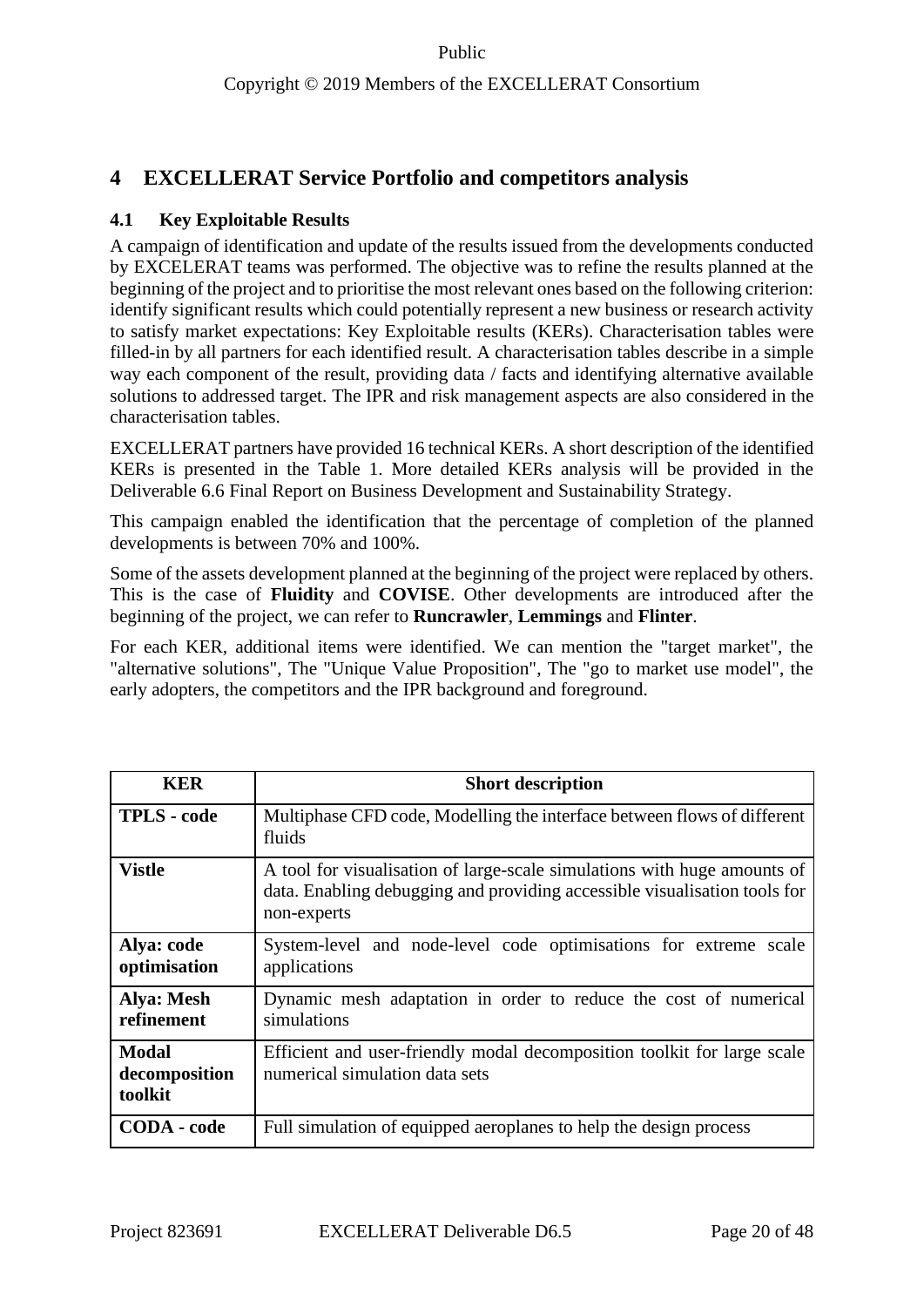## Copyright © 2019 Members of the EXCELLERAT Consortium

| <b>BigHoop</b>           | Compression library to provide efficient data handling and storage<br>strategies                                                         |  |
|--------------------------|------------------------------------------------------------------------------------------------------------------------------------------|--|
| <b>NEK5000 -</b><br>code | High fidelity<br>simulation of turbulent flow in relatively complex<br>geometries                                                        |  |
| <b>FEniCs</b> - code     | Mesh generation of complex geometries. Automated error estimation and<br>adaptivity                                                      |  |
|                          |                                                                                                                                          |  |
| <b>UQiT</b>              | UQ tool to evaluate the reliability of the simulations or to choose the<br>controlling parameters to improve the accuracy of the results |  |
| <b>AVBP</b> - code       | Automatic mesh refinement for high fidelity simulations with application<br>to safety applications using AMR                             |  |
| <b>Flinter</b>           | A tool to help contributor to stick to the standards                                                                                     |  |
| Lemmings                 | A tool to ship ready-to-use customisable workflows, featuring pre-run<br>checklists and on-the fly sanity-checks                         |  |
| Runcrawler               | A tool to mine data on runs logs from an HPC machine and build insights<br>on the ways resources were used                               |  |
| <b>SWAN</b>              | Secure data transfer platform. Remove of HPC entry barriers for industry<br>Ease of use for inexperienced users by providing a GUI       |  |

#### <span id="page-20-1"></span>**Table 1 : Short description of collected KERs**

#### <span id="page-20-0"></span>**4.2 Value Proposition Canvas**

In order to better understand our potential customers and the value that our EXCELLERAT products and services could bring them, we have chosen to use the Value Proposition Design method, popularised by the renowned business theorist Alex Osterwalder<sup>1</sup>. This method helps to optimise the classification of EXCELLERAT products and services by stakeholder, industry and application and covers all the activities required to develop a sustainable business model and complete the business plan. An introduction to the use of the ground canvas made for applying the method can be found on [82].

<sup>1</sup> <sup>1</sup> Value Proposition Design: How to Create Products and Services Customers Want, Osterwalder et al. (2015)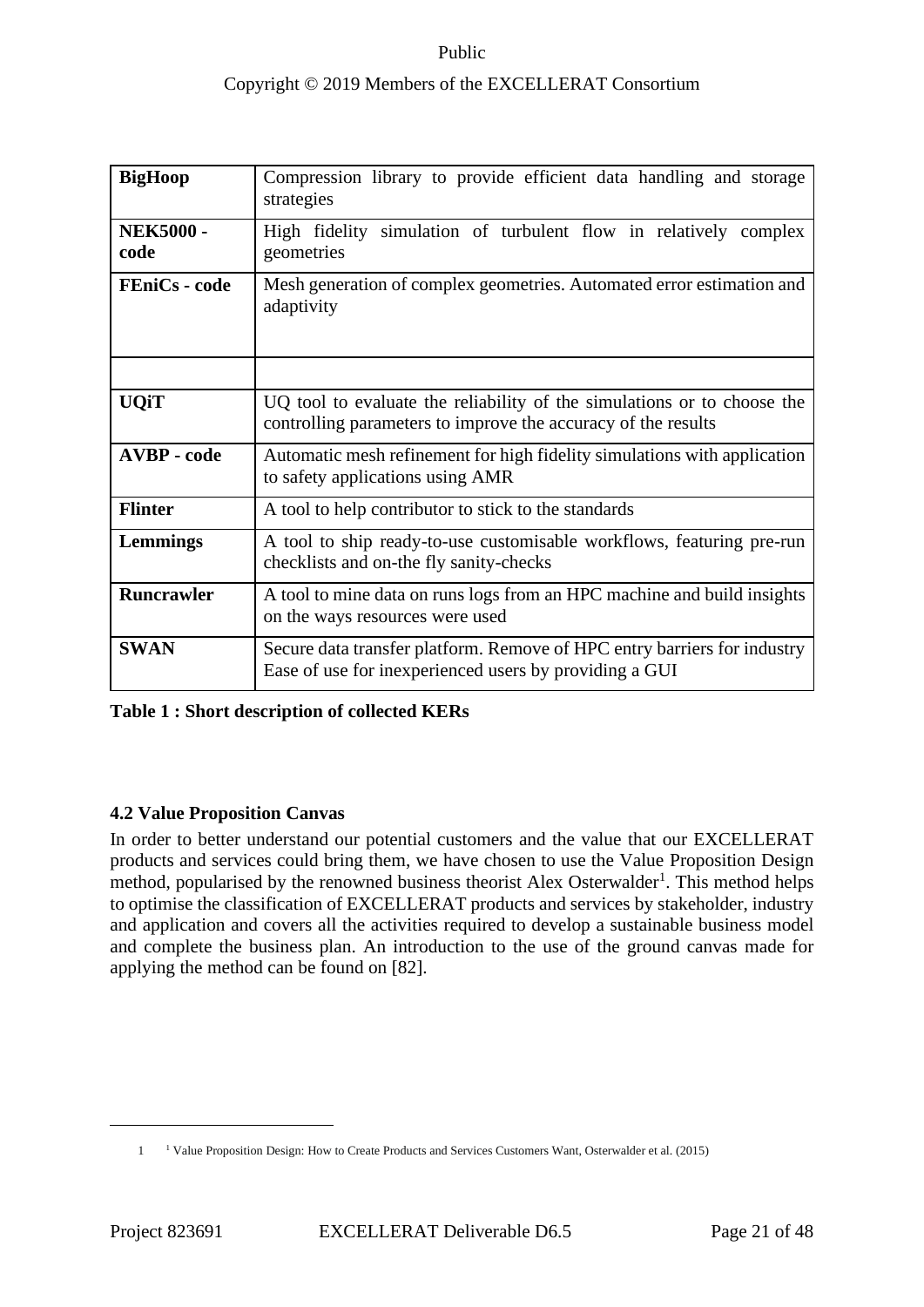## Copyright © 2019 Members of the EXCELLERAT Consortium



<span id="page-21-0"></span>**Figure 1: The Value Proposition Canvas explanation [82]**

The primary market for EXCELLERAT communities interested in large-scale / high-fidelity CAE applications. The core codes improved by the project serve as a showcase for the CoE's capabilities, but the actual service would be tailored to the individual needs of the customer. The key selling point is actual expertise in the particular area. The sectors to be targeted first are automotive, aerospace, energy and manufacturing.

Since EXCELLERAT provides services to five defined target groups, we developed our analysis on five Value Proposition Canvases for the following target groups: (1) industrial endusers, (2) ISVs, (3) HPC providers, (4) HPC technology providers and (5) academic experts and research code developers. They were completed using information collected through questionnaires sent to the target groups in the second year of the project, online interviews with representatives of EXCELLERAT interest groups conducted in the third year of the project and basic research in publications, reports and presentations. The main results are presented in the next paragraphs.

While the discussion on the services fit is indeed mostly dependent from the targeted segments, a few commonalities may be observed. In particular, a common partial fit between requests and present offering is observed:

• **Events and funding opportunities information:** information on such topics is considered to be valuable for target end-users and thus chosen to be presented on the EXCELLERAT Service Portal since its first version. While the usage statistics of the service portal are not yet very large, the interest in this section of the service portal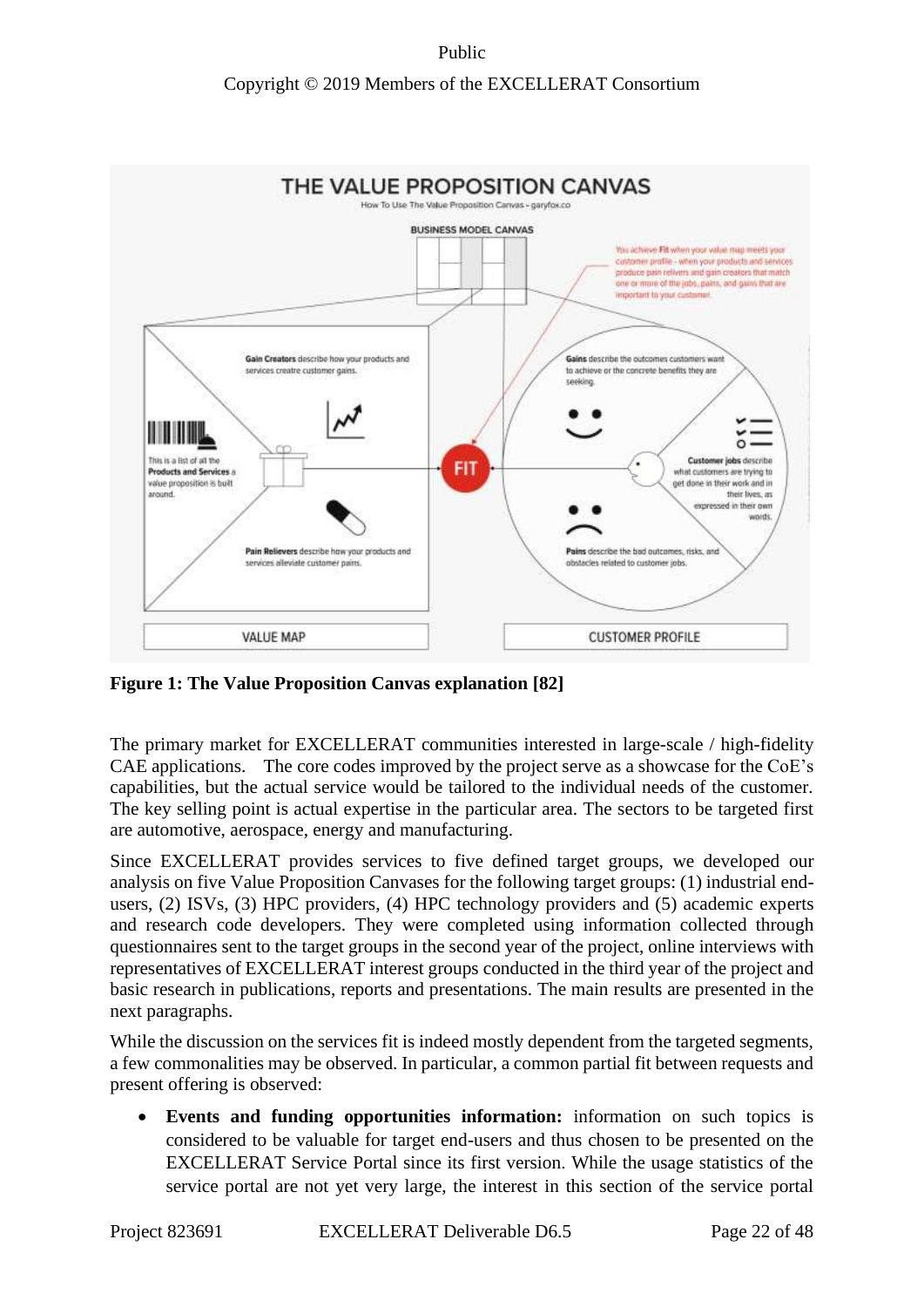seems not very high. This is probably due to the existence of other better-known initiatives. Instead of replicating those existing services, a better strategy could be to link the service portal to those in an effective way.

### **1. Industrial end-users**

When addressing industrial end-users, we are certainly aware that there is a correlation between company size and awareness of (Exascale) HPC technologies applied to engineering challenges and innovation. Moreover, each of the markets covered - automotive, energy, aerospace and manufacturing - has specificities and therefore requires specific solutions and services. The sample of industries contacted for the questionnaires and interviews was quite limited (about 30), but since they were identified through the extensive network of the project partners, built over decades of activity, we think that the quality of the interviewees could overcome this limitation. We found that some challenges and barriers seem common to all users.

When it comes to challenges and blockers, most SMEs report problems with managing large datasets, checking the validity of simulation results, and engaging with research projects. They also have problems with access to expertise and computing resources, and report difficulties in finding appropriate software tools and ISVs to address their challenges as well. Large companies tend to employ many experts and rarely seek external help, and usually have their own HPC infrastructure that largely meets their needs. Enterprises of all sizes primarily use specialised commercial software codes, some of which lack high scalability and whose licensing models often penalise high numbers of parallel threads. A common pain point, therefore, is dealing with expensive and inflexible software licensing, which – in some cases is mitigated by moving to the cloud, where some ISVs offer pay-per-use licensing options. In addition, some users state that they have problems achieving the software performance promised by the ISVs with their hardware.

The second most reported problematic area relates to data privacy and security. Data security and data privacy are often perceived as problematic when accessing cloud services, fearing loss of control of their IP, especially when providers are international big players (Google, Amazon, etc.). Some of the end-users reported that they are not allowed to move data outside the company due to their security policy. Transferring huge amounts of data in the cloud is also often problematic performance-wise. Some end-users state also difficulties in renting HPC resources from external providers, due to long administrative procedures, unreasonable queuing systems and policies that differ from provider to provider. The common desire is for an easier, more user-friendly and more standardised access.

Generally speaking, industrial end-users would like to gain access to early released state-ofthe-art hardware, technology experts and code developers (or providers), purchase only the services they need (with a pay-as-you-go format), with the aim of cutting their costs and lowering the investments.

## **EXCELLERAT Services FIT**

After analysing the Value Proposition Canvas (VPC), the following services fit (that is, a match between customer needs and pains with the at the moment identified service offer) was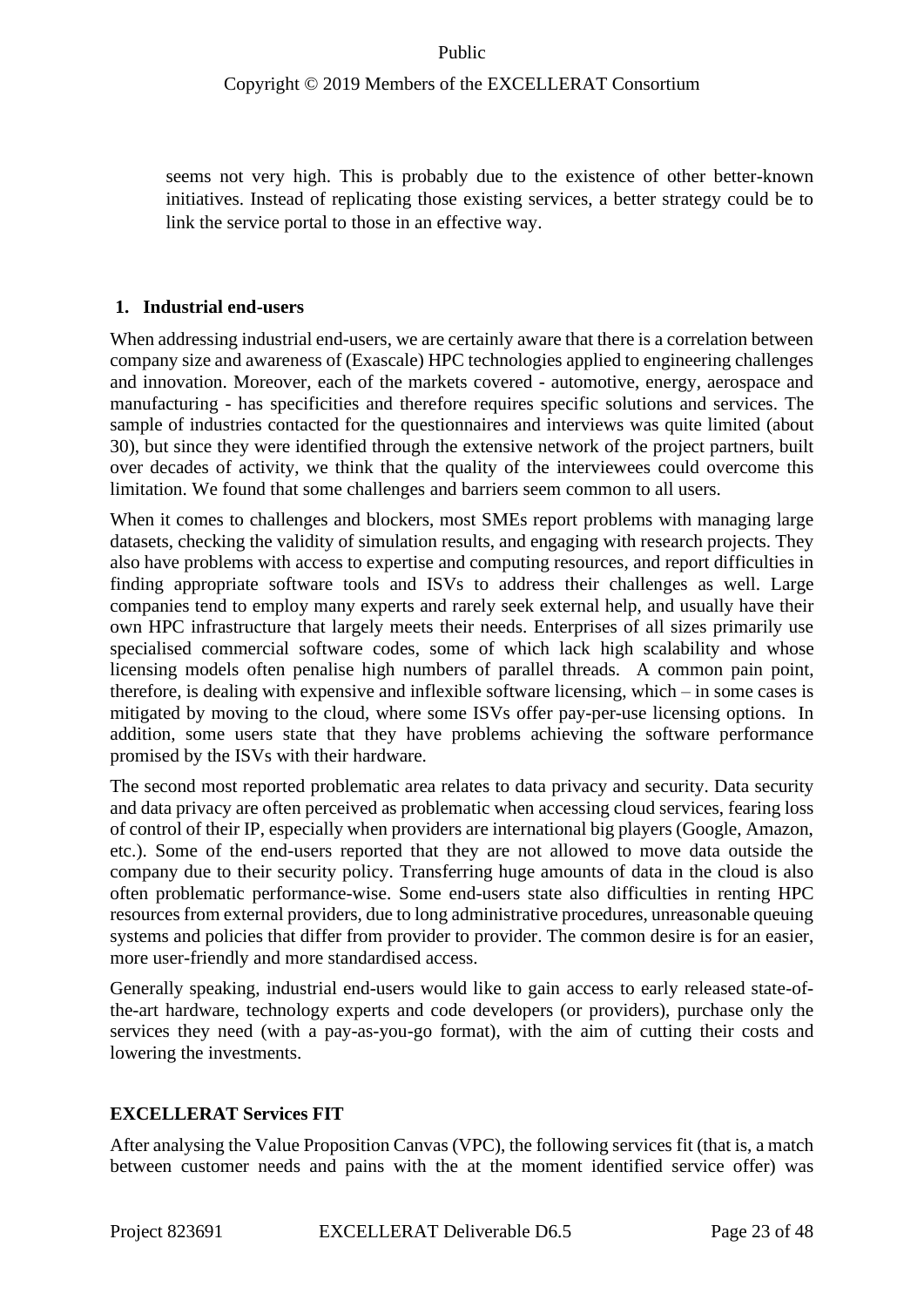identified. Please note that how the project partners will provide those services is related to the business model and plan identified for the exploitation phase, and therefore not the object of this Deliverable, being the focus of a future report.

- **Consulting:** Consulting is the main service category offered by EXCELLERAT. EXCELLERAT could provide access to know-how and experts for specific domains/challenges in different ways and through different channels. For instance, an end-user might take benefit of use-cases, success stories and best-practices guides or request support in applying the same techniques or tools on his own design tasks. Consulting topics provided by the EXCELLERAT partners (as listed in D4.2 and D1.6):
	- Data Analytics for Engineering using Machine Learning [T2]
	- Data analytics in engineering [T3]
	- Data management for large scale simulation result and input data [T4]
	- Efficient and modern implementation of Exascale ready engineering software [T5]
	- Efficient execution of large-scale engineering simulation workflows [T6]
	- Holistic Testing and Validation for the Engineering Workflow [T7]
	- Modelling of Engineering Problems [T9]
	- Numerical Solution methods for Engineering Problems [T10]
	- Performance Engineering for the Complete Large-Scale Engineering Workflow [T11]
	- Strategies for Load-Balancing and Data-distribution [T12]
	- Strategies for in-situ visualization and data-analytics [T13]
	- Visualization methods and tools for large scale engineering simulation workflows [T14]

**Training:** EXCELLERAT could provide training that will help users to get the skills to introduce new methodologies in the company. Training topics that are provided by the EXCELLERAT partners: training modules on data analysis and engineering simulation data, training modules for self-learning or complementary to training sessions (tutorials) published on portal, training on dataset use and applications - how to manage huge datasets, checking validity of results, training on Exascale engineering topics for end users.

**Tools access:** EXCELLERAT could provide access to specific tools, developed or optimised by the project:

For simulation: CODA, Alya, AVBP, Fenics, Nek 5000 and TPLS, For in-situ visualization: Vistle,

For evaluation the reliability of the simulations the software (UQiT)

For data transferring: secure data transfer platform the software (SWAN)

Compression library: for efficient data handling the software (BigHoop)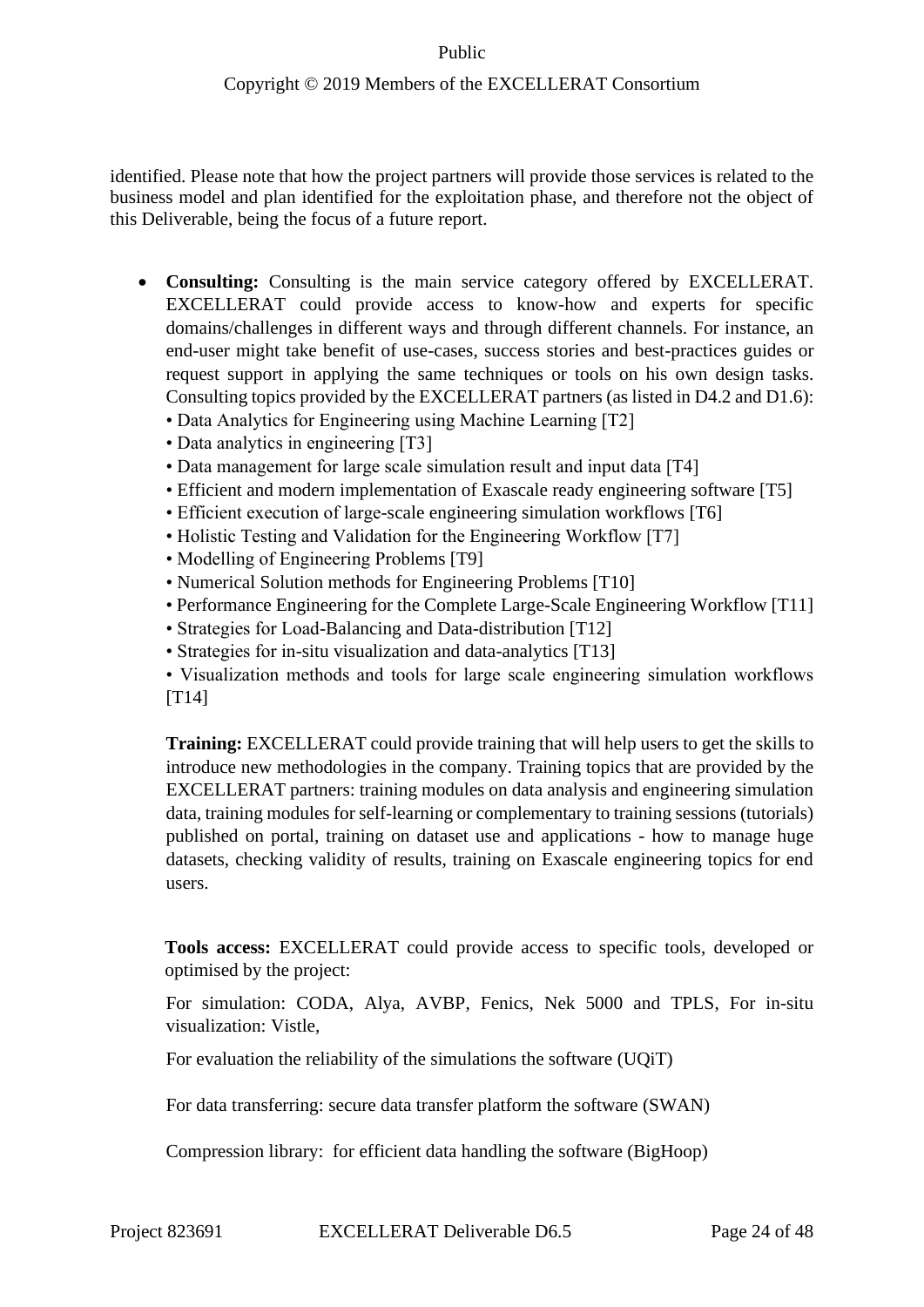**Datasets access:** EXCELLERAT could provide high performance hosting and access to specific datasets like Data Exchange Platform developed by SSC-Services GmbH within the EXCELLERAT project.

Prospect users will receive accurate information on the available hosting partners security and privacy measures, letting the user make an informed decision.

**HPC resources:** EXCELLERAT could provide support in accessing HPC resources and infrastructure owned by the available partners. This should make easier accessing high-end technologies (including pre-Exascale or future Exascale systems) possibly lowering costs, and speeding time to market..

### **Services that are requested by end-users but not yet provided by EXCELLERAT:**

- Since some interviewees reported that they have issues to find an appropriate ISV for collaboration, especially when using open-source codes or tailored software, a matchmaking service could be proposed.
- Some interviewees reported problems arising from the need of software validation and certification, required in specific applications or value chains. EXCELLERAT might consider supporting software validation or certification processes, analysing ways of collaboration with specialised entities.

### **Services that fit partly:**

• **Events and funding opportunities information:** information on such topics is considered to be valuable for target end-users and thus chosen to be presented on the EXCELLERAT Service Portal since its first version. While the usage statistics of the service portal are not yet very large, the interest in this section of the service portal seems not very high. This is probably due to the existence of other better-known initiatives. Instead of replicating those existing services, a better strategy could be to link the service portal to those in an effective way.

## **2. ISVs**

ISVs are facing challenges with changing industries, aggressive competition, and need to find ways to recruit and retain talent to develop effective, secure and bug-free software. Emerging new technologies such as AI, ML, 5G, IoT request new scalable and well-secured software that will fulfil digital requirements. This target group could be divided into two types: small-sized ISVs companies and startups specialized in specific niche applications and large-sized ISVs offering a wide range of solutions and support. A second challenge comes from the communication between ISVs and their users/customers; ISVs won't develop or do research on a new direction/feature unless they perceive a promising market for that, but users are not always aware of all the possibilities innovation could bring to their business. For instance, ISVs are not likely to invest putting effort in developing and adapting their software to new available technologies not readily available on the market, even if very promising. This is especially true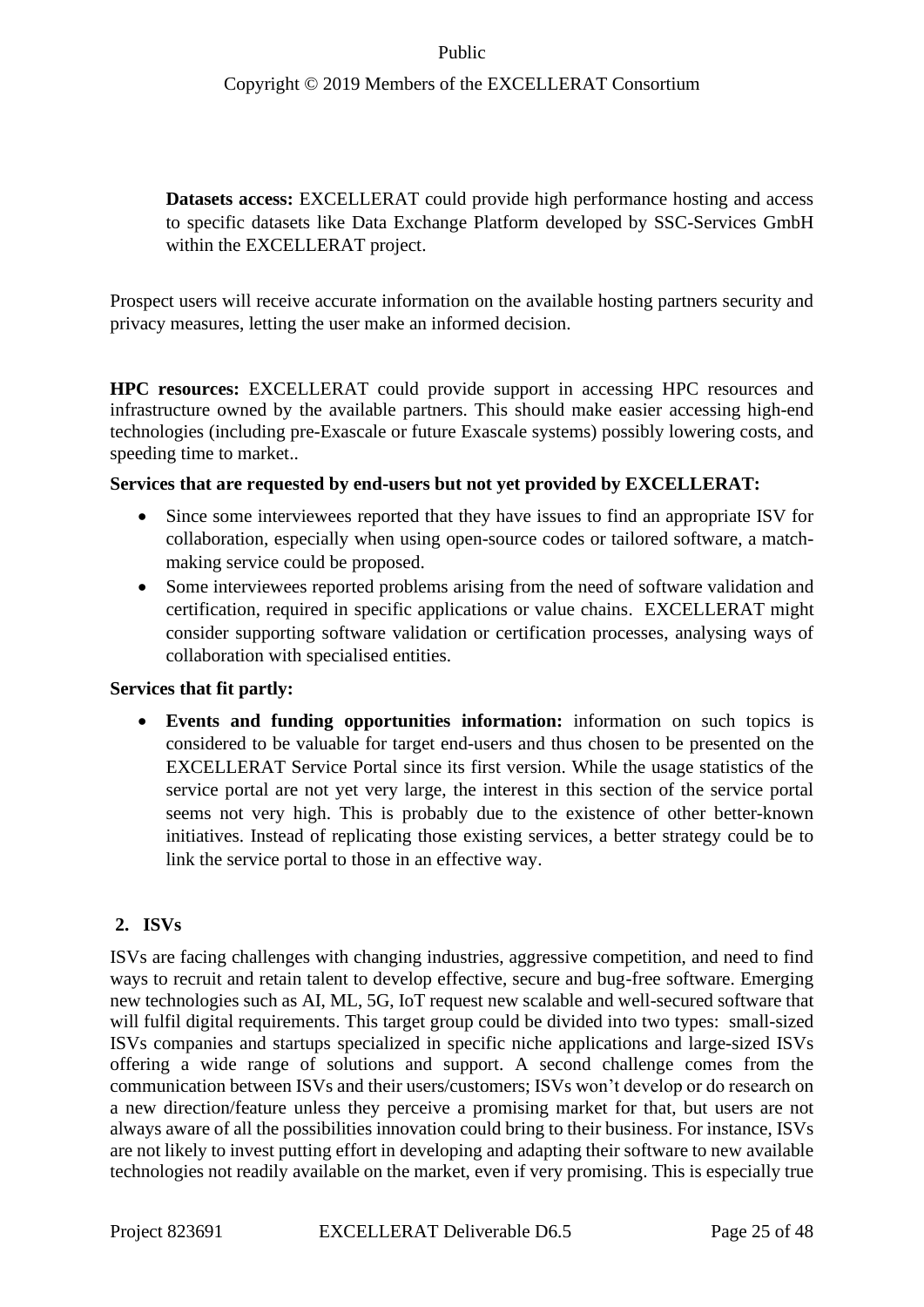for Exascale systems, where most of the components are at the bleeding edge of technology. To develop new software or adapt their own to these new technologies, ISVs need an environment where a tight collaboration with all target groups (end-users, technology providers, HPC providers, researchers and other code developers) is possible.

With the support of EXCELLERAT, ISVs could find easier to deploy software to HPC centres and Cloud providers, finding know-how and expertise for Exascale development, access to tools for data analytics and data management helping them to support novel technologies lowering investments and risks.

### **EXCELLERAT Services FIT**

After analysing the Value Proposition Canvas, the following services fit was identified:

• **Consulting:** EXCELLERAT could provide access to know-how and experts for specific domains/challenges in different ways and through different channels. For instance, they could be interested in support for performance improvement, advanced visualization capabilities, data flow optimization, parallelisation etc. Since EXCELLERAT partners have a good overview of the HPC market, both from the perspective of HPC users and HPC providers. Partners can also recommend ISVs new features or improvements.

Consulting topics provided by the EXCELLERAT partners (as listed in D4.2 and D1.6):

- Co-Design Engineering Software- and System-Design [T1]
- Efficient and modern implementation of Exascale ready engineering software [T5]
- Meshing and re-meshing techniques, methodologies and Software [T8]
- •Data Analytics for Engineering using Machine Learning [T2]
- Data analytics in engineering [T3]
- Data management for large scale simulation result and input data [T4]
- Strategies for Load-Balancing and Data-distribution [T12]
- Strategies for in-situ visualization and data-analytics [T13]
- **Co-design:** EXCELLERAT could provide ISVs access to large infrastructures and specialized hardware (like specific GPUs or other accelerators, but also file systems and resource managers) which may not always be easy for them to gain access to.
- **Service portal:** Some small ISVs could eventually take benefit of the EXCELLERAT service portal to offer their solutions as services on it, as a way to have a better HPC integration and to reach more customers.

#### **Services that are requested by ISVs but not provided by EXCELLERAT:**

Since ISVs are sometimes not aware or unsure of the possibilities of novel hardware and how they can utilise it to gain an advantage over competitors, EXCELLERAT acting as a technology scout could offer research and insights into new possibilities. In case of dissemination events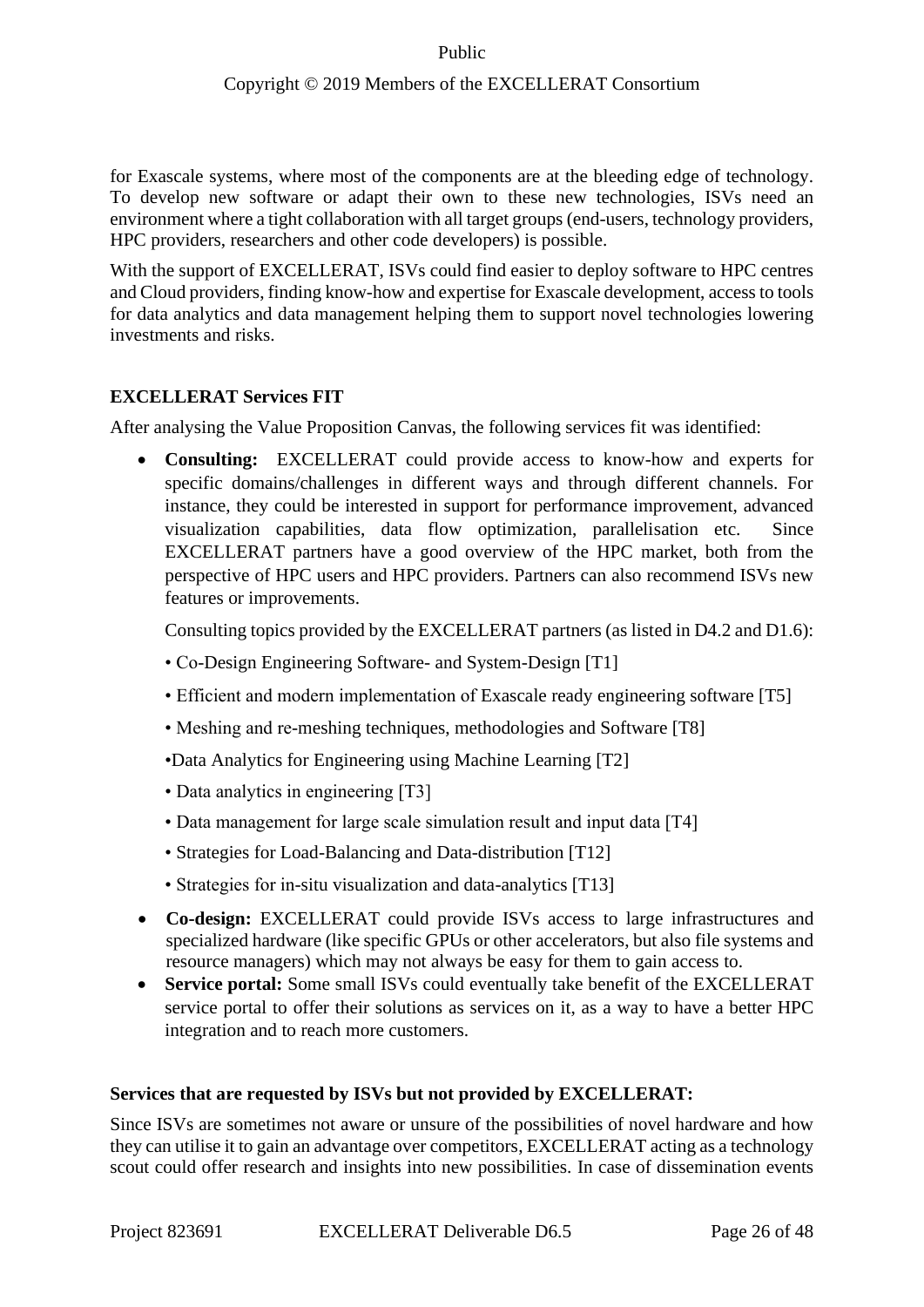### Copyright © 2019 Members of the EXCELLERAT Consortium

or through its partner network, EXCELLERAT can also provide user feedback on ISVs software.

#### **Services that fit partly:**

• **Events, funding opportunities information –** the same considerations described in the end-users section apply.

### **3. HPC providers**

The HPC field is constantly facing changes; moving to faster and more capable systems, from Petascale to Exascale (we are already talking about Zettascale), from providing services onpremises in data centers to cloud. Nevertheless, the demand for computing resources from old (like CAE) and new (like fintech) communities continues to rise and HPC providers need to fulfil ever-growing customer requests. The primary challenges HPC providers face are keeping operational costs under control and insuring the know-how to prepare the initial setup of new systems. HPC infrastructures require large investments and have long purchasing cycles (a year or more). Furthermore, HPC providers find it hard to evaluate the performance of new hardware; popular HPC benchmarks used in tenders and procurement processes often do not represent the real application-level performance. Most EXCELLERAT partners offering HPC resources are non-profit academic and research institutions supported by public funding, that for legal and administrative issues are often limited in their possibilities to interact with industry. Another challenge derives from high operational costs due mostly to energy consumption for powering and cooling such powerful systems.

#### **EXCELLERAT Services FIT**

.

After analysing the Value Proposition Canvas, the following services fit was identified:

• **Consulting:** Since some partners are well-established HPC providers leading the domain, EXCELLERAT could support them to share their best practices and know-how when it comes to procurement process, hardware selection, data management, data security and HPC infrastructure setup at the Exascale level.

Consulting topics provided by the EXCELLERAT partners (as listed in D4.2 and D1.6):

- Co-Design Engineering Software- and System-Design [T1]
- Data management for large scale simulation result and input data [T4]
- Efficient and modern implementation of exascale ready engineering software [T5]
- Holistic Testing and Validation for the Engineering Workflow [T7]
- Meshing and re-meshing techniques, methodologies and Software [T8]
- Strategies for Load-Balancing and Data-distribution [T12]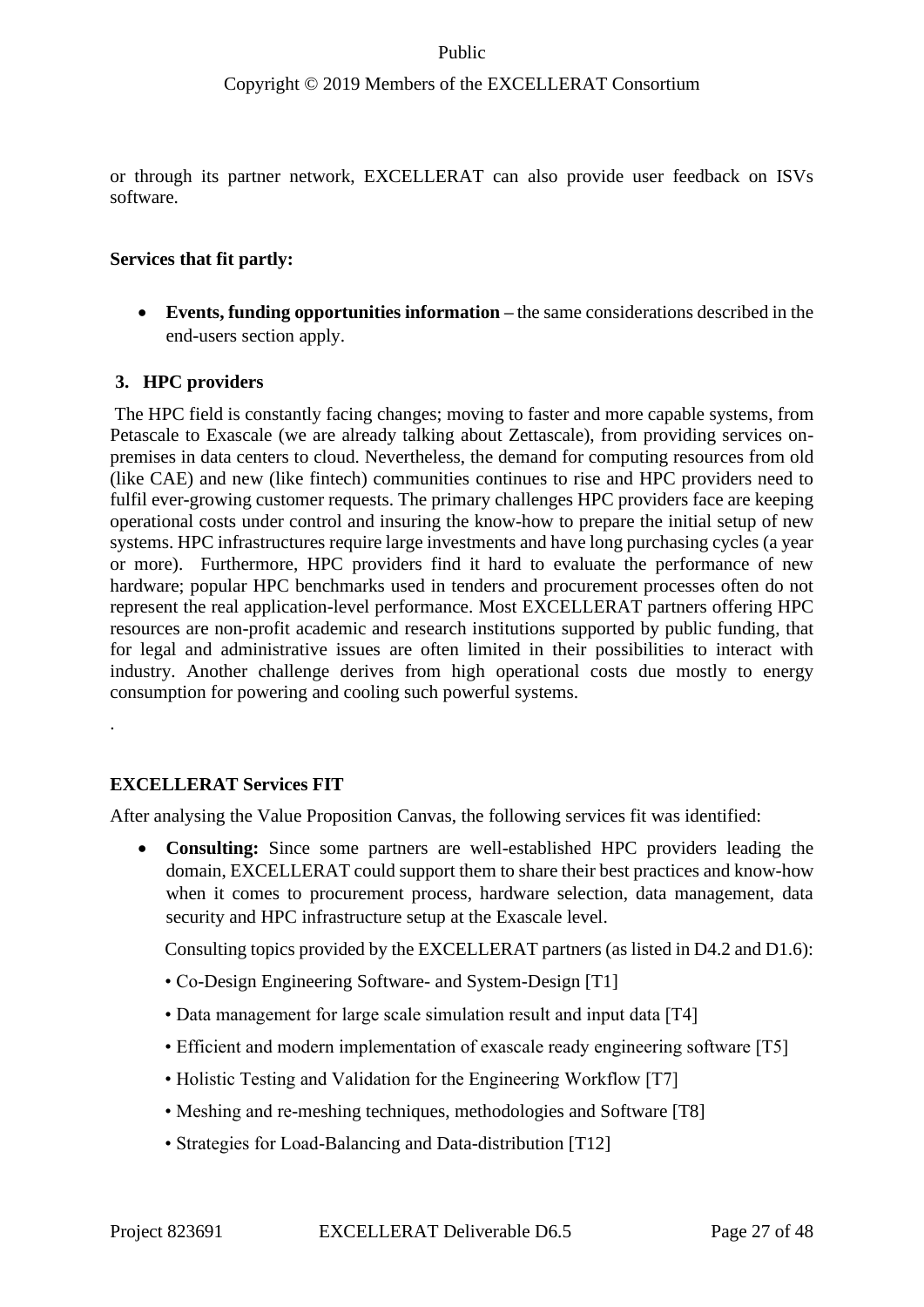- **Training:** since some HPC providers have expressed the interest to participate in training on operating and utilizing HPC infrastructure for their own employees, EXCELLERAT could offer specific training on that. Sharing the best practices obtained by EXCELLERAT partners will not only help other HPC providers to stay on top of the new technologies, but also help them develop new talents in this area, as they expressed a lack of qualified people to employ.
- **Service Portal:** Some HPC provider could eventually take benefit of the EXCELLERAT service portal to offer their infrastructure services on it, as a way to have to boost industrial awareness.
- **Data Management:** Some interviewees expressed a clear interest in adopting secure and easy to use data management tools and solutions. The tools developed by SSC within the EXCELLERAT project could be a very promising solution for those needs.
- **Tools:** Data Exchange & Workflow Portal, SSC, is being tested at HLRS, but will be moved to other HPC centers as well. The advantages this Portal brings are: higher HPC customer retention due to less complex HPC environment, reduction of HPC complexity due to web frontend, shorter training phases for inexperienced users and reduced support effort for HPC centres, calculations can be started from anywhere with a secure connection, time and cost savings due to a high degree of automation that streamlines the process chain. Another tool HPC providers could access is compression library that allows for significant file size reduction while limiting compression induced artifacts, named BigWhoop. Another tools HPC providers will be offered are Lemmings - An open-source helper tool to ship ready-to-use customizable workflows, featuring pre-run checklists and on-the fly sanity-checks and Runcrawler, an open-source helper tool to mine data on runs logs from a HPC machine and build insights on the ways resources were consumed.
- **Codes:** Some of the codes EXCELLERAT partners are developing could be tested by technology providers (e.g. Alya, CODA, AVBP).

### **4. HPC technology providers**

Technology providers could be divided at least in two main groups: (1) hardware and middleware providers (providing different building components like storage components, processors, accelerators, disks) and (2) service providers (providing different services like SaaS, PaaS, IaaS and customer support). In today's challenging environment, technology providers are facing fast customer changes as a result of quickly onboarding new technologies and processes and rapid digital transformation. Moving to the cloud requests development of new scalable software and technologies. Furthermore, service providers need to assure highly secure systems to their customers. Outsourcing, hiring and collaborating with IT experts is the pain point of all TPs. The IT experts can namely aid in the improvements, assuring that TPs stay on top of the latest tools and techniques. for a common challenge they face is how to build reliable high-end systems from unreliable components.

On the other hand, technology providers create the "technologies of the future" and they are already striving to develop the next generation technology - zetta technology. Leading technology providers (e.g. Atos, HPE, NVIDIA, Intel) have all needed resources in-house and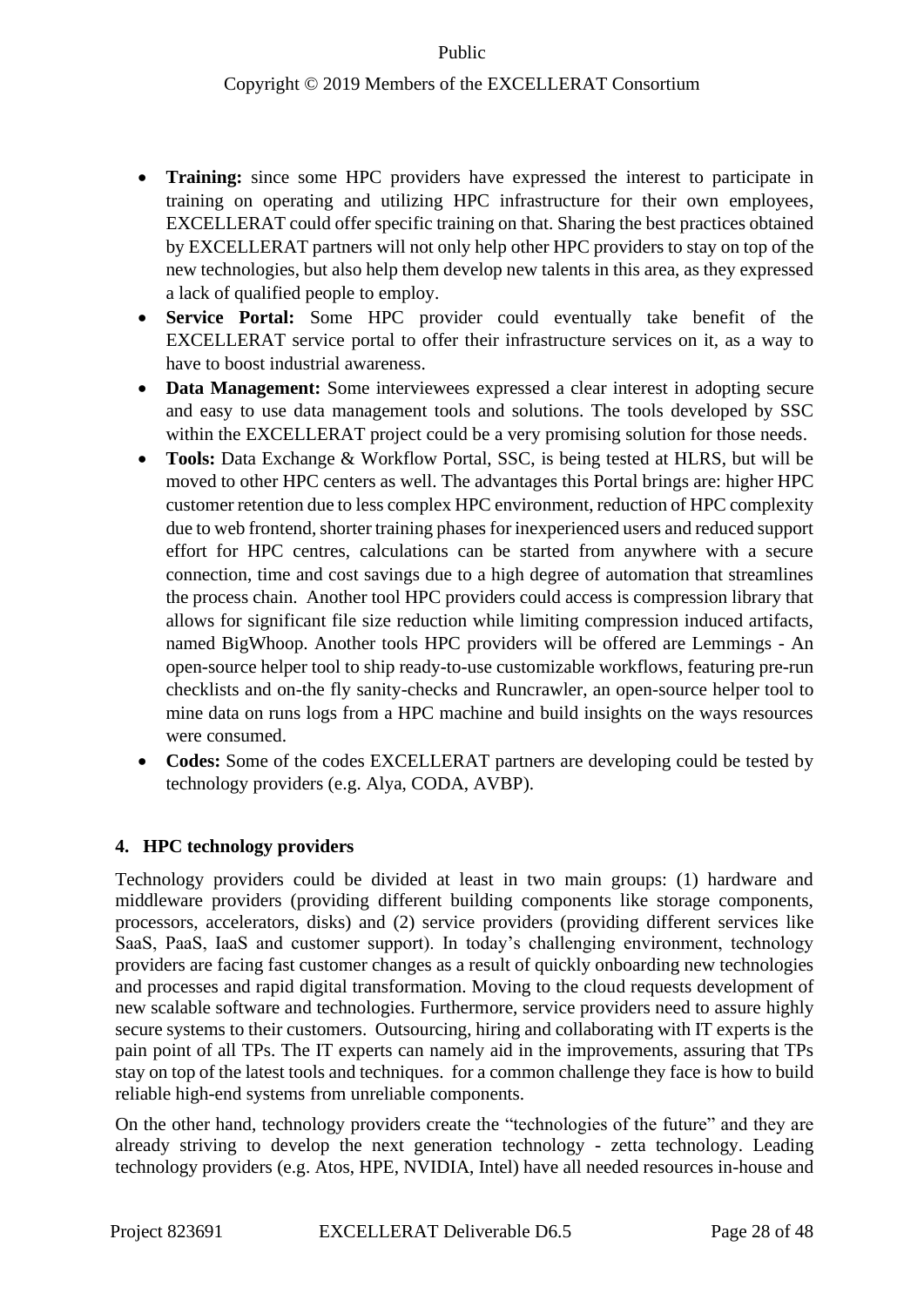offer expert help to users (their customers). For instance, NVIDIA owns Selene, World's  $6<sup>th</sup>$ most powerful supercomputer in the world and powers 342 systems on the TOP500 list, including 70 percent of all new systems and eight of the top 10 [83]. However, they are usually striving to connect with the user communities, in a process of "co-creation" that aims to create a solid reputation among them and therefore to be seen as a reference vendor.

Some smaller technology providers stated their interest to gain access to some tools and datasets offered by EXCELLERAT, while the "big players" said that at the moment they are not interested in the services offered on the EXCELLERAT Service Portal. All of them in any case are interested in making new, valuable connections, finding new customers and experts for further collaboration. One way is to provide access to the software codes developed or optimized during the project.

### **EXCELLERAT Services FIT**

After analysing the Value Proposition Canvas, the following services fit was identified:

- **Consulting:** same considerations apply as those described above in the end-users section.
- **Codes:** Some of the codes EXCELLERAT partners are developing could be tested by technology providers (e.g. Alya, CODA, NEK5000).

### **Services that are requested by HPC technology providers but not provided by EXCELLERAT:**

- Since technology providers are using more and more AI, ML techniques and methodologies in several aspects of their business (software and hardware), a matchmaking service with competencies and experts in the EXCELLERAT partners stakeholders communities could be provided. .
- Since forecasts from leading experts (like Hyperion) indicate a rapid growing of the cloud services market even for HPC/HPDA workloads, EXCELLERAT could support those partners offering cloud services as an additional marketing channel.

### **Services that fit partly:**

• **HPC / GPU resources:** while technology providers mainly use their own in-house Hardware and Software, they could benefit accessing EXCELLERAT partner's HPC resources for co-design purposes, and the Portal could offer a one-stop-shop access for that. Some technology providers also require access to large HPC infrastructure for product development and testing, to improve scalability and Exascale-enabling. EXCELLERAT could facilitate that access.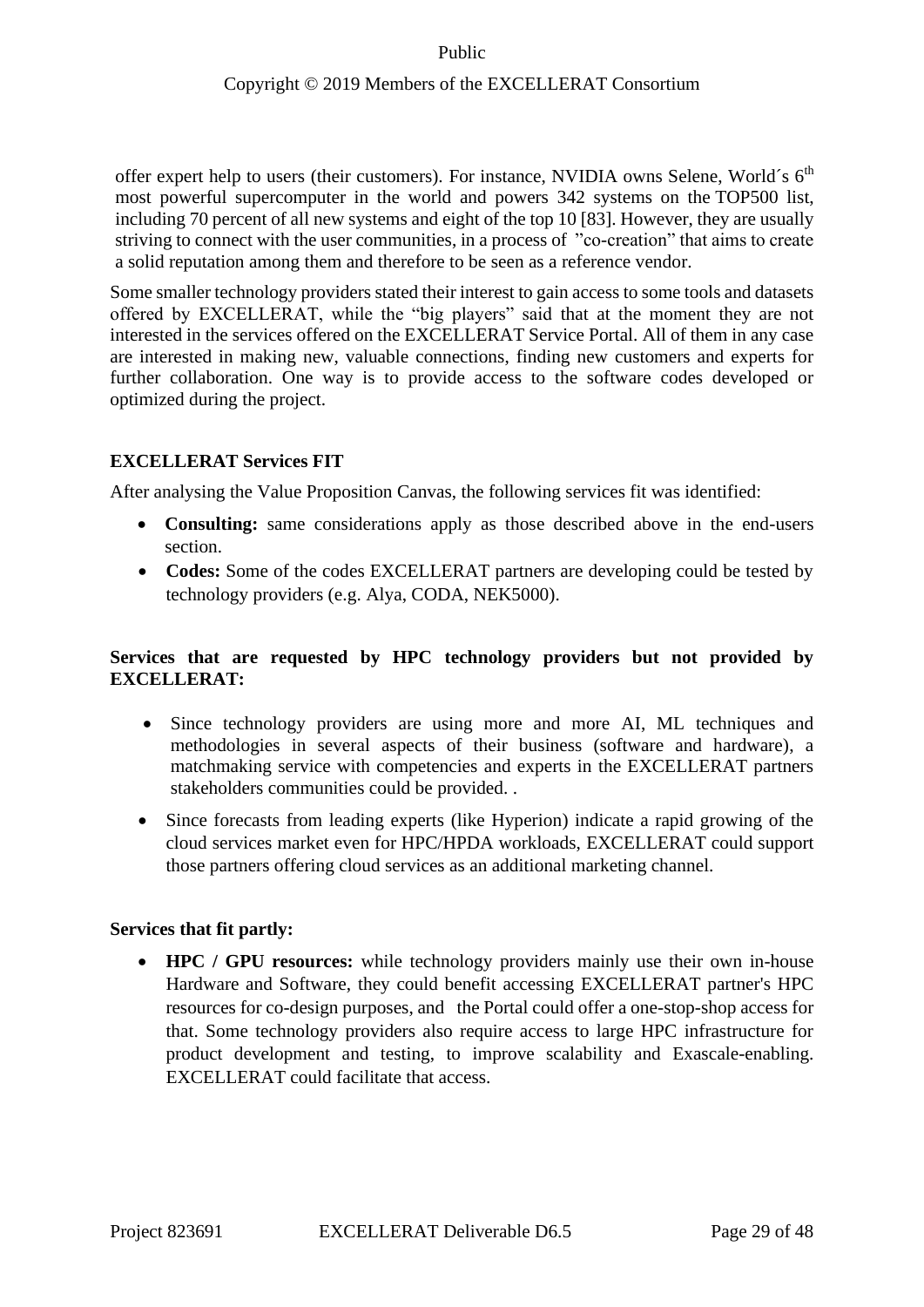### **5. Academic experts and research code developers**

Academic experts and research code developers are developing their own software, mainly for non-commercial purposes, and they collaborate with academic and industrial experts in different areas and applications. We interviewed a sample of reputed academicians, mostly working on simulations, data analytics and few with AI or ML. When talking about the challenges they face, the biggest one they reported was finding and retaining enough skilled and talented IT professionals., They are therefore interested to different types of collaborations and access to skilled professionals working in HPC or specific domains. Academic experts also claim they have problems accessing the HPC resources when needed, are facing hard times because lacking skills in using HPC infrastructure (queuing system, split jobs), must deal with long administrative times and poor user-support. They find renting HPC resources too costly, thus many of them own and use small departmental clusters.

When coming to software, they use open source codes or develop their own codes that are hardly scalable and are not designed for Exascale systems yet. They need to do some adaption of the codes when transferring them from in-house resources to external ones. Development and maintenance of in-house codes takes much effort and time.

Academic researchers and code developers would like to gain an access to the early released state-of-the-art processors and accelerators, technology experts and code developers (or providers), share their know-how in training and use-cases, collaborate on different research projects.

### **EXCELLERAT Services FIT**

After analysing the Value Proposition Canvas, the following services fit was identified:

- **Consulting:** EXCELLERAT could provide access to know-how and experts for specific domains/challenges in different ways and through different channels. For instance, academics and code developers might take benefit of use-cases, success stories and best-practices guides and request support in applying the same techniques or tools on their own development tasks stance, a Academics and code developers can also use some of the application software or tools developed or optimised in the project (e.g. Efficient and modern implementation of Exascale ready engineering software). Therefore, all consulting topics, listed under industrial end-users and ISVs could be offered to academics and research code developers too.
- **Training:** EXCELLERAT could provide training that will help users to get the skills to introduce new methodologies in the faculty or research centre. Some proposals: training modules on data analysis and engineering simulation data, training modules for selflearning or complementary to training sessions (tutorials) , training on dataset use and applications - how to manage huge datasets, checking validity of results, training on Exascale engineering topics.
- **Tools access:** EXCELLERAT could provide access to specific tools, developed or optimised by the project, for instance, Vistle- a general visualization tool for large scale data sets, BigWhoop - compression library, UQiT - an open-source Python package for uncertainty quantification (UQ) in CFD, Modal decomposition toolkit for large scale numerical simulation data, Lemmings - An open-source helper tool to ship ready-to-use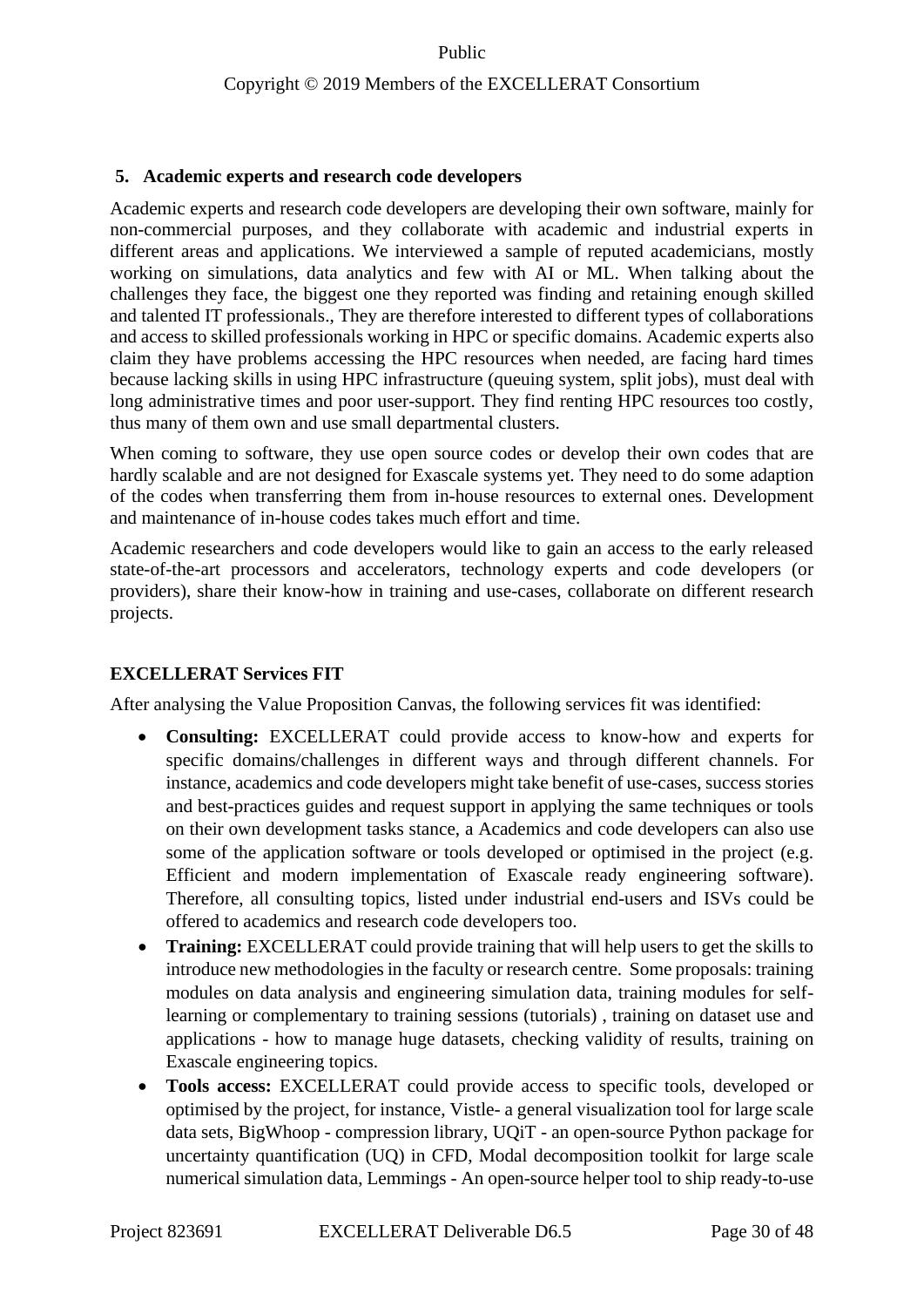### Copyright © 2019 Members of the EXCELLERAT Consortium

customizable workflows, featuring pre-run checklists and on-the fly sanity-checks. How this will be made possible will depend on the IP owners of the tools and their licensing models.

- **Datasets access:** EXCELLERAT could provide high performance hosting and access to specific datasets, as the Data Exchange Platform was developed by SSC-Services GmbH within the EXCELLERAT project.
- **HPC resources:** EXCELLERAT could provide support in accessing HPC resources and infrastructure owned by the available partners. This should make easier accessing high-end technologies (including pre-Exascale or future Exascale systems) possibly boosting research results.
- Codes: Codes that EXCELLERAT partners are developing could be used by academics for research purposes: Alya, CODA, NEK5000, TPLS, FEniCs, AVBP.

The EXCELLERAT Service Portal and the support of the CoE will be further developed, monitored and improved according to the future customer´s needs. The full support to all target groups is needed, and EXCELLERAT partners, interest groups and invited collaborators could provide different services that are needed, in the framework of the EuroHPC initiative, to lift Europe as a main Exascale player, holding the competitive and innovation leading position.

### <span id="page-30-0"></span>**4.3 Excellerat engineering communities SWOT analysis**

In the engineering world, communities exist whose goal is to connect engineers, researchers and companies from various domains to share experiences, organise events and promote the advancement of engineering techniques. Some of those communities are fairly large, not restricted to a single domain, but most of them are focusing on a specific area of engineering, or even around a specific software solution. The goal of this analysis is to identify the relation between the EXCELLERAT project and these communities, what activities could EXCELLERAT undertake to become a part of these communities and what could be the benefits of collaboration. Within this SWOT analysis, we are going to focus on EXCELLERAT's features regarding other communities, possible collaboration opportunities, taking into consideration the EXCELLERAT Service Portal as well. Data for this analysis was gathered throughout the EXCELLERAT project and activities in WP6, including market research, questionnaires and interviews with stakeholders and interested parties.

### **EXCELLERAT in relation to other Engineering communities**

The biggest and most active communities in engineering and technology are NAFEMS [90], IEEE [91] and ACM [92]. We have decided to group these communities together, as we believe they have similar goals and activities.

The NAFEMS mission is to provide knowledge, international collaboration and educational opportunities for use and validation of the engineering simulation. NAFEMS facilitates unbiased worldwide communication and collaboration between industries, academia, and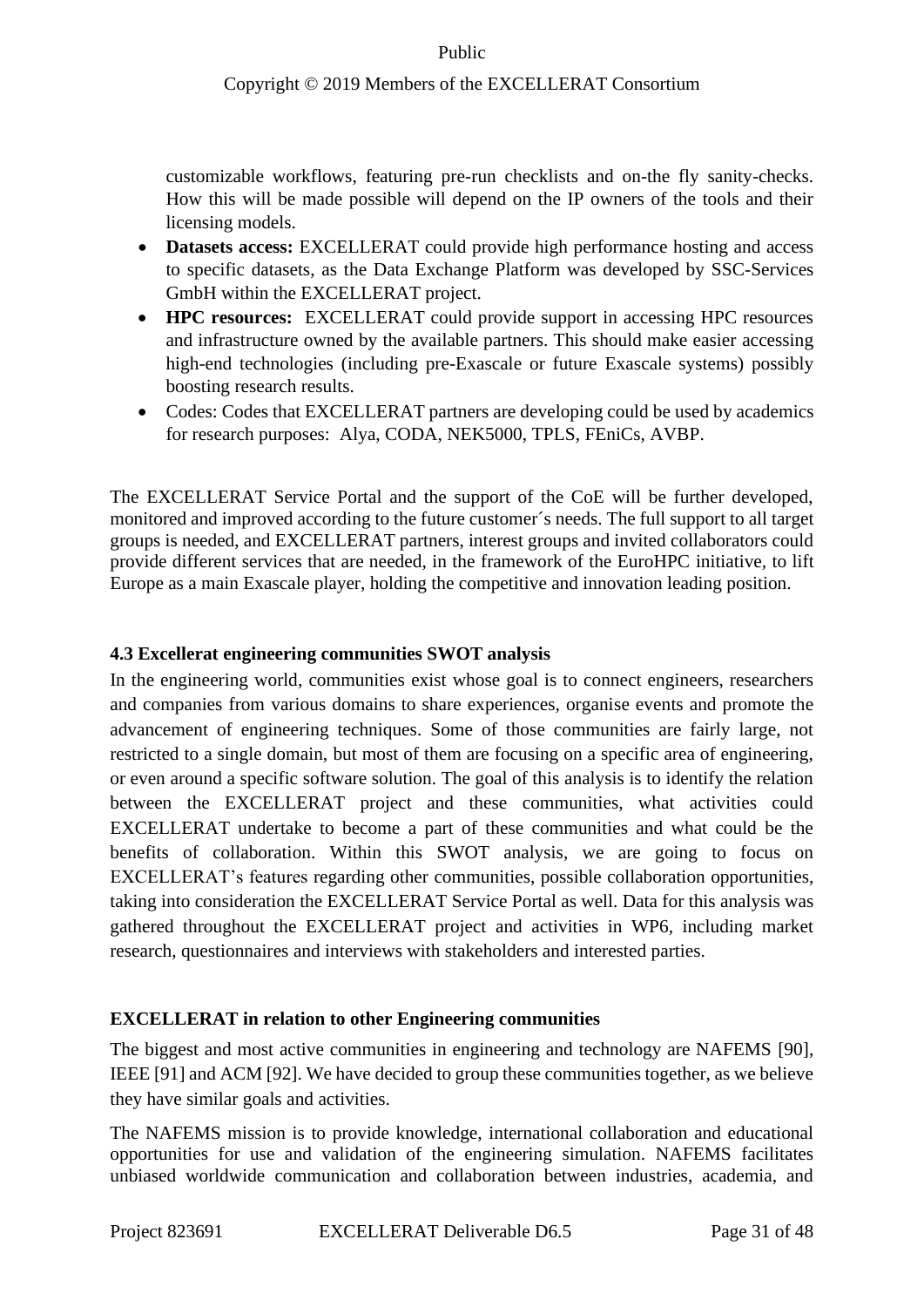government organisations for the advancement of best practice in multidisciplinary engineering simulation expertise. They organize conferences and deliver training as well as personal educational opportunities that are aligned with the rapidly-advancing engineering simulation technologies. Inside NAFEMS there are many more subdivisions and communities, like regional groups, working groups, academics, technical communities and similar. We identified NAFEMS as the most ideal community for targeting Exascale usage. However, using market research in form of questionnaires and interviews with stakeholders, we have also identified that EXCELLERAT interest groups take part in IEEE, ACM, ASCS, VDI and VDE communities, which we have included in this analysis.

NAFEMS and ASCS are more focused on simulation technology, IEEE and VDE are focused around electronics and hardware engineering, VDI is a general engineers association, and ACM has a strong focus on computing, but it shows that a lot of AI/ML engineering companies are members.

All communities undertake similar activities; they organise events, conferences, training and workshops, foster communication between members, help members with projects, funding, access to infrastructure and offer various services and benefits to their members. As such, they have a large network of members with clear communication channels.

| <b>STRENGTHS</b>                                                                                               | <b>WEAKNESSES</b>                                                         |
|----------------------------------------------------------------------------------------------------------------|---------------------------------------------------------------------------|
| EXCELLERAT<br>combines<br>the<br>competences of all top HPC centres in<br>Europe dealing with industrial users | Small user community                                                      |
| EXCELLERAT partners have already a<br>wide customer base acquired over many<br>years                           | Relies on partner activities                                              |
| EXCELLERAT partners have top-class<br>large-scale infrastructure                                               | Does not organise events and conferences                                  |
| No membership fee for community $-$<br>interest groups                                                         | Does not publish own journals                                             |
| <b>EXCELLERAT Service PLatform is being</b><br>developed                                                       | Active only for a couple of years                                         |
| <b>OPPORTUNITIES</b>                                                                                           | <b>THREATS</b>                                                            |
| To collaborate with the communities in<br>order to work on Exascale together and<br>reach a wider user base    | Communities often struggle to collaborate<br>with EU-funded initiatives   |
| Create use cases and success stories with<br>community members                                                 | Excellerat can't handle so many users from<br>communities at once         |
| Publish<br>in<br>and<br>attend<br>journals<br>conferences, organized by<br>engineering<br>communities          | Domain experts to work with users from<br>communities may be hard to find |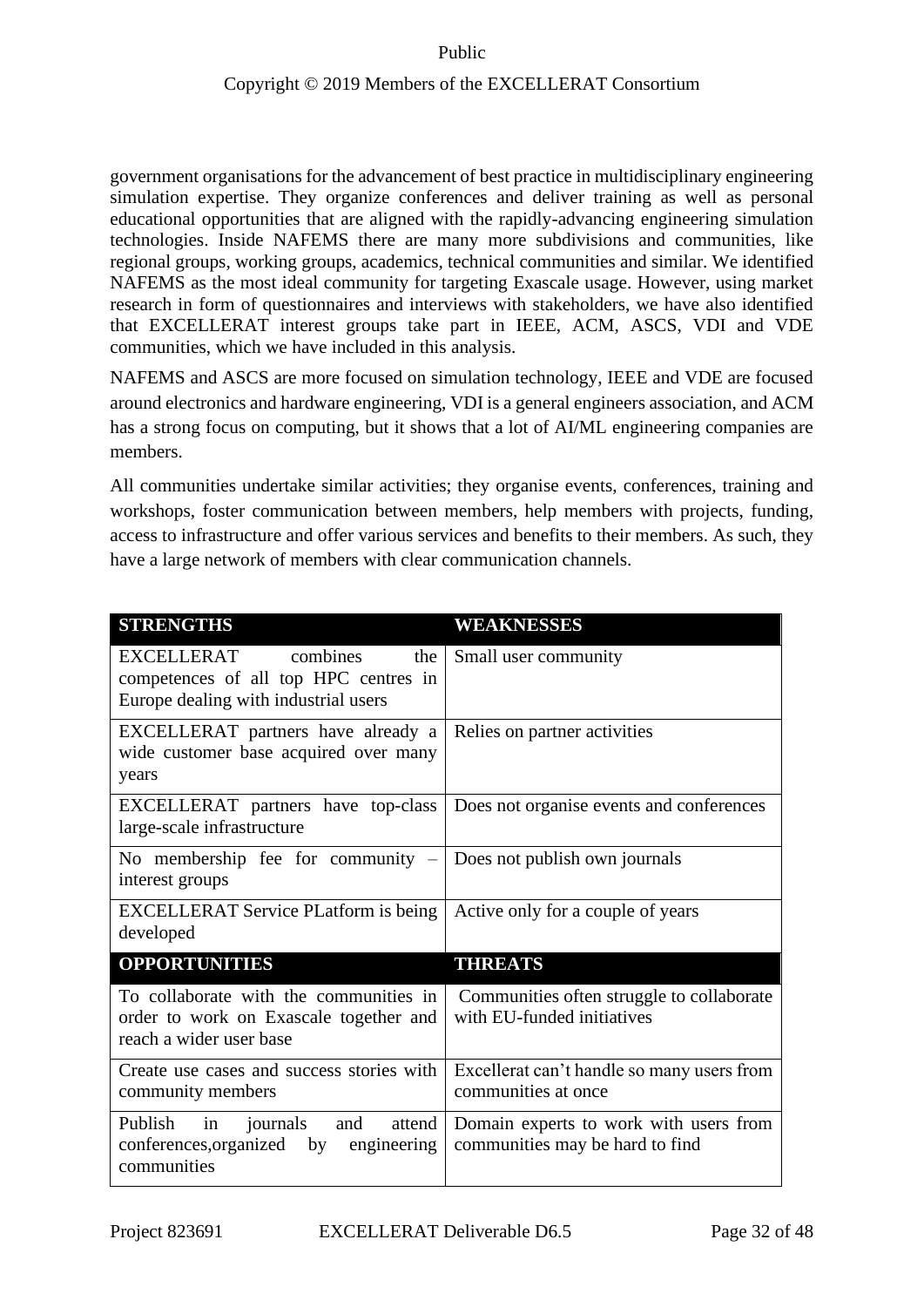| Exascale niche is not yet fulfilled in other Exascale is still a newtechnology for many<br>communities | users in the engineering communities |
|--------------------------------------------------------------------------------------------------------|--------------------------------------|
| Offer products/services like co-design,<br>visualisation, engineering simulation at<br>Exascale level  |                                      |

### <span id="page-32-0"></span>**Table 2: EXCELLERAT vs Engineering communities SWOT analysis**

## **EXCELLERAT in regards to Code communities**

Code communities are gathered around a certain software package or tool. Here we have found that we can differentiate communities, based on the licensing type of the software they are gathered around. Open source software tends to have a large community, mainly attracting academics, but can suffer from fragmentation when multiple communities form around different versions of the same software, the OpenFOAM community is a clear example. Proprietary software tools developed by commercial organisations such as Siemens, Dassault, Simclale, Altair and Ansys gather both industrial and academic members. Those communities may have fewer members, but have clearly defined communication channels, organise training events and provide commercial support.

For these reasons, commercial software vendors may seem to have an advantage, but reportedly, they will not pursue and develop new features in regard to scaling to Exascale levels if there is not a clear demand from their users, and if the required infrastructure is not readily available (Exascale HPC infrastructure and software libraries). This can lead to a situation where software vendors wait for Exascale infrastructure to become available for their users, and users will not invest in hardware infrastructure unless there is software support for it. Open source software communities are more likely to adapt new technologies faster. We can assume the reason for that is academic researchers being the main contributors to the code.

Because of that, EXCELLERAT could benefit from collaboration with both kinds of code communities. Proprietary code communities need help and persuasion to adopt Exascale technology, while open-source communities can serve as early adopters.

| <b>STRENGHTS</b>                                                                                        | <b>WEAKNESSES</b>                                                                             |
|---------------------------------------------------------------------------------------------------------|-----------------------------------------------------------------------------------------------|
| EXCELLERAT already has domain<br>experts developing some of those codes for<br>Exascale                 | Community understands the code better<br>and knows which parts of the code need<br>optimising |
| EXCELLERAT partners know how to get<br>funding for parallelizing codes and<br>adapting them to Exascale | Code communities are usually not so open<br>to outsiders                                      |
| EXCELLERAT partners can provide<br>access to HPC infrastructure and expert<br>know -how                 |                                                                                               |
| <b>OPPORTUNITIES</b>                                                                                    | <b>THREATS</b>                                                                                |
|                                                                                                         | First-mover advantage (Exascale-directed   Have to develop Exascale ready codes               |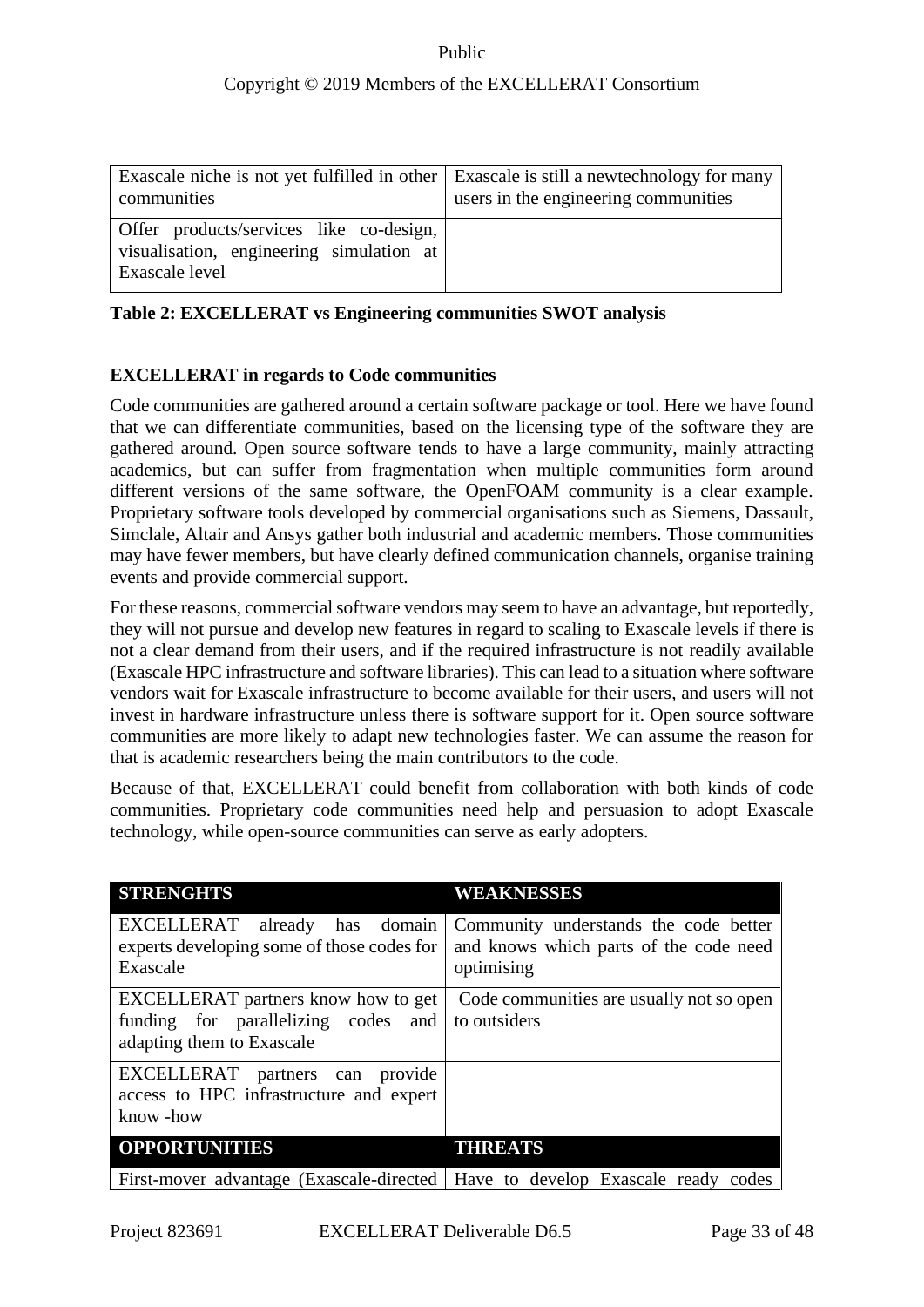| services are still absent from market)                                                         | before we<br>have access to Exascale<br>resources                                                                             |
|------------------------------------------------------------------------------------------------|-------------------------------------------------------------------------------------------------------------------------------|
| To collaborate with code communities on<br>adapting codes to Exascale                          | Too much effort needed for adapting codes                                                                                     |
| Communication with the communities<br>through established channels                             | In some cases there is no central authority<br>in code communities which may be bad for<br>collaboration                      |
| Create collaboration demand for exascale<br>through exisiting use cases and success<br>stories | Communities may not invest if there is not<br>a clear demand from users, but users are<br>not aware of the potential benefits |

### <span id="page-33-0"></span>**Table 3: EXCELLERAT vs Code communities SWOT analysis**

## **EXCELLERAT in regards to other CoEs**

There are 15 European Centres of Excellence (CoEs) focusing on High Performance Computing. Each of them is filling a specific niche and advancing that specific area with the use of HPC and Exascale technologies. Most of them undertake similar activities, they organize events, offer training and consulting, work on software and advanced simulations. One could argue that the CoE are competitors in this regard, but they are targeting different areas and users. We believe that there is more to gain from collaboration than competition. The CoEs already collaborate on training events, market research and share best practices. Very few CoEs have publicly expressed that they work on data management (only CompBioMed) and codesign (only HiDALGO). EXCELLERAT and BioExcel are currently the only ones offering services through it's a Service Portal. BioExcel has taken a different approach, developing and offering computing services on the ELIXIR compute platform, which uses other provides like AWS and Google Cloud for resources. Some CoEs like E-CAM and CompBioMed offer a training portal, with educational materials and training events. Most of the other CoE state that they offer services like training and consulting for specific expert areas, but little detail is provided online. CompBioMed even offers a HPC resource allocation program. Although EXCELLERAT has already established collaboration with some other CoEs, we believe the EXCELLERAT Service Portal presents an even better collaboration opportunity.

| <b>STRENGTHS</b>                                                                                                                                    | <b>WEAKNESSES</b>                                         |
|-----------------------------------------------------------------------------------------------------------------------------------------------------|-----------------------------------------------------------|
| Only one with Service Portal                                                                                                                        | Other CoEs have more expertise in other<br>areas          |
| Knowledge and expertise in engineering<br>areas                                                                                                     | Every CoE has their own approach to<br>solving challenges |
| EXCELLERAT has strong network of<br>$HPC$ centres inside consortium – know<br>how in simulation, co-design,<br>data<br>management and visualisation | Service portal still in development                       |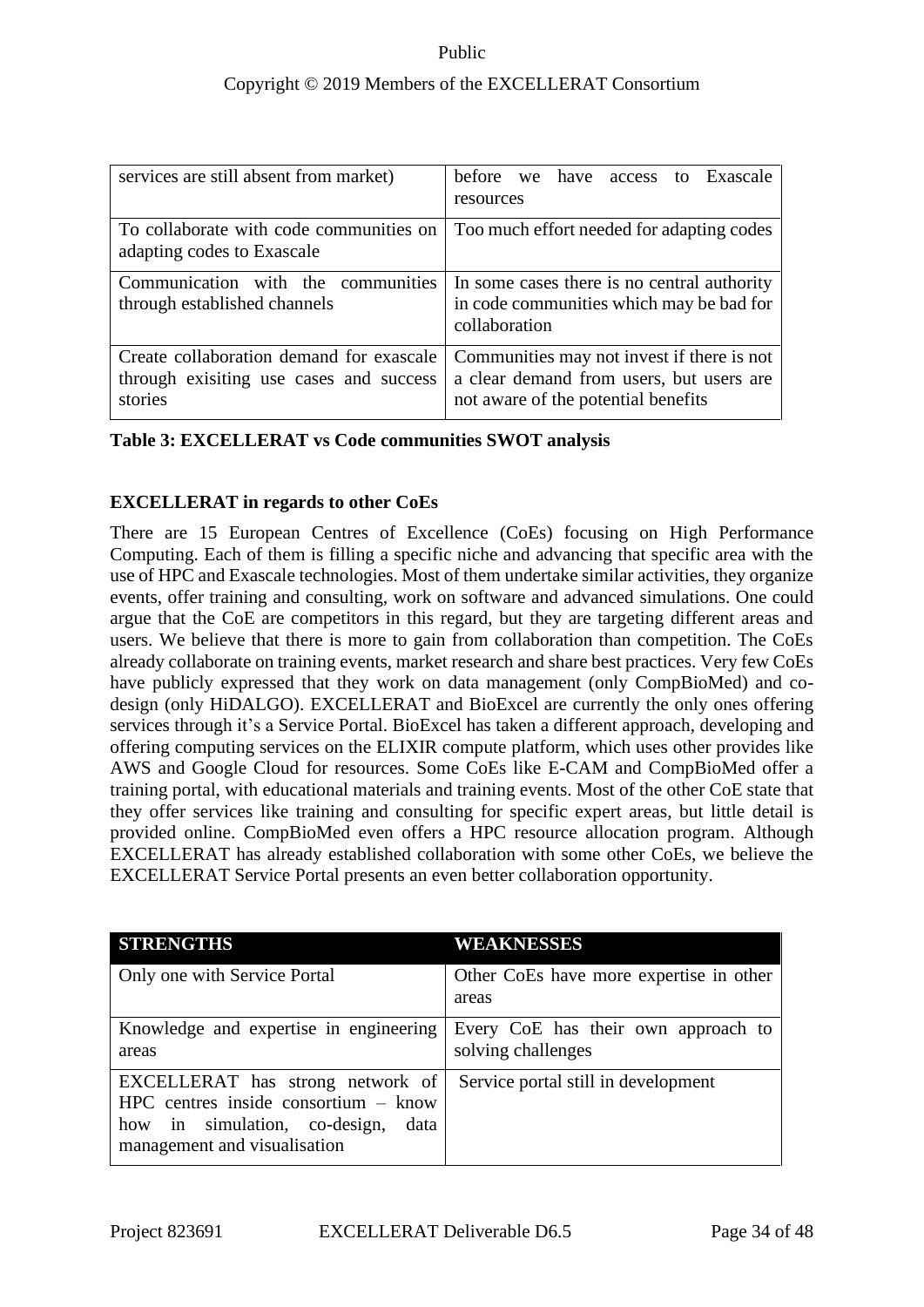| Infrastructure available from partners<br>inside consortium                                               |                                                                                                                                      |
|-----------------------------------------------------------------------------------------------------------|--------------------------------------------------------------------------------------------------------------------------------------|
| <b>OPPORTUNITIES</b>                                                                                      | <b>THREATS</b>                                                                                                                       |
| Collaboration on launching services on<br><b>Excellerat Service Portal</b>                                | Other service portals may emerge                                                                                                     |
| Some areas of interest between CoEs<br>overlap, especially regarding to Exascale<br>simulation technology | Infrastructure requirements may differ than<br>what Excellerat can offer                                                             |
| Similar event are<br>organised,<br>thus<br>overlapping interests from users                               | Other CoEs may not have services suitable<br>for our Service Portal                                                                  |
| Collaborate and share best practices on IP,<br>legal, sustainability, business                            | Other CoEs may not want to use our<br>Service Portal due to IP and data security<br>concerns                                         |
|                                                                                                           | much effort to<br><b>Too</b><br>coordinate<br>collaboration<br>of other<br>CoEs<br><sub>on</sub><br><b>EXCELLERAT Service Portal</b> |

### <span id="page-34-0"></span>**Table 4: EXCELLERAT vs CoE SWOT analysis**

## **EXCELLERAT in regards to other service platforms**

EXCELLERAT plans to offer some of the services, developed within the project through the EXCELLERAT Service Platform. Currently, there are some commercial solutions on the market that offer HPC computing services, and could soon be offering Exascale level services. Such platforms include AWS, Microsoft Azure and Rescale. Large commercial companies usually collaborate only with a couple of ISVs, and offer the codes on their platforms. EXCELLERAT, on the other hand, has a strong network of stakeholders and ISVs, and could take a similar approach to advancing the Service Platform.

| <b>STRENGTHS</b>                                                                                                       | WEAKNESSES                                                                                              |
|------------------------------------------------------------------------------------------------------------------------|---------------------------------------------------------------------------------------------------------|
| EXCELLERAT has expertise in a number<br>of codes                                                                       | Service platform is still in early stage                                                                |
| Only such service platform in the $EU$ –<br>focusing on<br>engineering<br>Exascale<br>applications                     | Early stage of results cannot not offer at the<br>moment a clear financing plan set for the<br>platform |
| Strong stakeholder network                                                                                             | Market demand needs to be created                                                                       |
| Strong academic network                                                                                                |                                                                                                         |
| <b>OPPORTUNITIES</b>                                                                                                   | <b>THREATS</b>                                                                                          |
| EXCELLERAT can collaborate<br>with<br>different stakeholder like ISVs, code<br>developers, domain experts, HPC and HPC | Competitor platforms like AWS<br>and<br>Google Cloud could offer a better/cheaper                       |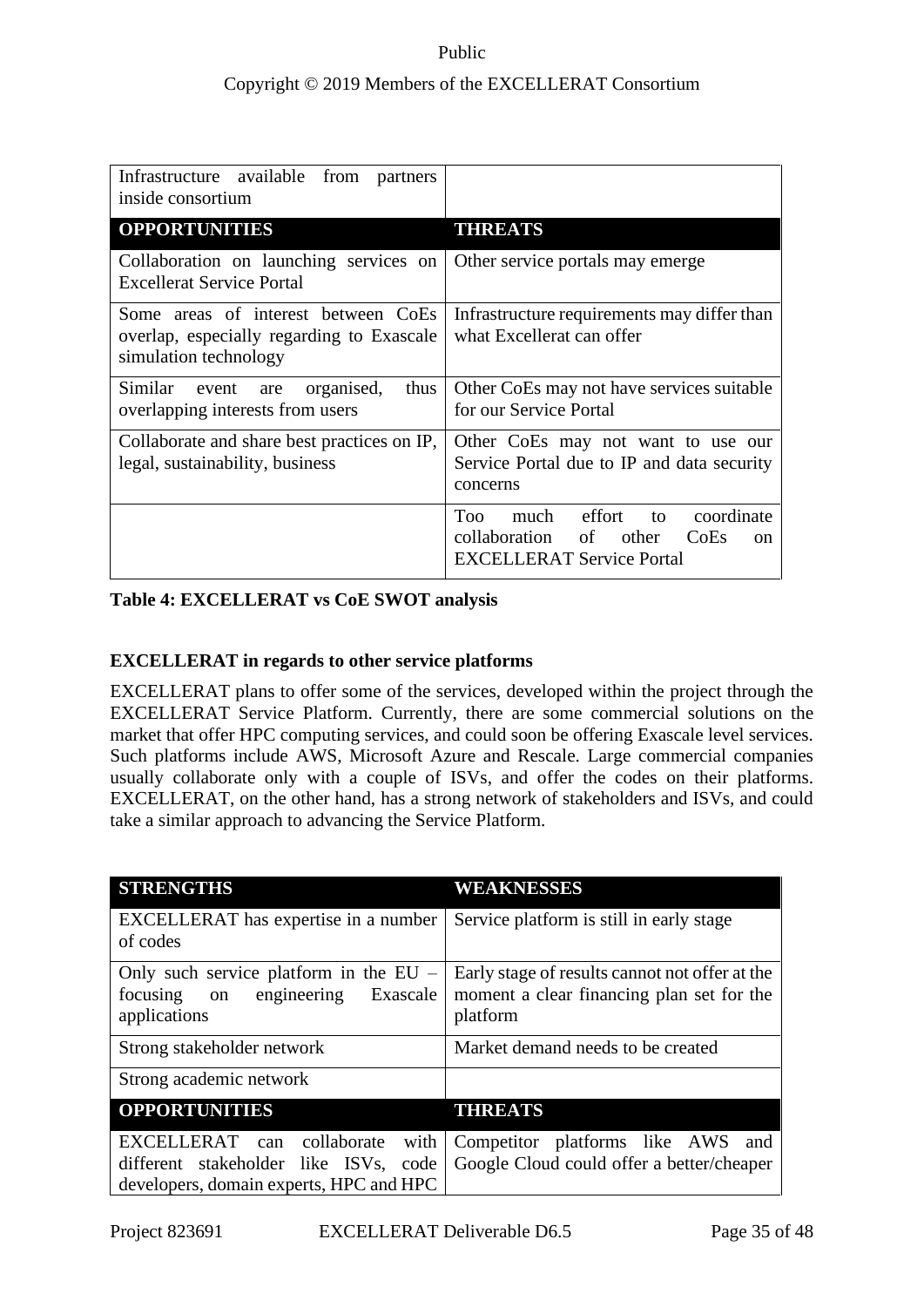| providers to offer their services on service service in the future<br>platform |                                                                                                                   |
|--------------------------------------------------------------------------------|-------------------------------------------------------------------------------------------------------------------|
| during the project                                                             | Can offer unique services developed Exascale infrastructure won't be widely<br>adopted                            |
| and interest                                                                   | Stakeholders have expressed clear demand The platform depends on ISVs adapting<br>their codes to support exascale |

## <span id="page-35-0"></span>**Table 5: EXCELLERAT vs other service platforms SWOT analysis**

Data Management is an important part of the move towards Exascale computing. However, we couldn't identify any specific communities in this area. There are some private organizations in the EU that deal with these challenges, but that is out of the scope of this analysis.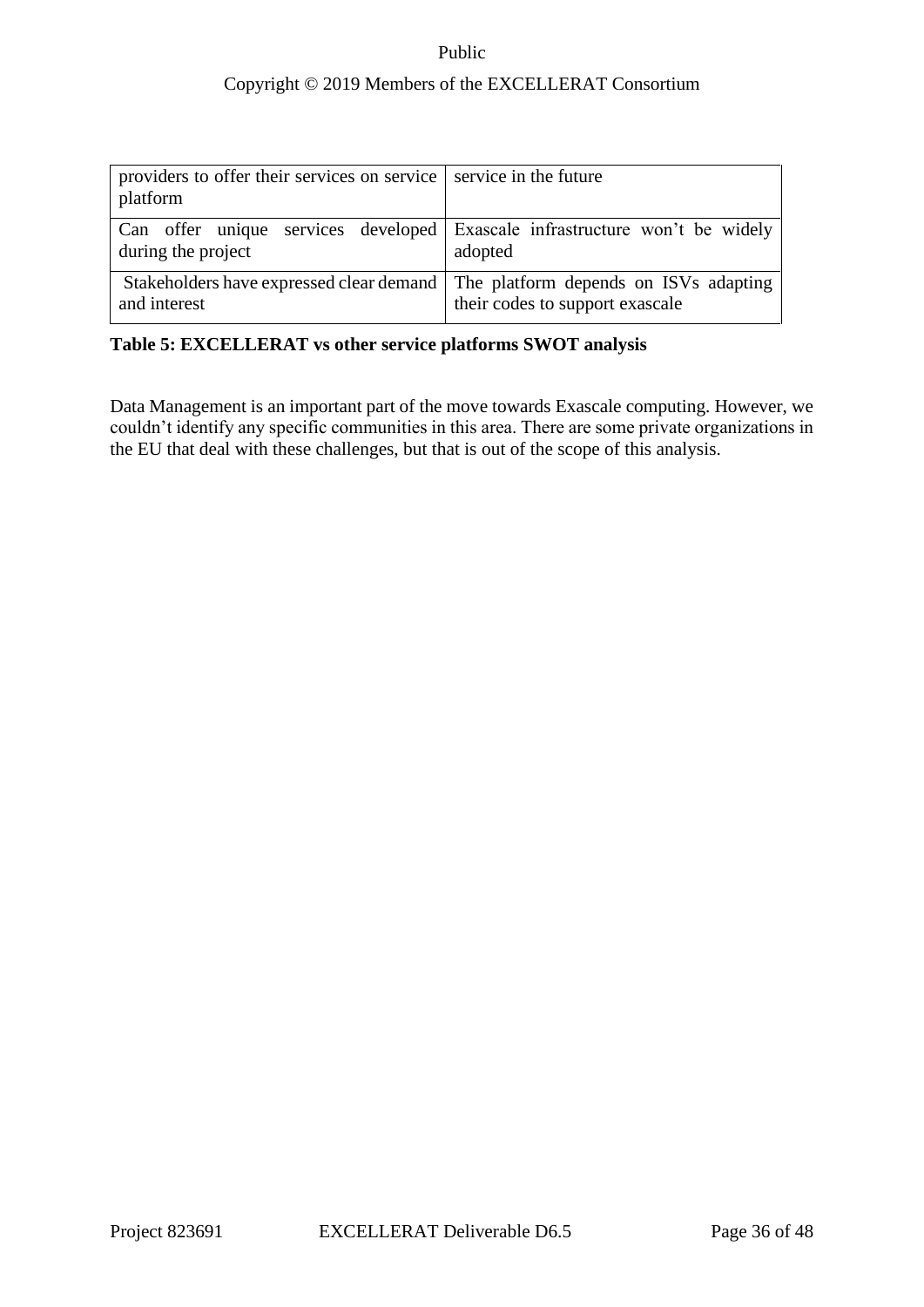## <span id="page-36-0"></span>**5 EXCELLERAT in the Future**

As presented in the deliverable, Exascale will be the driving force in the HPC world and market in the following years. Currently, the market is heavily involved in the development of the hardware resources and solutions of this scale, but it is undoubtedly clear that the push on the hardware side needs to be followed by the development in software and services field. After collecting a lot of information during almost three years project lifetime, and after all the analysis done so far, we can safely conclude that there is a clear need for the services that the EXCELLERAT CoE has been developing for engineers in automotive, airspace, energy and manufacturing industries. The world is becoming even more digital and more complex: Exascale systems will play a key role in advancing scientific research and engineering, and will have the capability to integrate critical technologies, including advanced computing, artificial intelligence, simulation for advanced 3D modelling, and data analytics. New technologies, such as AI, ML, Industry 5.0, 6G and smart IoT are already matter of today and request not only cutting-edge Exascale infrastructure, but also experts that know how to use novel technologies in the specific domain areas, how to address possible challenges with big data, how to run complex simulations parallelly or how to process flood of data in an appropriate way to use it efficiently in ML processes.

The D6.5 Final market assessment focuses on the insights and recommendations for the EXCELLERAT Service Platform and CoE future development. The task of this deliverable was not only to do a comprehensive market overview, but to prepare final recommendations for the future sustainable development of the CoE:

- In the industrial sector, big caps and high-tech SMEs are already using the HPC cloud to perform their simulation, modelling, visualisation and HPDA. Because of the Pandemic restrictions, their R&D budgets are currently reduced or even blocked. When the Pandemic restrictions will be removed, companies will continue to use the HPC cloud to optimise their product development, production process, validation in order to shorten time-to-market as much as possible, to reduce development and production costs. EXCELLERAT needs to integrate more of these companies into its community:
	- to inform companies about the current and future performance at Exascale level,
	- to inspire them with Exascale potentials to view, explore and prepare more efficient and innovative products and processes,
	- to enable them to find partners such as HPC providers, HPC technology providers, ISVs, code developers, academics, consultancy experts on a European level
	- to advise them, find solutions for their challenges,
	- to offer access to codes, software and other open source tools without preliminary big investments and encourage users to test the tools,
	- to offer training for engineers and provide the know-how on how to use new tools that will allow engineers to develop more innovative products and improve productivity,
	- to offer open call funding for particular applications of big caps and high-tech SMEs to offer them to test tools, training or consulting, developing new partnerships with different stakeholders (ISVs, code developers, academics, HPC providers, HPC technologies providers) and find new Exascale solutions for their respective applications.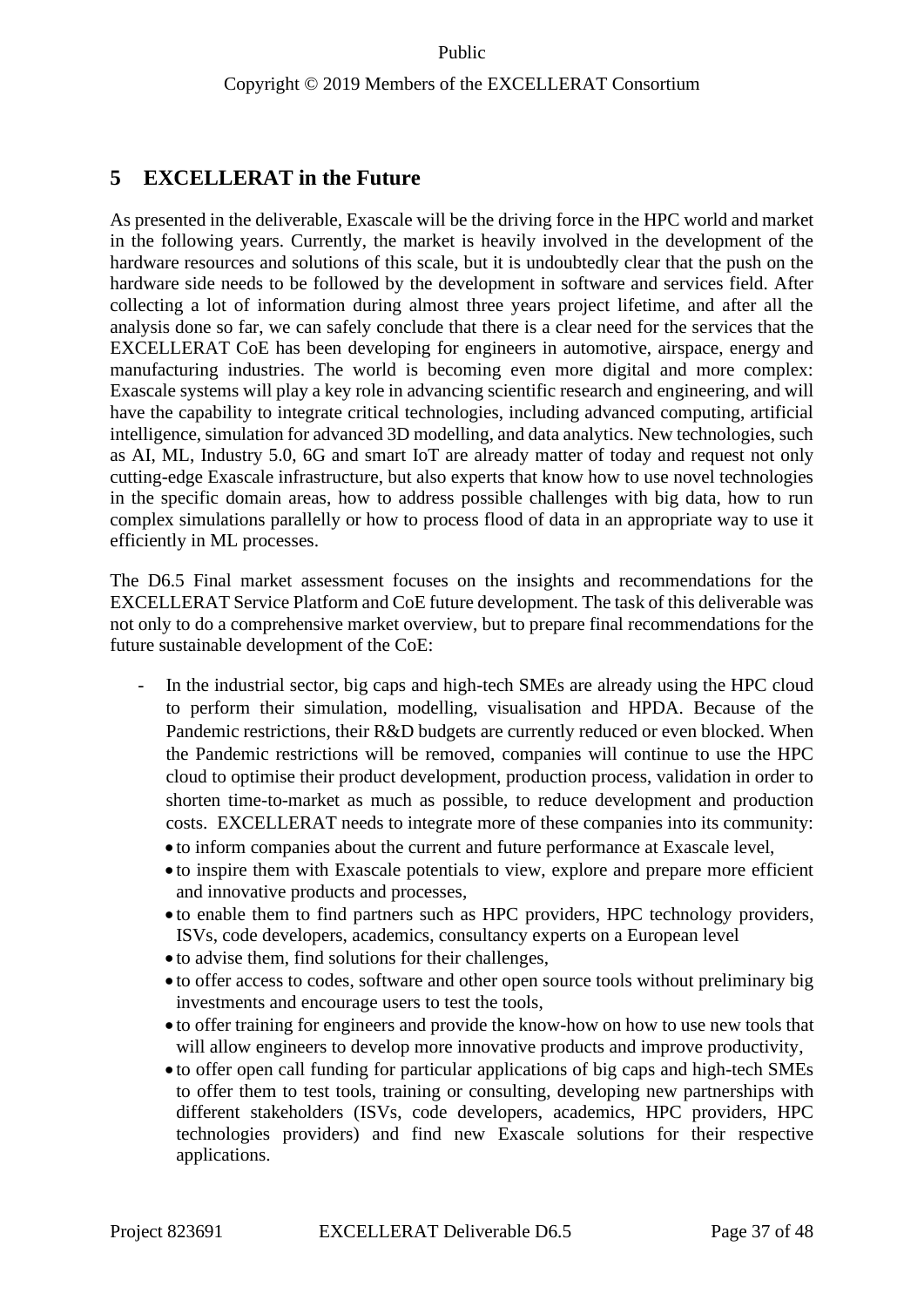- To achieve this, EXCELLERAT needs to further develop and optimise its services and products, such as:
- usability of products and services to make them easier to use without external support,
- workflow integration of codes and software to save time and cost of the (potential) users,
- to reduce the cost of HPC (cloud) use and help potential users to switch easier to HPC use to offer user friendly (interface, etc.) codes and software to make them easier to use (no additional external support),
- to standardise some processes to reduce time and improve cost for HPC use,
- to improve the reproducibility and scalability to target the usability of codes and software,
- to make the services and products more sustainable to improve the market sharing and give more economical and technical opportunities for potential users,
- SMEs that are not yet using the HPC cloud, through different regional, national and European projects e.g. EuroCC, have the opportunity to be informed about the possibilities of using the HPC cloud to improve their simulations and HPDA. A longterm joint work between Excellerat and EuroCC/Castiel could be very important for SMEs which do not have ready applications at Exascale levels yet, but can prepare visions, explorations and future experimentations for the use of simulation, visualisation, modelling, data analytics and management, digital twin, machine and deep learning in the HPC cloud at Exascale.
- New-coming ISVs, code developers and academics need to be integrated into the EXCELLERAT community so that they can benefit from the knowledge hub and be consulted by the EXCELLERAT consortium partners:
- to use the open source services and products developed and optimised by the EXCELLERAT partners, related to data analytics and data management, to improve their workflow integration;
- to share and use information, know-how and tools optimised and developed by EXCELLERAT consortium regarding the co-design for engineering applications to improve the performance of their HPC Cloud offering and create partnerships with HPC technologies providers to use future high performance software and codes;
- to be integrated in open call funding in order to encourage and enable them to try to develop new products and services and to optimise some products and services that meet the demand and expectations of the market in the future;
- to be able to exchange their knowledge and vision with the EXCELLERAT partners, with the companies of the industrial sector belonging to the EXCELLERAT community in order to understand their needs and to satisfy them through new partnership developments.
- Services and tools that are created or will be created in the EXCELLERAT Centre of Excellence should also be available to academics and expert advisors. Academics will have the possibility to access the latest Exascale tools and software. According to this, academics could participate in the future research activities collaboration with industrial sector.
- SWOT analysis shows that various engineering communities offer different services, some of which could be included in the EXCELLERAT Service Platform too, especially those offering Software and training. More effective collaboration should be made with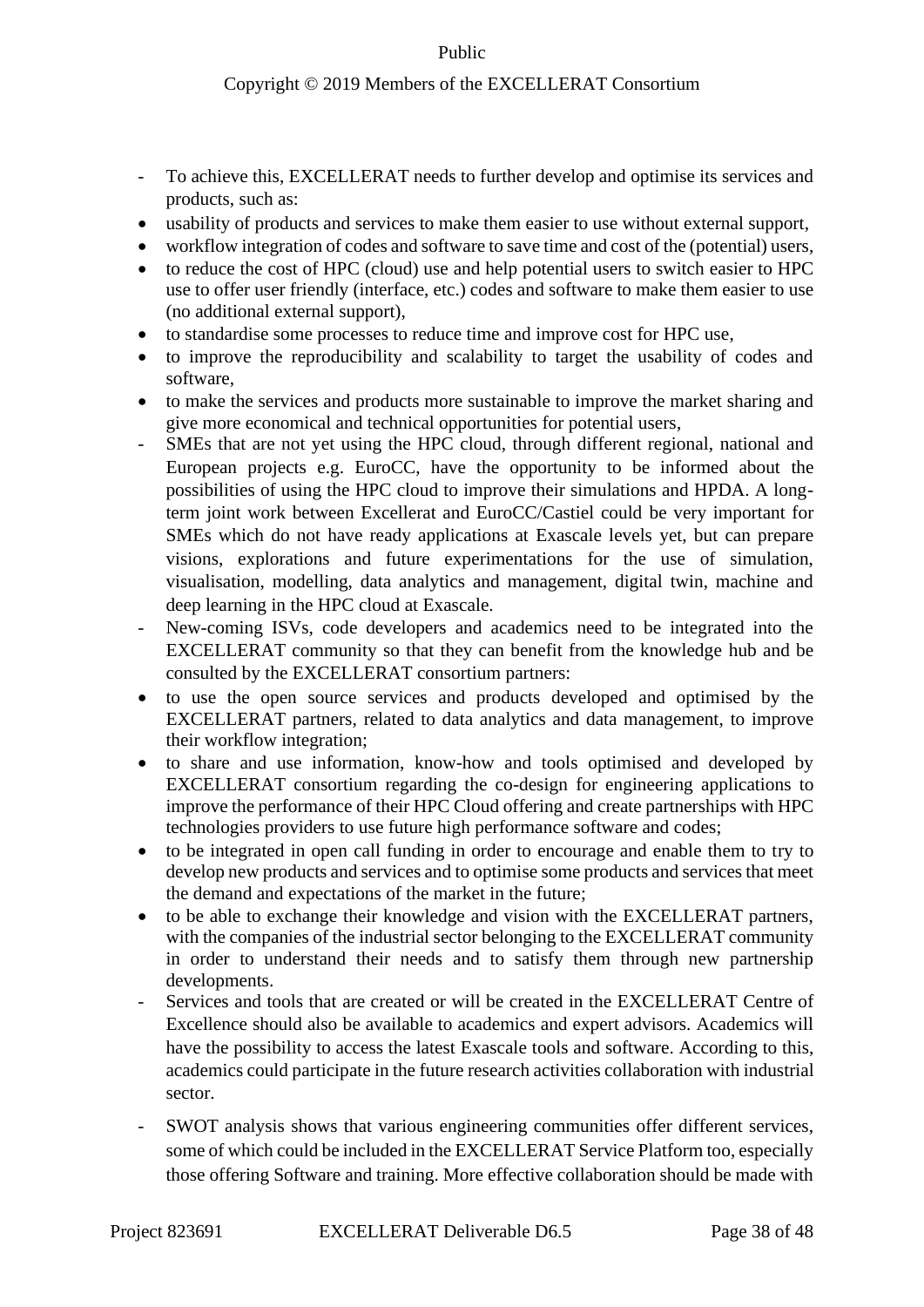FocusCoE, as the MaX and ESiWACE2, as they develop and improve codes but do not have a service platform. By collaborating with engineering communities like NAFEMS or Code communities like the OpenFOAM community, EXCELLERAT could develop new services that are in line with the community requirements.

- According to Hyperion research on HPC vertical markets 2020 [84] HPC systems went down for 7% (2020 vs 2019), and many users started to use cloud systems, moving projects into cloud. Moreover, the 6-year forecast shows cloud computing will continue to grow at over 30.7% CAGR, HPC at 7.5% CAGR, and Exascale computing 9.6% CAGR. Cloud is anticipated to be a critical component in future system designs for HPC, as well as overall resource capabilities for HPC application. Also, the border between Cloud and HPC is shrinking and there exist many hybrid solutions. Within EXCELLERAT Service Portal the Data Exchange & Workflow Portal, SSC, is already being developed and tested at HLRS. In case testing will be successful, the asset could be offer via other EXCELLERAT partners, that could provide HPC Cloud services. EXCELLERAT partners, interest group partners or vendors could offer on-demand, elastic Cloud resources that companies and existing HPC centers could use during peak usage, with resource management integration. Another potential opportunity is to create Cloud services that interact with HPC infrastructure, launching simulations with a few clicks onto Exascale resources. Industry users are interested in that approach, for that, collaboration with the ISVs and technology providers is vital. Data locality surpassed data security as the most-named barrier to exploiting cloud computing.
- Intermediaries (so called "translators") between researchers and (end) users should be established in order to optimise the cooperation while allowing each side to focus on working tasks.
- AI plays a significant role in the engineering sectors as it is a key driver of economic development. According to Eurostat data [85], 7% of enterprises in the E[U](https://ec.europa.eu/eurostat/statistics-explained/index.php/Glossary:European_Union_(EU)) with at least 10 people employed used AI applications and 2% of the enterprises used machine learning to analyse big data internally in 2020. Europe is still lagging behind other world regions (China, India and USA) but The European Commission aims to invest EUR 1 bn. per year investment in AI under the Digital Europe and Horizon Europe programme and plans to attract more than  $\epsilon$ 20 bn. a year in investments over this decade [86]. During our interviews, only HPC technology providers are using AI within their processes, and one of the largest European companies. Other respondents do not use any AI. As this is the technology that is becoming more and more important, the EXCELLERAT partners should add emphasis on AI services that could be offered to end-users. Partners should also tightly collaborate with AI experts, developing new use cases, codes and training models (e.g. use of AI methodologies to augment modelling and simulation applications, application of HPC techniques to enhance AI capabilities). Using AI in engineering tasks will open new challenges and questions that could be solved with the support of EXCELLERAT.
- EXCELLERAT interest groups were included in the project as the interaction with entities external to the consortium will enhance the success and sustainability potential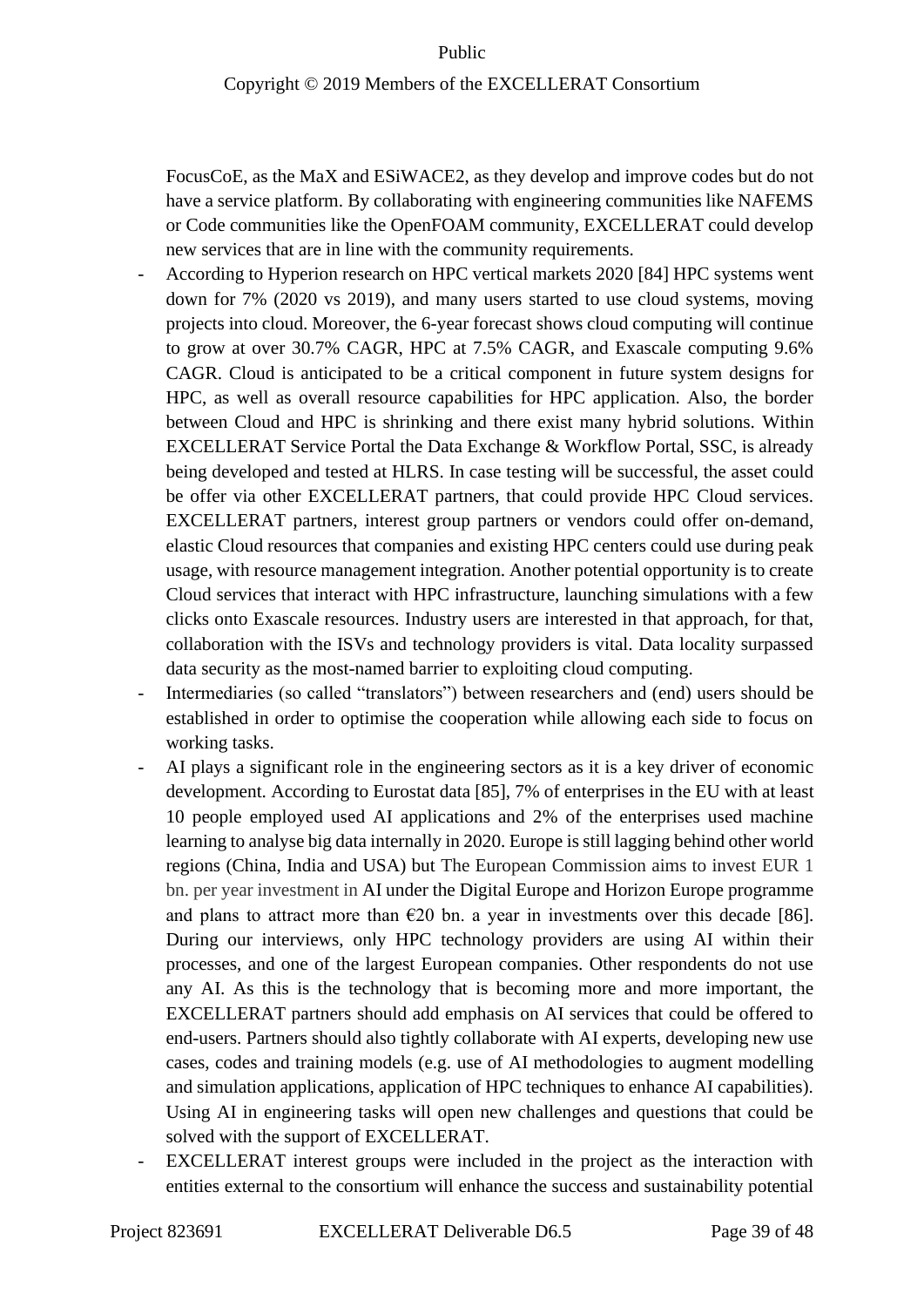#### Copyright © 2019 Members of the EXCELLERAT Consortium

of the Centre, as well as ensure a multiplication of the available knowledge, thus widening the awareness and encouraging further use of HPC in Europe [17]. During the project lifetime, we have noticed the interest group members were not fully involved in the respective activities and were poorly responsive when inviting representatives to the interviews. EXCELLERAT partners must find an appropriate way for fruitful win-win collaboration. Within the interest groups, the most visible representatives of ISVs, Industrial End Users, Scientific Experts and Technology Providers are present, bringing to the EXCELLERAT priceless value of knowledge and experience.

- EXCELLERAT covers four main sectors: automotive, aerospace, energy and manufacturing. Due to the future technology evolution and knowledge that EXCELLERAT CoE unites under its roof, targeting the new sectors should be a way to go, for instance, these could be additive manufacturing, transportation and maritime.
- Special care has to be given also to the developments and achievements of the EuroHPC JU since this will certainly have a considerable impact on the developments of the CoE.

This document can also serve as the background for potential outcomes and exploitation of the technical WPs. Engineering applications will be among the first exploiting exascale, not only in academia but also industry. Within WP2 (Application Development), the reference applications were brought to the EXCELLERAT to support the aim to achieve EXASCALE performance in HPC for Engineering and thus to become candidates to be executed on the Exascale Demonstrators, Pre-Exascale Systems and Exascale Machines. New codes, presented in Table 1 were brought to the EXCELLERAT during the project lifetime, and even more areas requesting new software and codes (e.g. mesh refinement, new numerical methods, and exploiting new technology such as accelerators) were presented in Section 3.1. The topics listed, together with the individual technical priorities identified for each code, will drive the work of other Work Packages, notably WP3 (Driving Exa-HPC Methodologies and Technologies) and WP4 (Enhanced services), by providing requirements for work that will benefit not only the reference codes in EXCELLERAT, but that also be the basis for services that aimed at the wider engineering software community. Even more, the VPC analysis shows that new codes and open software is requested, so partners are encouraged to import more codes and establish new collaborations with ISVs to further develop and test new software, which will result further in new use cases production- another great asset EXCELLERAT could provide to different users to promote Exascale services. WP3 could further develop efficient implementation strategies for the new requirements in the application codes and identify the best mapping algorithms/architecture for the reference applications. Eight new pre-Exascale systems have been developed in Europe within EuroHPC JU so the future testing of use cases or kernels on those technologies could be done, representing the use cases on emerging technologies. This is also another opportunity to collaborate with European HPC Centres and allows bringing together experts, new know-how and use of the most powerful systems in Europe. EXCELLERAT as an engineering CoE should support application fields relevant for both industry and academia and thus has to offer a relevant services portfolio. Analysis of VPC, KERs presentation and SWOT analysis led to recommendations provided in this document, that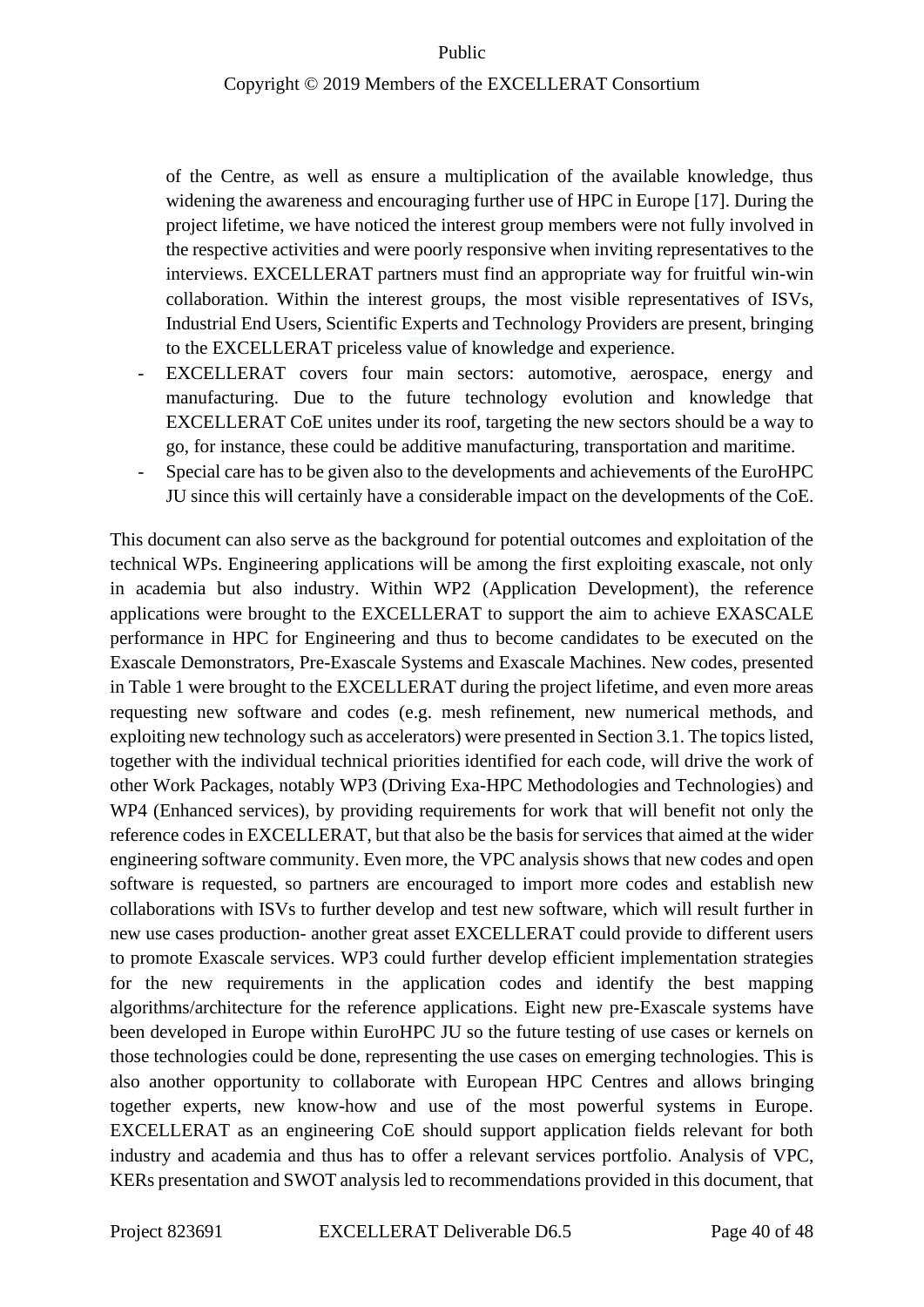will help WP4 AND WP5 (Centre Implementation) to further develop and implement the defined services. New reference applications and related use-cases, that could cover a wide range of engineering applications fields, presented in Chapter 3, could be developed. Information collected in this document will also serve for finalising business plan and marketing strategy development within WP6 (Market Context and Sustainability). Finally, to advocate the advantages of the Exascale and to promote the EXCELLERAT CoE and its services offered via EXCELLERAT Service Portal, a strong communication and dissemination activities needs to be carried out. Information in this document about target markets, trends on markets, target groups and VPC can help for preparing effective communication and dissemination materials and strategies in WP7 (Awareness, Impact Creation and Outreach).

By the end of the project, the business model for the EXCELLERAT Service Portal and CoE operation will be developed, and clear guidelines for the EXCELLERAT service portfolio and CoE development will be set. Through the project lifetime, the foundation for the prospective CoE supporting engineering sectors and leading them across challenges and obstacles towards Exascale was laid. The first European pre-Exascale systems are nearly ready to be delivered and put in operation. Working with the Exascale system in practice will bring first results, that will show all advantages of the CoE support and will bring new opportunities to improve EXCELLERAT services. EXCELLERAT partners share Europe's vision to develop independent HPC ecosystem in Europe, and could continue with further successful activities on development and optimising services for engineering at Exascale level.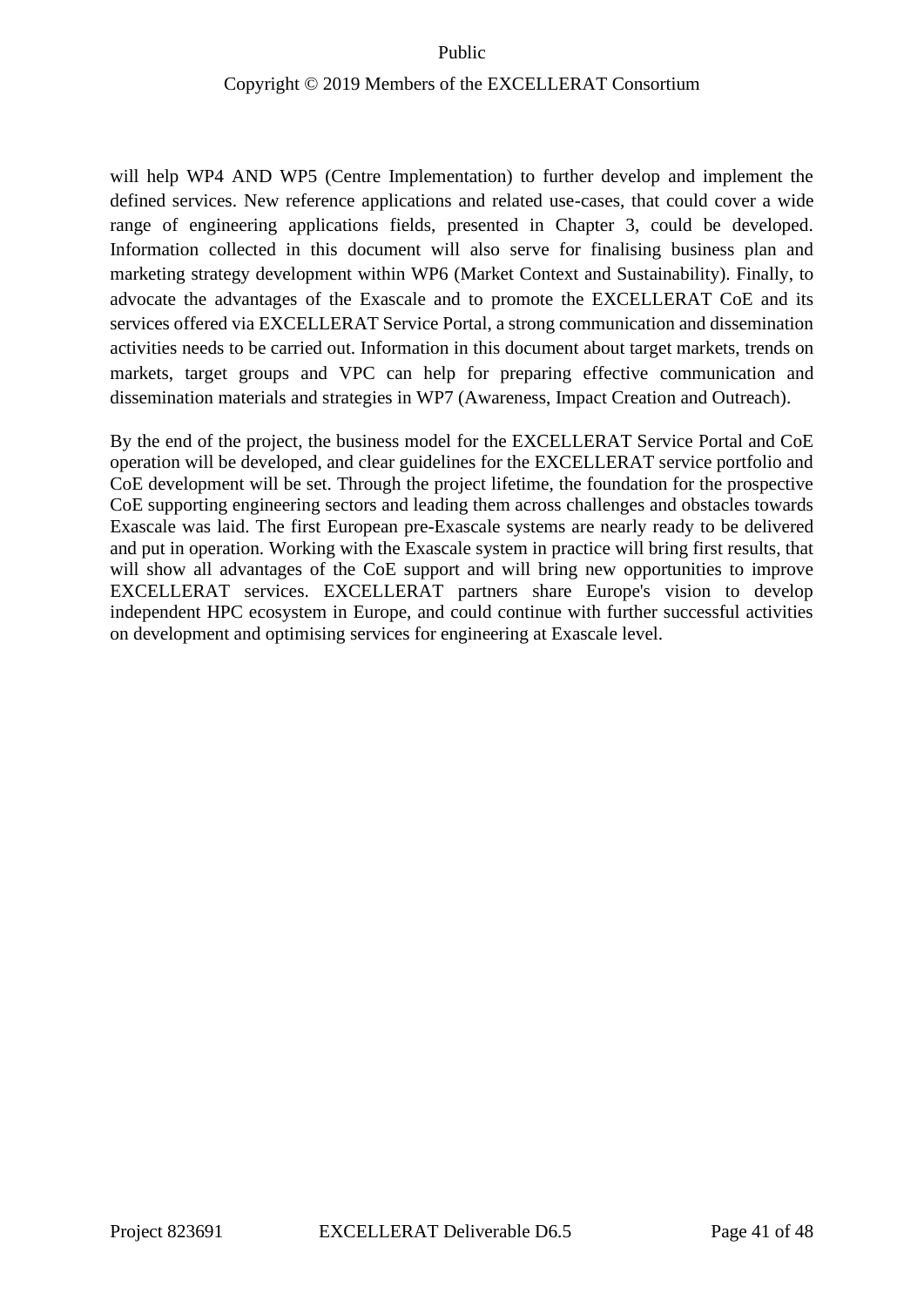## <span id="page-41-0"></span>**6 Conclusion**

As presented in the deliverable, Exascale will be the driving force in the HPC world and market in the following years. Although the first Exascale systems were expected to see the light of day in late 2020 or early 2021, the release of the state-of-the-art machines has been postponed due to the Pandemic. Currently, the market is heavily involved in the development of the hardware resources and solutions of this scale, but it is undoubtably clear that the push on the hardware side will have to be followed by developments on the software and solution field and of course in the development of expertise and consulting.

A new valuable information that helped us developing services and business plan, was presented in three market assessments (D6.1, D6.3 and D6.5), done during the three-year research. The market analysis shows that "competitors" offer several services and some of them could be offered on EXCELLERAT Service Platform too, especially offering Software and trainings. More effective collaboration should be made with FocusCoE, as the MaX and ESiWACE2. Future service development should also put greater focus on HPC technology providers and AI experts, who hardly find appropriate services for their needs. Collaboration with Interest groups partners appears to have an added value for the EXCELLERAT CoE, better future integration of their expertise in the services is however needed.

We can safely conclude that there is a clear need for the services that the EXCELLERAT CoE has been developing and have been offered through the EXCELLERAT Service Portal on the market. The EXCELLERAT CoE will have to do a big push to prepare and promote Exascale infrastructure and services in the following year(s). EXCELLERAT CoE was established really early and is an early bird on the market offering services to the engineering sectors that are planning to work on Exascale level.

Before the project is concluded, some more activities need to be carried out: the business and marketing plan will be finalised, the EXCELLERAT Service portfolio should be further developed and improved, the appropriate promo materials will be designed for respective target group. Some additional codes will be available on the Portal. New use cases need to be produced and results have to be promoted widely to further advocate the Exascale systems and innovation they bring to target market sectors. In the last chapter of this document the recommendations for future EXCELLERAT Services and CoE development were provided.

The use of EXCELLERAT Service Portal and services requests monitoring will provide the first results that will bring further insights what improvements of the EXCELLERAT Service Portal could be done. It is assumed that a comprehensive implementation of AI technologies in different sectors in the near future would open additional collaborations and service development. Additionally, some KERs and assets are still under development and will be completed by the end of the project. To work towards long term center operation, Meanwhile, the CoE operation and EXCELLERAT Service Portal can be tested, and analysis will bring results for future improvements to offer to the target groups the most suitable services they need for innovation at Exascale level. The next phase of the EXCELLERAT project will be proposed, as the goal of the consortium is to further develop services and offer expert support to users to help Europe to develop World class supercomputing ecosystem at Exascale level for engineering applications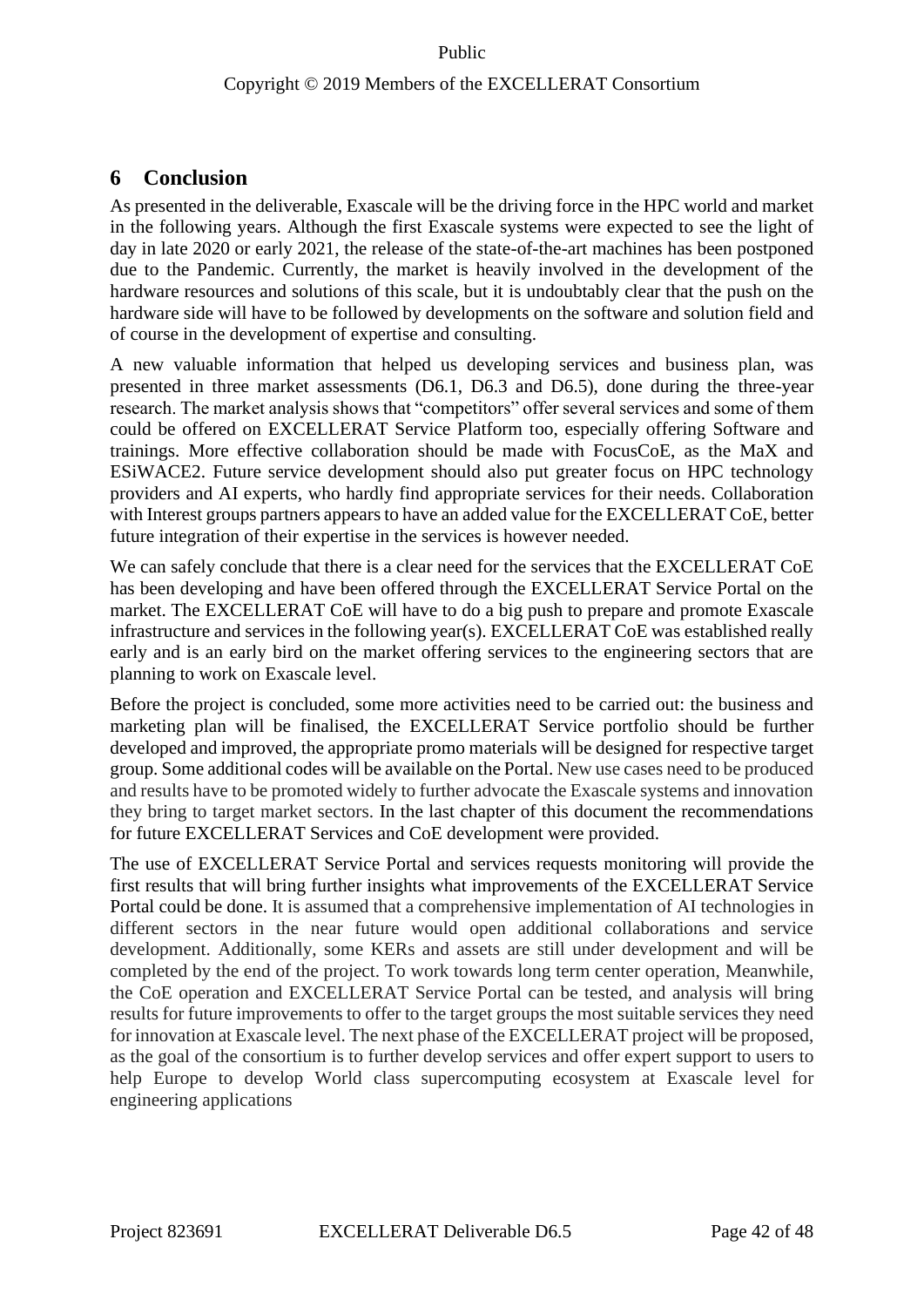### Copyright © 2019 Members of the EXCELLERAT Consortium

## <span id="page-42-0"></span>**7 References**

- [1] Top500.org, "Top500 The List," [Online]. Available: https://www.top500.org/statistics/list/. [Accessed 2021].
- [2] T. List, "Top500 List," [Online]. Available: https://www.top500.org/lists/hpcg/2021/06/. [Accessed 2021].
- [3] w. r. Staff, "TechWire," [Online]. Available: https://www.wraltechwire.com/2018/06/25/lenovo-now-no-1-builder-ofsupercomputers-as-china-extends-global-lead-video/ . [Accessed 2021].
- [4] T. List, "Top 500 The List "June 2021"," [Online]. Available: https://www.top500.org/lists/top500/2021/06/. [Accessed 2021].
- [5] Intel.com, "Intel," [Online]. Available: https://www.intel.com/content/www/us/en/highperformance-computing/supercomputing/exascale-computing.html. [Accessed 2021].
- [6] O. R. L. C. Facility, "Frontier," [Online]. Available: https://www.olcf.ornl.gov/frontier/#2. [Accessed 2021].
- [7] Fujitsu, "Fujitsu," [Online]. Available: https://www.fujitsu.com/global/about/resources/news/press-releases/2020/1117- 01.html. [Accessed 2021].
- [8] https://eurohpc-ju.europa.eu/, "EuroHPC JU," [Online]. Available: https://eurohpcju.europa.eu/. [Accessed 2021].
- [9] S. Conway. [Online]. Available: https://www.youtube.com/watch?v=QEzvcL-lesk. [Accessed 2020. [Accessed 2021].
- [10] E. J. Undertaking, "EuroHPC Joint Undertaking," [Online]. Available: https://eurohpcju.europa.eu/. [Accessed 2021].
- [11] E. Commission, "European Commission," [Online]. Available: https://ec.europa.eu/commission/presscorner/detail/en/IP\_19\_2868. [Accessed 2021].
- [12] EPI, "The European Processor Initiative (EPI)," [Online]. Available: https://www.european-processor-initiative.eu/project/epi/. [Accessed 2021].
- [13] MEEP, "MareNostrum Experimental Exascale Platform," [Online]. Available: https://meep-project.eu/. [Accessed 2021].
- [14] E. Commission, "European Commission "EU budget"," [Online]. Available: https://ec.europa.eu/commission/presscorner/detail/en/IP\_18\_4043. [Accessed 2021].
- [15] E. Commission, "European Commission "News on proposals"," [Online]. Available: https://ec.europa.eu/digital-single-market/en/news/19-proposals-selected-developworld-class-supercomputing-ecosystem-europe. [Accessed 2021].
- [16] F. CoE, "Focus CoE," [Online]. Available: https://www.focus-coe.eu. [Accessed 2021].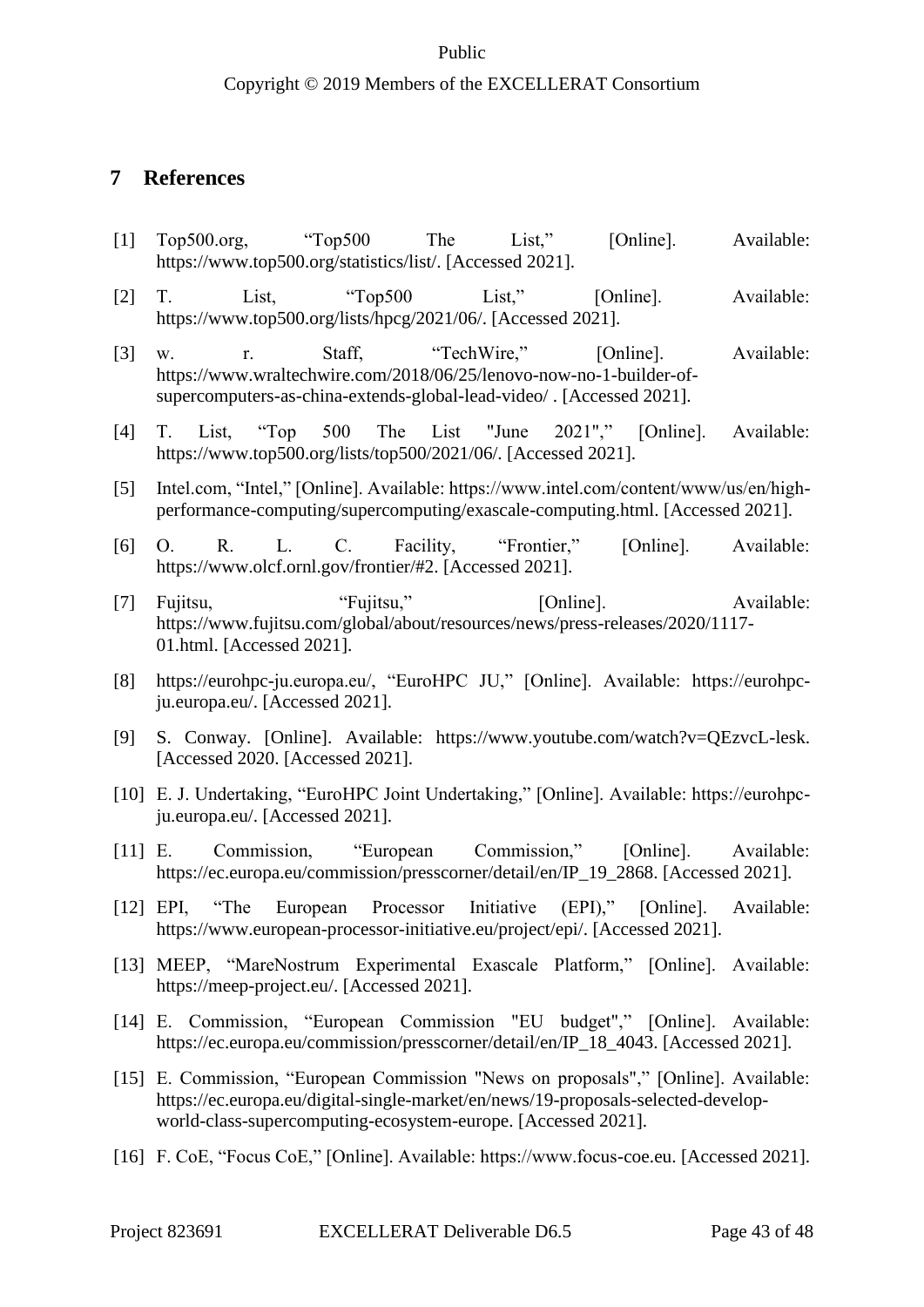- [17] Excellerat, "Excellerat," [Online]. Available: https://www.excellerat.eu/. [Accessed 2021].
- [18] ETP4HPC, "ETP4HPC," [Online]. Available: https://www.etp4hpc.eu/pujades/files/European%20HPC%20Handbook%202021%20fi nal.pdf. [Accessed 2021].
- [19] EuroCC, "EuroCC," [Online]. Available: https://www.eurocc-access.eu/. [Accessed 2021].
- [20] E. C. Project, "Exascale Computing Project," [Online]. Available: https://www.exascaleproject.org/. [Accessed 2021].
- [21] S. Moss, "Data Center Dynamics," 9 October 2020. [Online]. Available: https://www.datacenterdynamics.com/en/news/doe-confirms-aurora-delayed-frontierwill-be-first-exascale-supercomputer/. [Accessed 2021].
- [22] U. D. o. E. (DOE), "Perlmutter," [Online]. Available: https://perlmutter.carrd.co/?fbclid=IwAR29ZSGg7lBpxNCJGgPCRjfreda5IzJGpr8kR5 Vc69Wb75UAuOme6CSnKME#intro. [Accessed 2021].
- [23] ETP4HPC, "etp4hpc.eu/SRA4," [Online]. Available: https://www.etp4hpc.eu/pujades/files/ETP4HPC\_SRA4\_2020\_web(1).pdf. [Accessed 2021].
- [24] Fujitsu, "Fujitsu," [Online]. Available: https://www.fujitsu.com/global/about/innovation/fugaku/. [Accessed 2021].
- [25] T. U. o. T. Information Technology Center, "Information Technology Center, The University of Tokyo," [Online]. Available: https://www.cc.utokyo.ac.jp/en/supercomputer/wisteria/system.php. [Accessed 2021].
- [26] Aramco, "Aramco," 19 January 2021. [Online]. Available: https://www.aramco.com/en/news-media/news/2021/aramco-and-stc-unveil-dammam-7-supercomputer. [Accessed 2021].
- [27] U. A. Emirates, "United Arab Emirates," [Online]. Available: https://u.ae/en/about-theuae/strategies-initiatives-and-awards/federal-governments-strategies-and-plans/uaestrategy-for-artificial-intelligence. [Accessed 2021].
- [28] T. Government, "AI Taiwan," [Online]. Available: https://ai.taiwan.gov.tw/. [Accessed 2021].
- [29] T. E. Times, "The Economic Times," 21 October 2020. [Online]. Available: https://economictimes.indiatimes.com/tech/technology/third-phase-of-nationalsupercomputing-mission-to-start-in-january-2021/articleshow/78792727.cms. [Accessed 2021].
- [30] E. Comission, "European Comission, European industrial strategy," [Online]. Available: https://ec.europa.eu/info/strategy/priorities-2019-2024/europe-fit-digital-age/europeanindustrial-strategy\_en. [Accessed 2021].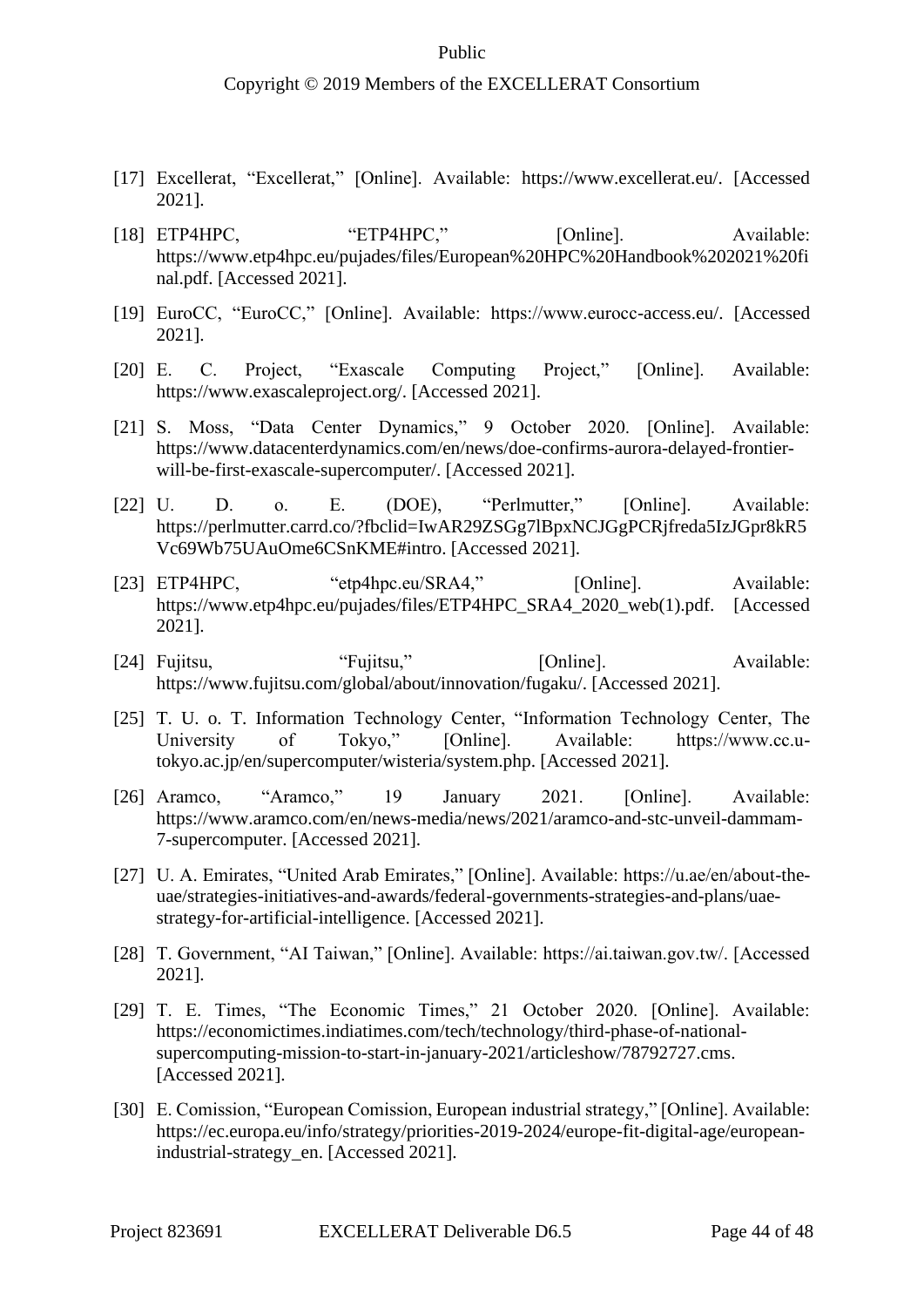- [31] E. Comission, "European Comission, Horizon Europe," [Online]. Available: https://www.horizon-eu.eu/. [Accessed 2021].
- [32] E. Comission, "European Comission, Multiannual financial framework 2021-2027," [Online]. Available: https://ec.europa.eu/info/strategy/eu-budget/long-term-eubudget/2021-2027/documents\_en. [Accessed 2021].
- [33] E. Comission, "European Comission, Horizon Europe," [Online]. Available: https://ec.europa.eu/info/research-and-innovation/funding/fundingopportunities/funding-programmes-and-open-calls/horizon-europe\_en. [Accessed 2021].
- [34] E. C. o. Auditors, "European Court of Auditors," [Online]. Available: https://www.eca.europa.eu/en/Pages/DocItem.aspx?did=57497. [Accessed 2021].
- [35] F. Intelligence, "FDI Intelligence," [Online]. Available: https://www.fdiintelligence.com/article/79672. [Accessed 2021].
- [36] N. H. G. H. T. A. A. S. D. M. G. A. a. P. F. : Grassano, "The 2020," Publications Office of the European Union, Luxembourg, 2020.
- [37] B. News, "BBC News," 19 August 2021. [Online]. Available: https://www.bbc.com/news/business-58266794. [Accessed 2021].
- [38] E. Comission, "European Comission, Internal Market, Industry, Entrepreneurship and SMEs," [Online]. Available: https://ec.europa.eu/growth/sectors/automotive\_en. [Online]. Available: https://ec.europa.eu/growth/sectors/automotive en. [Accessed 2021].
- [39] C. T. A. G. M. H. M. W. A. Foltz, "Digital automotive R&D. Reduce time and cost to keep transformation on track," Strategy&, 2020.
- [40] F. N. I. R. D. M. F. Caccia, "The Impact of Covid-19 on the European Automotive Market," Startegyand, Italy, 2020.
- [41] J. Rowlatt, "Why electric cars will take over sooner than you think," BBC News, 2021.
- [42] S. Finlay, "Automotive R&D Budgets Take a Hit," WardsAuto, 2021.
- [43] M. &. Company, "McKinsey & Company, When code is king: Mastering automotive software excellence," [Online]. Available: https://www.mckinsey.com/industries/automotive-and-assembly/our-insights/whencode-is-king-mastering-automotive-software-excellence. [Accessed 2021].
- [44] Distinctmoney, "CHIP SHORTAGES FORCE DAIMLER AND BMW TO SLOW AUTO PRODUCTION," Distinctmoney, 2021.
- [45] ACEA, "ACEA, Driving mobility for Europe," [Online]. Available: https://www.acea.auto/news/coronavirus-overview-of-eu-measures-to-supportindustry/. [Accessed 2021].
- [46] Volkswagen, "Key R&D figures," Volkswagen , Germany, 2021.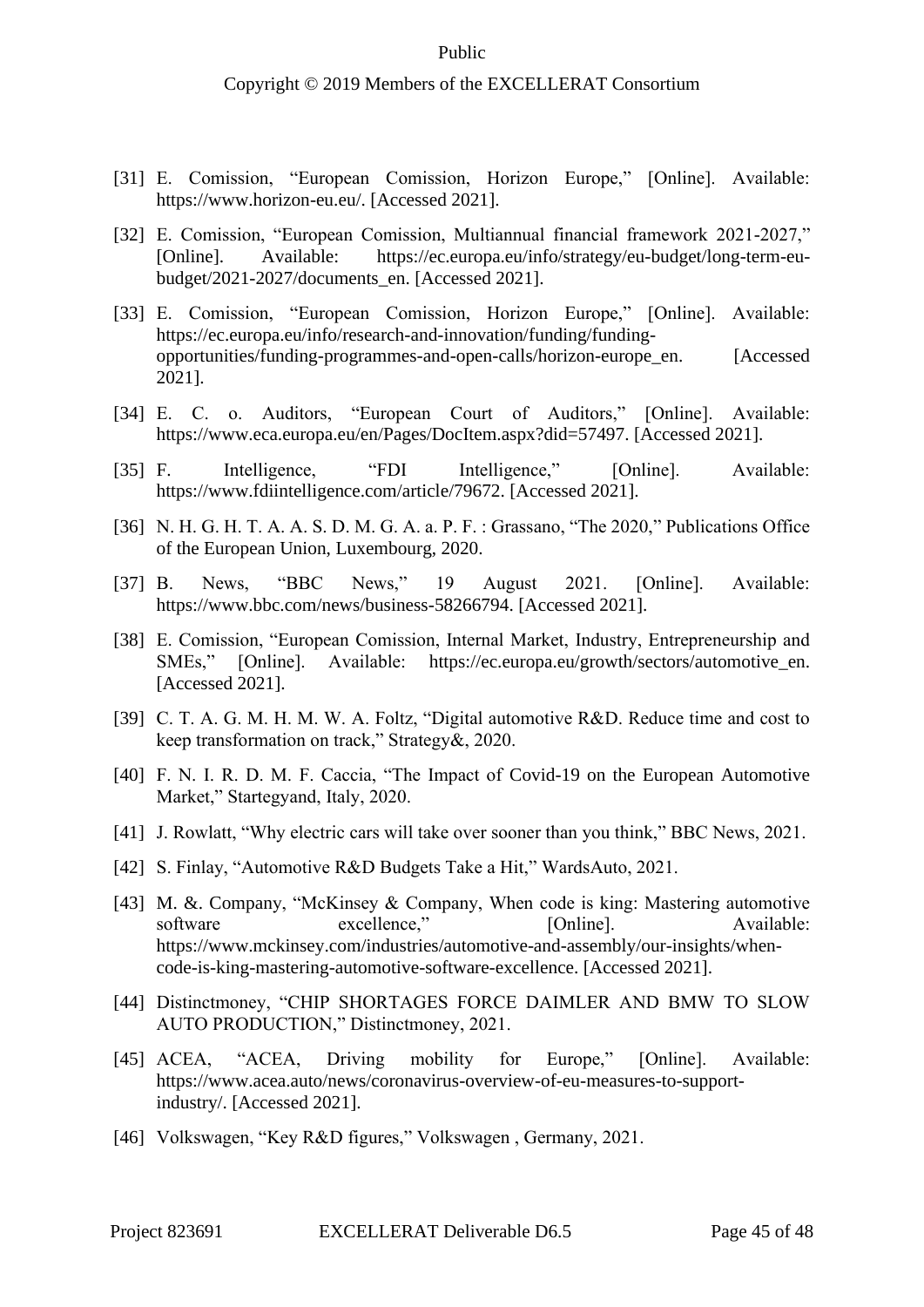- [47] Porche, "Newsroom, Porche," [Online]. Available: https://newsroom.porsche.com/en/company/annual-sustainability-report-2020/researchdevelopment.html. [Accessed 2021].
- [48] G. White, "Porsche Unveils \$200M R&D Center in Germany," Manufacturing global, 2021.
- [49] B. M. Werke, "BMW Group Qarterly Statement," Bayerische Motoren Werke, Germany, 2021.
- [50] BMW, "BMW," [Online]. Available: https://www.press.bmwgroup.com/global/article/detail/T0327515EN?language=en. [Accessed 2021].
- [51] G. C. Congress, "Green Car Congress," [Online]. Available: https://www.greencarcongress.com/2020/03/20200319-bmw.html. [Accessed 2020].
- [52] R. Group, "Renault Group," [Online]. Available: https://www.renaultgroup.com/en/finance-2/. [Accessed 2021].
- [53] Daimler, "Daimler, Report," [Online]. Available: https://annualreport.daimler.com/2020/combined-management-report-with-nonfinancial-statement/economic-conditions-and-business-development/investment-andresearch-activities/. [Accessed 2021].
- [54] OECD, "OECD," [Online]. Available: https://www.oecd.org/coronavirus/en/datainsights/r-d-investment-continued-to-grow-in-2020-despite-the-economic-impacts-ofcovid-19. [Accessed 2021].
- [55] M. H. Robert Thomson, "Rolandberger," [Online]. Available: https://www.rolandberger.com/en/Insights/Publications/How-the-Covid-19-crisis-isexpected-to-impact-the-aerospace-industry.html. [Accessed 2021].
- [56] Airbus, "Airbus," [Online]. Available: https://www.airbus.com/newsroom/pressreleases/en/2020/09/airbus-reveals-new-zeroemission-concept-aircraft.html. [Accessed 2021].
- [57] Airbus, "Airbus, Autonomous flight," [Online]. Available: https://www.airbus.com/innovation/autonomous-and-connected/autonomousflight.html. [Accessed 2021].
- [58] CMCT, "CMCT," [Online]. Available: https://www.cmtc.com/blog/emergingaerospace-technologies. [Accessed 2021].
- [59] E. Airbus, Composer, *ETP4HPC Webinar - Industrial Use of HPC the standpoint of large European companies.* [Sound Recording]. ETP4HPC. 2021.
- [60] M. G. John Schmidt, "Commercial Aerospace Insight Report 2021," Accenture's Aerospace and Defense Global Industry, 2021.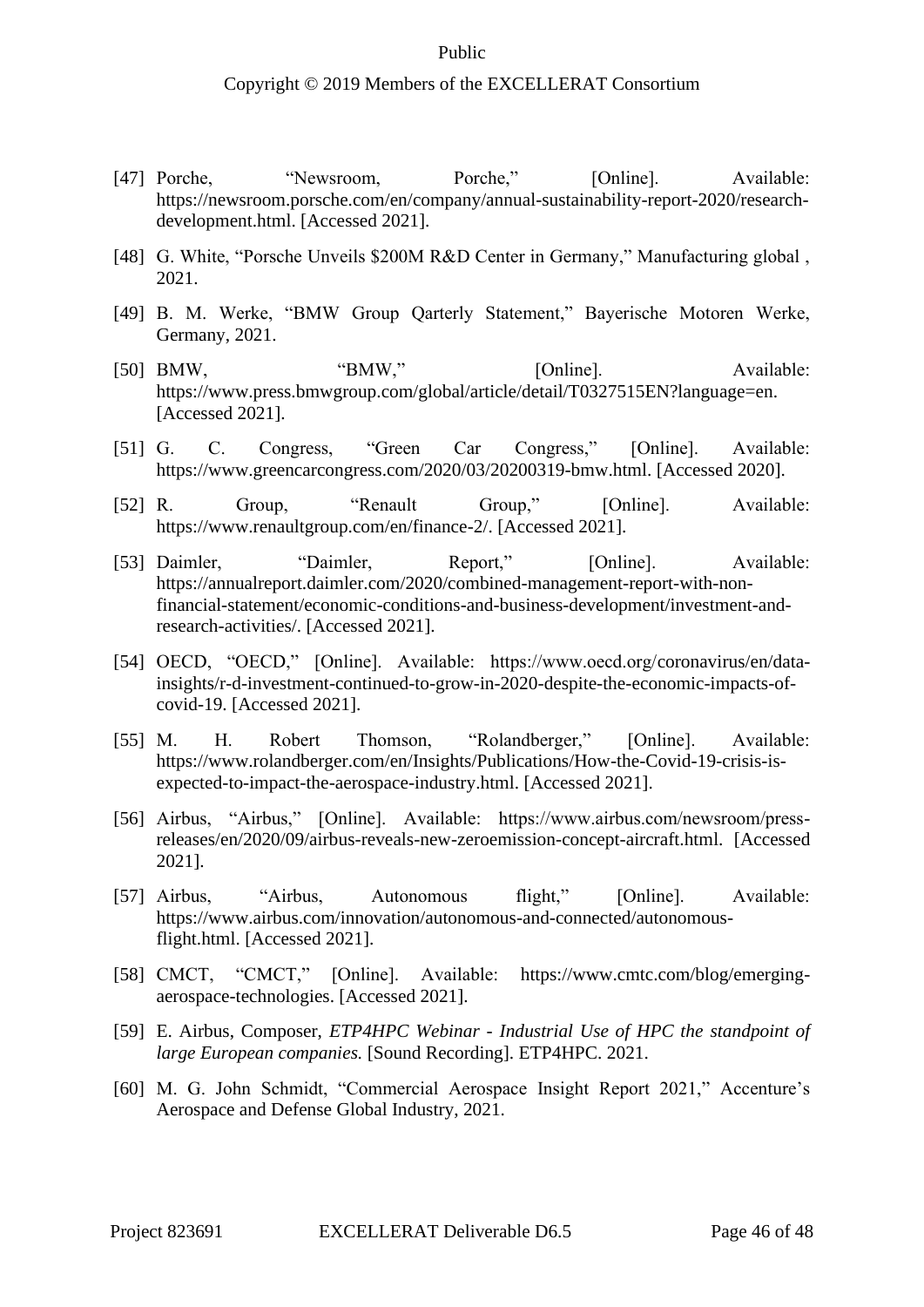- [61] Airbus, "Airbus reports Full-Year (FY) 2020 results," 2021. [Online]. Available: https://www.airbus.com/newsroom/press-releases/en/2021/02/airbus-reports-full-year-2020-results.html.
- [62] Dessault-Aviation, "Dessault-Aviation," [Online]. Available: https://www.dassaultaviation.com/en/group/about-us/highlights/. [Accessed 2021].
- [63] Dassault-Aviation, "Dassault-Aviation, Dynamic Shaping the Future," [Online]. Available: https://www.dassault-aviation.com/en/group/about-us/dynamic/. [Accessed 2021].
- [64] S. Group, "2021 Interim Financial Report," Safran Group, Paris, 2021.
- [65] IEA.ORG, "IEA.ORG," [Online]. Available: https://www.iea.org/topics/covid-19. [Accessed 2021].
- [66] IEA.ORG, "IEA.ORG, Report extract," [Online]. Available: https://www.iea.org/reports/renewable-energy-market-update/2020-and-2021-forecastoverview. [Accessed 2021].
- [67] IEA.ORG, "World Energy Investment 2021," IEA -, France, 2021.
- [68] Statista, "Statista," [Online]. Available: https://www.statista.com/statistics/519522/investment-in-clean-energy-worldwide-bytechnology/. [Accessed 2021].
- [69] J. Alfred, "The Dell Technologies High Performance Computing Reference Guide for Energy. Maximising data value for the workforce and connected digital operations," Dell Corporation Limited, Berkshire, 2020.
- [70] M. S. University, "Michigan State University," [Online]. Available: https://online.egr.msu.edu/articles/how-mechanical-engineers-lead-advancesrenewable-energy/. [Accessed 2021].
- [71] E. Comission, "European Comission, Renewable Energy Directive revision," [Online]. Available: https://ec.europa.eu/info/news/commission-presents-renewable-energydirective-revision-2021-jul-14\_en. [Accessed 2021].
- [72] Nesfircroft, "Nesfircroft," [Online]. Available: https://www.nesfircroft.com/blog/2019/05/what-is-the-internet-of-energy. [Accessed 2021].
- [73] S. Insight, "Startus Insight," [Online]. Available: https://www.startusinsights.com/innovators-guide/top-10-energy-industry-trends-innovations-in-2021/. [Accessed 2021].
- [74] J. J. C. e. al., "Russian Supercomputing Days," 2016. [Online]. Available: http://www.russianscdays.org/files/pdf16/9.pdf. [Accessed 2021].
- [75] R. Newton, "Digital Engineering," 2018. [Online]. Available: https://www.digitalengineering247.com/article/far-from-simple-simulation/clustercomputing. [Accessed 2021].